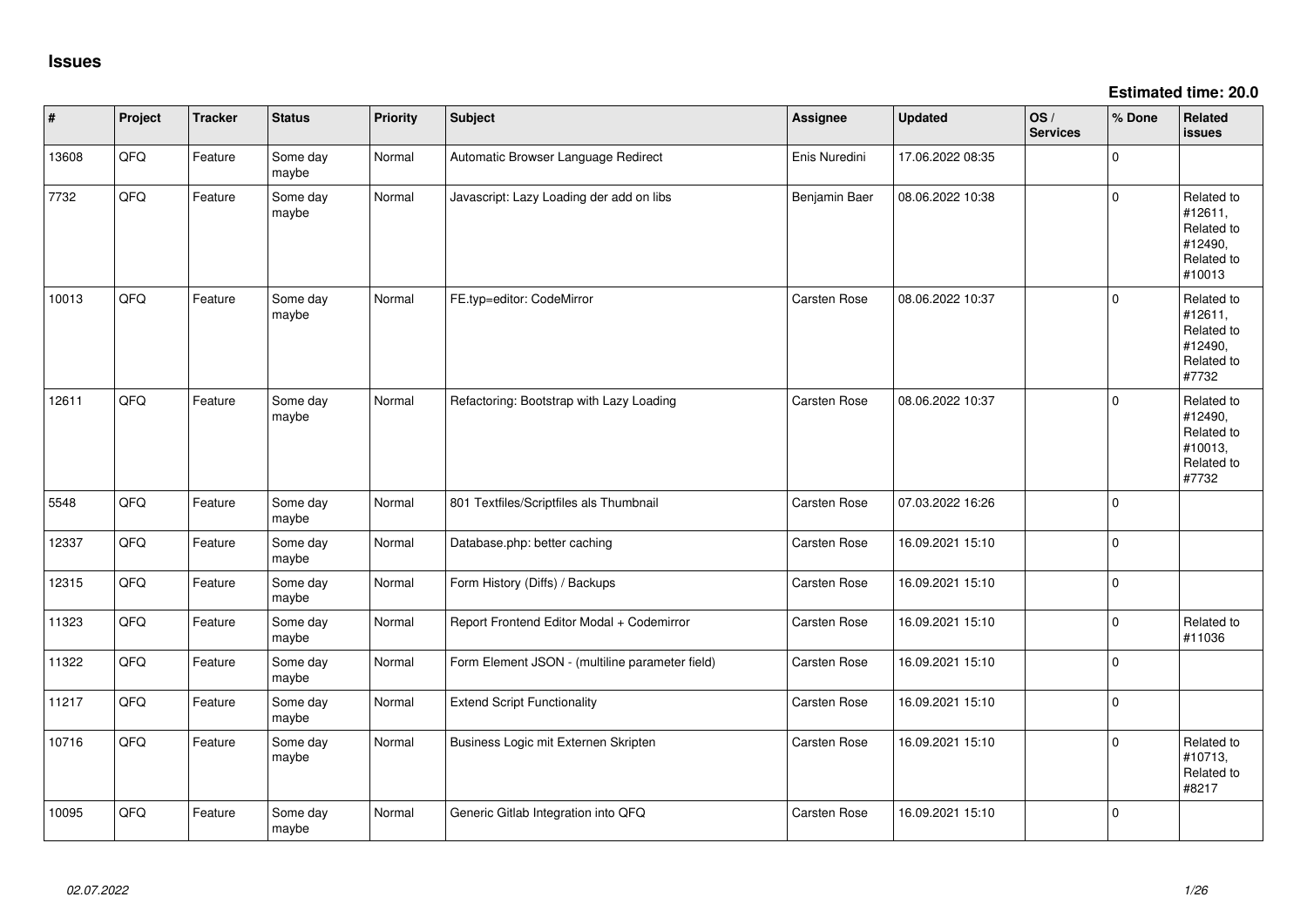| #     | Project | <b>Tracker</b> | <b>Status</b>     | <b>Priority</b> | Subject                                                                                                | <b>Assignee</b>     | <b>Updated</b>   | OS/<br><b>Services</b> | % Done                    | Related<br><b>issues</b> |
|-------|---------|----------------|-------------------|-----------------|--------------------------------------------------------------------------------------------------------|---------------------|------------------|------------------------|---------------------------|--------------------------|
| 8586  | QFQ     | Feature        | Some day<br>maybe | Normal          | QFQ: Enhance Error message for 'record not found'                                                      | <b>Carsten Rose</b> | 16.09.2021 15:10 |                        | $\Omega$                  |                          |
| 8520  | QFQ     | Feature        | Some day<br>maybe | Normal          | Bring QFQ to Composer                                                                                  | Carsten Rose        | 16.09.2021 15:10 |                        | $\mathbf 0$               |                          |
| 8101  | QFQ     | Feature        | Some day<br>maybe | Normal          | Password hash: support further hashing methods                                                         | Carsten Rose        | 16.09.2021 15:10 |                        | 0                         |                          |
| 7456  | QFQ     | <b>Bug</b>     | Some day<br>maybe | Low             | Todos in Code: solve or make ticket                                                                    | Carsten Rose        | 16.09.2021 15:10 |                        | $\overline{0}$            |                          |
| 7453  | QFQ     | Feature        | Some day<br>maybe | Normal          | import / export forms QFQ                                                                              | Carsten Rose        | 16.09.2021 15:10 |                        | 0                         |                          |
| 7452  | QFQ     | Feature        | Some day<br>maybe | Normal          | automate deployment new QFQ version                                                                    | Carsten Rose        | 16.09.2021 15:10 |                        | $\overline{0}$            |                          |
| 11036 | QFQ     | Feature        | Some day<br>maybe | Normal          | inline report editor permissions                                                                       | Carsten Rose        | 16.09.2021 15:09 |                        | 0                         | Related to<br>#11323     |
| 10745 | QFQ     | Feature        | Some day<br>maybe | Normal          | Tablesorter Excel Export                                                                               | <b>Carsten Rose</b> | 16.09.2021 15:09 |                        | $\Omega$                  |                          |
| 10116 | QFQ     | Feature        | Some day<br>maybe | Normal          | TypeAhead: Tag - show inside 'input' element                                                           | Carsten Rose        | 16.09.2021 15:09 |                        | 0                         |                          |
| 4445  | QFQ     | Feature        | Some dav<br>maybe | Normal          | template group: Option to simulate fieldset                                                            |                     | 28.06.2021 14:11 |                        | $\overline{0}$            |                          |
| 9669  | QFQ     | Bug            | Some day<br>maybe | Normal          | Checkbox / Template Group: radio/checkbox visible broken<br>after 'add'                                | <b>Carsten Rose</b> | 16.06.2021 13:47 |                        | $\mathbf{0}^{\mathbf{1}}$ | Related to<br>#8091      |
| 4279  | QFQ     | Bug            | Some day<br>maybe | High            | config.linkVars lost                                                                                   | Carsten Rose        | 03.05.2021 21:14 |                        | $\overline{0}$            |                          |
| 4258  | QFQ     | Feature        | Some day<br>maybe | High            | <b>System Defaults: Forms</b>                                                                          | Carsten Rose        | 03.05.2021 21:14 |                        | 0                         |                          |
| 3990  | QFQ     | Feature        | Some day<br>maybe | High            | custom class definition: add space automatically                                                       | Carsten Rose        | 03.05.2021 21:14 |                        | 0                         |                          |
| 3967  | QFQ     | Feature        | Some day<br>maybe | High            | Report: Checkbox, Radio, Dropdown, Input welches ohne<br>Submit funktioniert - 'Inline-Form'           | Carsten Rose        | 03.05.2021 21:14 |                        | $\mathbf 0$               |                          |
| 3848  | QFQ     | Feature        | Some day<br>maybe | High            | Antivirus check fuer Upload files in qfq?                                                              | Carsten Rose        | 03.05.2021 21:14 |                        | $\Omega$                  | Related to<br>#4131      |
| 3570  | QFQ     | Bug            | Some day<br>maybe | High            | Formular mit prmitnew permitEdit=Always wird nicht<br>aufgerufen (ist leer)                            | Carsten Rose        | 03.05.2021 21:14 |                        | $\mathbf 0$               |                          |
| 3109  | QFQ     | <b>Bug</b>     | Some day<br>maybe | High            | RealUrl: Links werden nicht korrekt gerendert                                                          | Carsten Rose        | 03.05.2021 21:14 |                        | $\overline{0}$            |                          |
| 3061  | QFQ     | <b>Bug</b>     | Some day<br>maybe | High            | winstitute: mysql connection durcheinander - nmhp17<br>(ag7)/QFQ arbeitet mit DB/Tabellen von biostat. | Carsten Rose        | 03.05.2021 21:14 |                        | $\overline{0}$            |                          |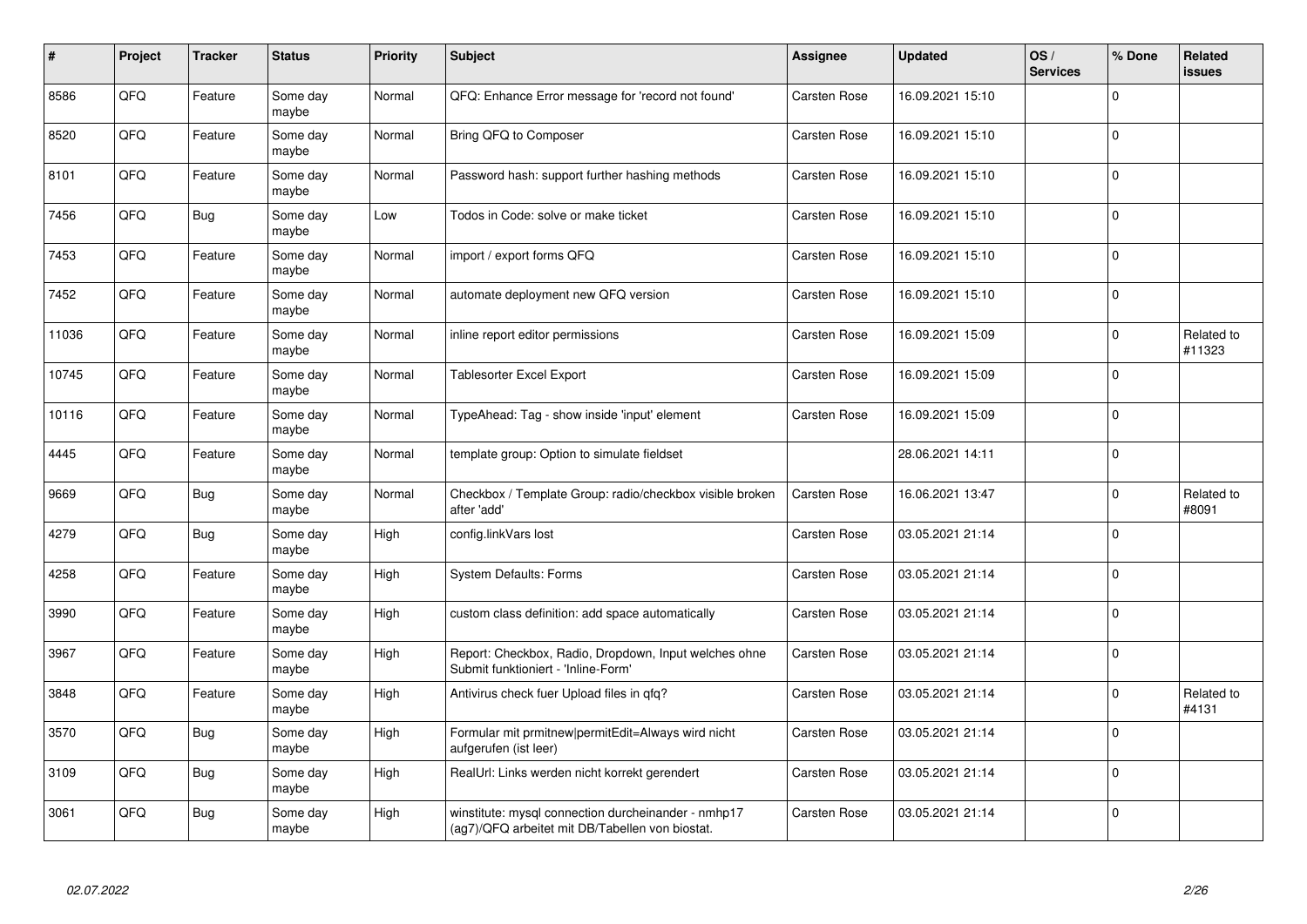| $\sharp$ | Project | <b>Tracker</b> | <b>Status</b>     | <b>Priority</b> | <b>Subject</b>                                                                        | Assignee      | <b>Updated</b>   | OS/<br><b>Services</b> | % Done      | Related<br><b>issues</b>                       |
|----------|---------|----------------|-------------------|-----------------|---------------------------------------------------------------------------------------|---------------|------------------|------------------------|-------------|------------------------------------------------|
| 880      | QFQ     | Feature        | Some day<br>maybe | Urgent          | Security: PHP, SQL Injection, XSS                                                     |               | 03.05.2021 21:14 |                        | $\mathbf 0$ | Related to<br>#14320                           |
| 7278     | QFQ     | Feature        | Some day<br>maybe | Normal          | Form: Wert vordefinieren der immer gesetzt wird                                       |               | 02.05.2021 09:27 |                        | $\pmb{0}$   |                                                |
| 7229     | QFQ     | Feature        | Some day<br>maybe | Normal          | New FormElement.type: Button                                                          |               | 01.02.2021 12:32 |                        | $\pmb{0}$   |                                                |
| 3880     | QFQ     | Feature        | Some day<br>maybe | Normal          | Form 'Form': anlegen einer Tabelle                                                    |               | 14.01.2021 10:12 |                        | $\mathbf 0$ |                                                |
| 9281     | QFQ     | <b>Bug</b>     | Some day<br>maybe | Normal          | Allow STRICT_TRANS_TABLES                                                             | Carsten Rose  | 02.01.2021 18:43 |                        | $\mathbf 0$ |                                                |
| 9126     | QFQ     | <b>Bug</b>     | Some day<br>maybe | Normal          | hidden Form elements are present in page source                                       |               | 02.01.2021 18:41 |                        | $\pmb{0}$   |                                                |
| 10738    | QFQ     | Feature        | Some day<br>maybe | Normal          | CORS headers for external API requests                                                |               | 10.06.2020 14:00 |                        | $\pmb{0}$   |                                                |
| 9130     | QFQ     | Feature        | Some day<br>maybe | Normal          | tablesorter: Automatic Row numbering / Zeilenummer                                    | Benjamin Baer | 01.02.2020 23:22 |                        | $\mathbf 0$ |                                                |
| 6972     | QFQ     | Feature        | Some day<br>maybe | Normal          | Fabric Clipboard / cross browser tab                                                  | Benjamin Baer | 01.02.2020 23:21 |                        | $\mathbf 0$ |                                                |
| 6970     | QFQ     | Feature        | Some day<br>maybe | Normal          | tablesorter: default fuer 'sortReset' aendern von 'Ctrl' zu 'Alt'                     | Benjamin Baer | 01.02.2020 23:21 |                        | $\mathbf 0$ |                                                |
| 5892     | QFQ     | Feature        | Some day<br>maybe | Normal          | QFQ should use T3 API to manipulate FE GROUP<br>membership                            |               | 01.02.2020 23:20 |                        | $\mathbf 0$ |                                                |
| 5480     | QFQ     | Feature        | Some day<br>maybe | Normal          | QFQ: Dokumentation mit Screenshots versehen                                           | Carsten Rose  | 01.02.2020 23:20 |                        | $\pmb{0}$   | Related to<br>#9879                            |
| 5452     | QFQ     | Feature        | Some day<br>maybe | Normal          | Thumbnails from PDF: bad quality                                                      |               | 01.02.2020 23:20 |                        | $\pmb{0}$   |                                                |
| 4771     | QFQ     | <b>Bug</b>     | Some day<br>maybe | Normal          | qfq: select-down-values empty after save (edit-form for<br>program administrators)    | Carsten Rose  | 01.02.2020 23:20 |                        | $\mathbf 0$ | Related to<br>#4549, Has<br>duplicate<br>#4282 |
| 4719     | QFQ     | Feature        | Some day<br>maybe | Normal          | Custom Message in Client in case of 'Browser tab close,<br>modification will be lost' |               | 01.02.2020 23:20 |                        | $\mathbf 0$ |                                                |
| 4659     | QFQ     | Bug            | Some day<br>maybe | Normal          | infoButtonExtra                                                                       | Carsten Rose  | 01.02.2020 23:20 |                        | $\mathbf 0$ |                                                |
| 4650     | QFQ     | Feature        | Some day<br>maybe | Normal          | Convert html to doc/rtf                                                               | Carsten Rose  | 01.02.2020 23:20 |                        | $\mathbf 0$ | Related to<br>#10704                           |
| 4640     | QFQ     | Feature        | Some day<br>maybe | Normal          | Rename System Forms                                                                   |               | 01.02.2020 23:20 |                        | $\Omega$    |                                                |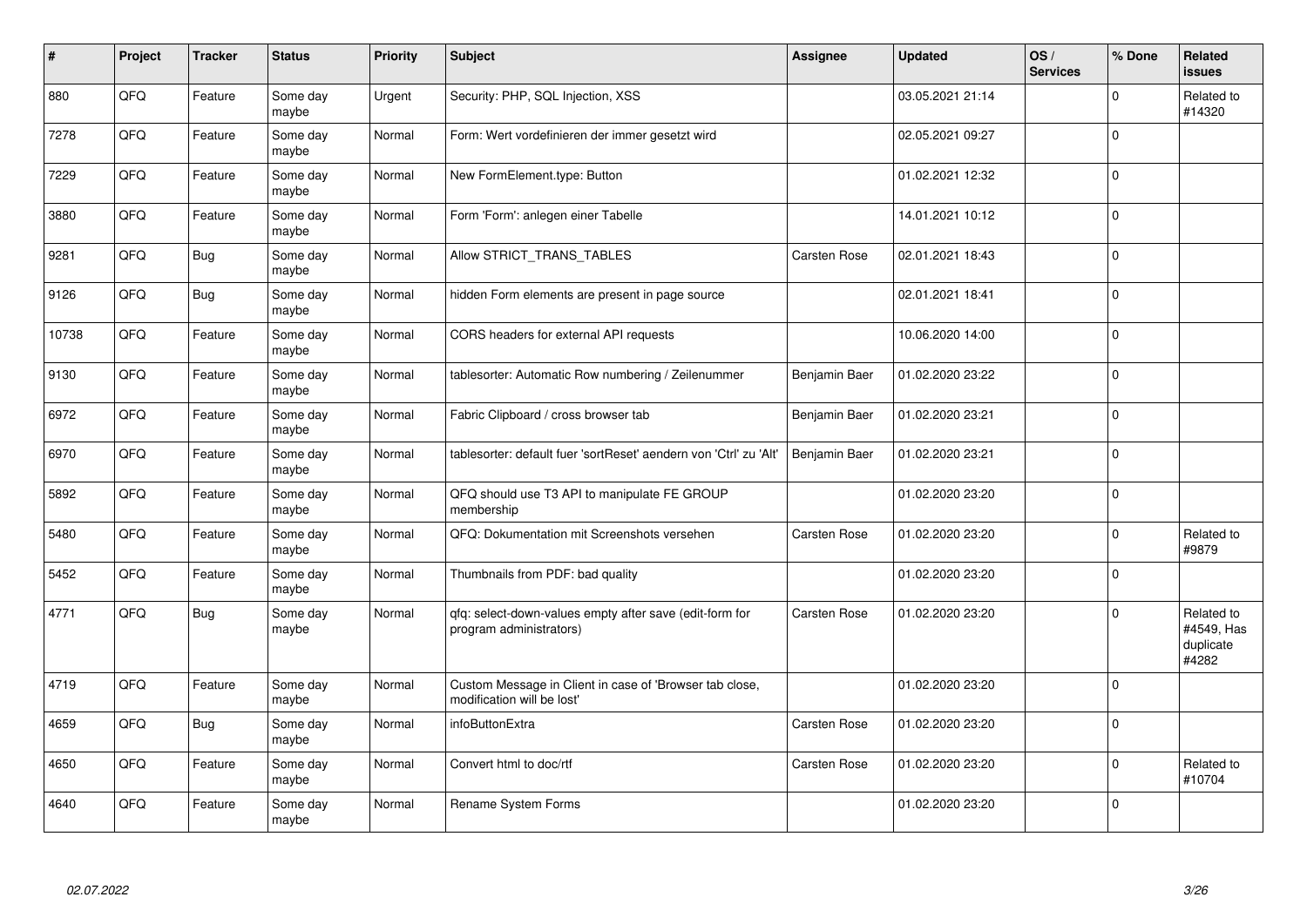| ∦    | Project | <b>Tracker</b> | <b>Status</b>     | <b>Priority</b> | <b>Subject</b>                                                                                                                                                | <b>Assignee</b>     | <b>Updated</b>   | OS/<br><b>Services</b> | % Done      | Related<br>issues                           |
|------|---------|----------------|-------------------|-----------------|---------------------------------------------------------------------------------------------------------------------------------------------------------------|---------------------|------------------|------------------------|-------------|---------------------------------------------|
| 4627 | QFQ     | Feature        | Some day<br>maybe | Normal          | dbupdate: all tables - check 'create', 'modified' if it is<br>possible to change to default 'CURRENT_TIMESTAMP' and<br>modified 'ON UPDATE CURRENT_TIMESTAMP' |                     | 01.02.2020 23:20 |                        | $\Omega$    |                                             |
| 4626 | QFQ     | Feature        | Some day<br>maybe | Normal          | Mobile View: 'classBody=qfq-form-right' makes no sense                                                                                                        |                     | 01.02.2020 23:20 |                        | $\Omega$    |                                             |
| 4551 | QFQ     | Feature        | Some day<br>maybe | Normal          | Set 'pills' via dynamicUpdate to show/hide/disabled                                                                                                           |                     | 01.02.2020 23:20 |                        | $\Omega$    | Related to<br>#3752                         |
| 4549 | QFQ     | <b>Bug</b>     | Some day<br>maybe | Normal          | TemplateGroups: FE.type SELECT loose selected value<br>after save                                                                                             | Carsten Rose        | 01.02.2020 23:20 |                        | $\Omega$    | Related to<br>#4548,<br>Related to<br>#4771 |
| 4546 | QFQ     | <b>Bug</b>     | Some day<br>maybe | Normal          | NH: SIP storage is destroyed                                                                                                                                  |                     | 01.02.2020 23:20 |                        | $\mathbf 0$ |                                             |
| 4536 | QFQ     | Feature        | Some day<br>maybe | Normal          | FE upload: problem with delete if mutliple uploads an<br>FE.name="                                                                                            |                     | 01.02.2020 23:20 |                        | $\Omega$    |                                             |
| 4446 | QFQ     | Feature        | Some day<br>maybe | Normal          | New FE get same feldContainerId as last modifed FE                                                                                                            |                     | 01.02.2020 23:20 |                        | $\Omega$    |                                             |
| 4443 | QFQ     | Feature        | Some day<br>maybe | Normal          | Form: multiple secondary tables                                                                                                                               |                     | 01.02.2020 23:20 |                        | $\Omega$    |                                             |
| 4365 | QFQ     | Feature        | Some day<br>maybe | Normal          | Multi Language: new way of config                                                                                                                             | Carsten Rose        | 01.02.2020 23:20 |                        | $\mathbf 0$ |                                             |
| 4343 | QFQ     | Feature        | Some day<br>maybe | Normal          | Link: Classifier to add 'attributes'                                                                                                                          | Carsten Rose        | 01.02.2020 23:20 |                        | $\Omega$    | Related to<br>#14077                        |
| 7402 | QFQ     | <b>Bug</b>     | Some day<br>maybe | Normal          | thumbnail cache: outdated picture when permission denied<br>and permission resolved.                                                                          |                     | 01.02.2020 23:20 |                        | $\mathbf 0$ |                                             |
| 7101 | QFQ     | <b>Bug</b>     | Some day<br>maybe | Normal          | 'form' in SIP and 'report' - breaks                                                                                                                           |                     | 01.02.2020 23:20 |                        | $\mathbf 0$ |                                             |
| 5851 | QFQ     | Feature        | Some day<br>maybe | Normal          | Queue System implementieren: MQTT, RabbitMQ                                                                                                                   |                     | 01.02.2020 23:20 |                        | $\Omega$    | Related to<br>#5715                         |
| 5850 | QFQ     | Feature        | Some day<br>maybe | Normal          | Deployment: In QFQ Doc best practice fuer zeitgemaesses<br>Deployment beschreiben                                                                             |                     | 01.02.2020 23:20 |                        | $\Omega$    |                                             |
| 5665 | QFQ     | Feature        | Some day<br>maybe | Normal          | Versuch das '{{!' nicht mehr noetig ist.                                                                                                                      | <b>Carsten Rose</b> | 01.02.2020 23:20 |                        | $\Omega$    | Related to<br>#7432,<br>Related to<br>#7434 |
| 5455 | QFQ     | Feature        | Some day<br>maybe | Normal          | Mail Redirects grld abhaengig                                                                                                                                 |                     | 01.02.2020 23:20 |                        | $\mathbf 0$ |                                             |
| 5428 | QFG     | Feature        | Some day<br>maybe | Normal          | secure thumbnail: late render on access.                                                                                                                      | Carsten Rose        | 01.02.2020 23:20 |                        | $\mathbf 0$ |                                             |
| 5342 | QFO     | Feature        | Some day<br>maybe | Normal          | link - with HTML Attributes                                                                                                                                   |                     | 01.02.2020 23:20 |                        | $\pmb{0}$   | Related to<br>#14077                        |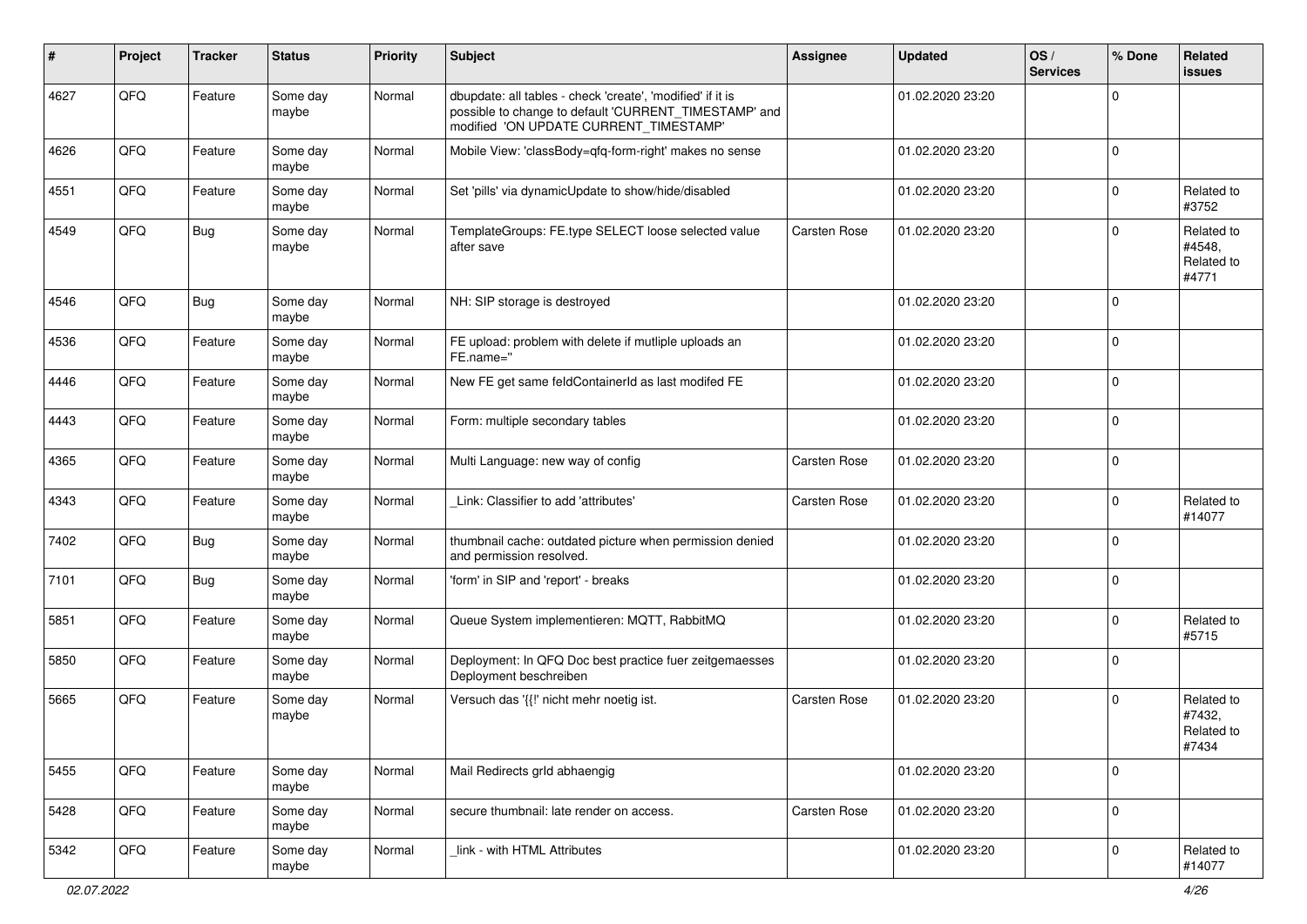| $\sharp$ | Project | <b>Tracker</b> | <b>Status</b>     | Priority | Subject                                                                                                                                                  | Assignee            | Updated          | OS/<br><b>Services</b> | % Done      | <b>Related</b><br>issues                    |
|----------|---------|----------------|-------------------|----------|----------------------------------------------------------------------------------------------------------------------------------------------------------|---------------------|------------------|------------------------|-------------|---------------------------------------------|
| 5024     | QFQ     | Feature        | Some day<br>maybe | Normal   | Fabric: Generate PDF with edits                                                                                                                          | Benjamin Baer       | 01.02.2020 23:20 |                        | $\Omega$    | Related to<br>#10704                        |
| 4816     | QFQ     | Feature        | Some day<br>maybe | Normal   | Templates for QFQ Reports (Tables, Radios, )                                                                                                             |                     | 01.02.2020 23:20 |                        | $\mathbf 0$ |                                             |
| 4757     | QFQ     | Feature        | Some day<br>maybe | Normal   | Test subrecord: download links ok? Links ok?                                                                                                             | Carsten Rose        | 01.02.2020 23:20 |                        | $\mathbf 0$ |                                             |
| 4652     | QFQ     | Feature        | Some day<br>maybe | Normal   | UZH CD: Weiterleitung auf benutzerdefinierte 403/404 Seite                                                                                               | Carsten Rose        | 01.02.2020 23:20 |                        | $\mathbf 0$ |                                             |
| 4651     | QFQ     | <b>Bug</b>     | Some day<br>maybe | Normal   | "Loading document" Modal wird angezeigt bei uzhcd type=2<br>Ansicht                                                                                      | <b>Carsten Rose</b> | 01.02.2020 23:20 |                        | $\mathbf 0$ |                                             |
| 4454     | QFQ     | <b>Bug</b>     | Some day<br>maybe | Normal   | Required Elements: multiple elements in a row - whole row<br>marked if only one input is empty.                                                          | Benjamin Baer       | 01.02.2020 23:20 |                        | $\mathbf 0$ |                                             |
| 4439     | QFQ     | Feature        | Some day<br>maybe | Normal   | Log: report all actions fired by an FE Element, incl. the<br>original directive (slaveld, sqllnsert, )                                                   |                     | 01.02.2020 23:20 |                        | $\mathbf 0$ | Related to<br>#4432,<br>Related to<br>#5458 |
| 4435     | QFQ     | Feature        | Some day<br>maybe | Normal   | Report: striptags - specify allowed tags                                                                                                                 |                     | 01.02.2020 23:20 |                        | $\mathbf 0$ |                                             |
| 4433     | QFQ     | Feature        | Some day<br>maybe | Normal   | Log when SIP will be destroyed by QFQ for any (security)<br>reason                                                                                       |                     | 01.02.2020 23:20 |                        | $\mathbf 0$ | Related to<br>#4432,<br>Related to<br>#5458 |
| 4398     | QFQ     | <b>Bug</b>     | Some day<br>maybe | Normal   | Typeahead: mouse click in a prefilled input opens a single<br>item dropdown with the current value - click on it seems to<br>set the value, not the key. | Benjamin Baer       | 01.02.2020 23:20 |                        | $\mathbf 0$ | Related to<br>#4457                         |
| 4330     | QFQ     | Feature        | Some day<br>maybe | Normal   | Error Message: report missing {{ / }} in sqlUpdate, sqlInsert,<br>sqlDelete, sqlAfter, sqlBefore in FE action elements.                                  | Carsten Rose        | 01.02.2020 23:20 |                        | $\mathbf 0$ |                                             |
| 4328     | QFQ     | <b>Bug</b>     | Some day<br>maybe | Normal   | Error Message: Show FE name/number on problems in FE                                                                                                     | Carsten Rose        | 01.02.2020 23:20 |                        | $\Omega$    |                                             |
| 1234     | QFQ     | Feature        | Some day<br>maybe | Normal   | QF: Record numbering: Im Grid soll in Spalte 1 optional die<br>laufende Nummer der Records angezeigt werden.                                             |                     | 01.02.2020 23:20 |                        | $\mathbf 0$ |                                             |
| 955      | QFQ     | Feature        | Some day<br>maybe | Normal   | QF: Notizen vor/nach dem Form                                                                                                                            |                     | 01.02.2020 23:20 |                        | $\mathbf 0$ |                                             |
| 8056     | QFQ     | Feature        | Some day<br>maybe | Normal   | Termin Organisation (Reservation)                                                                                                                        |                     | 01.02.2020 23:19 |                        | $\mathbf 0$ | Related to<br>#8658                         |
| 7921     | QFQ     | Feature        | Some day<br>maybe | Normal   | Rest API Export: URL kuerzer machen                                                                                                                      |                     | 01.02.2020 23:19 |                        | $\mathbf 0$ |                                             |
| 7281     | QFQ     | Bug            | Some day<br>maybe | Normal   | Subrecords: on large screen separator line too short                                                                                                     |                     | 01.02.2020 23:19 |                        | $\mathbf 0$ |                                             |
| 7100     | QFQ     | Feature        | Some day<br>maybe | Normal   | Download: log access, max downloads, time limit                                                                                                          |                     | 01.02.2020 23:19 |                        | $\mathbf 0$ |                                             |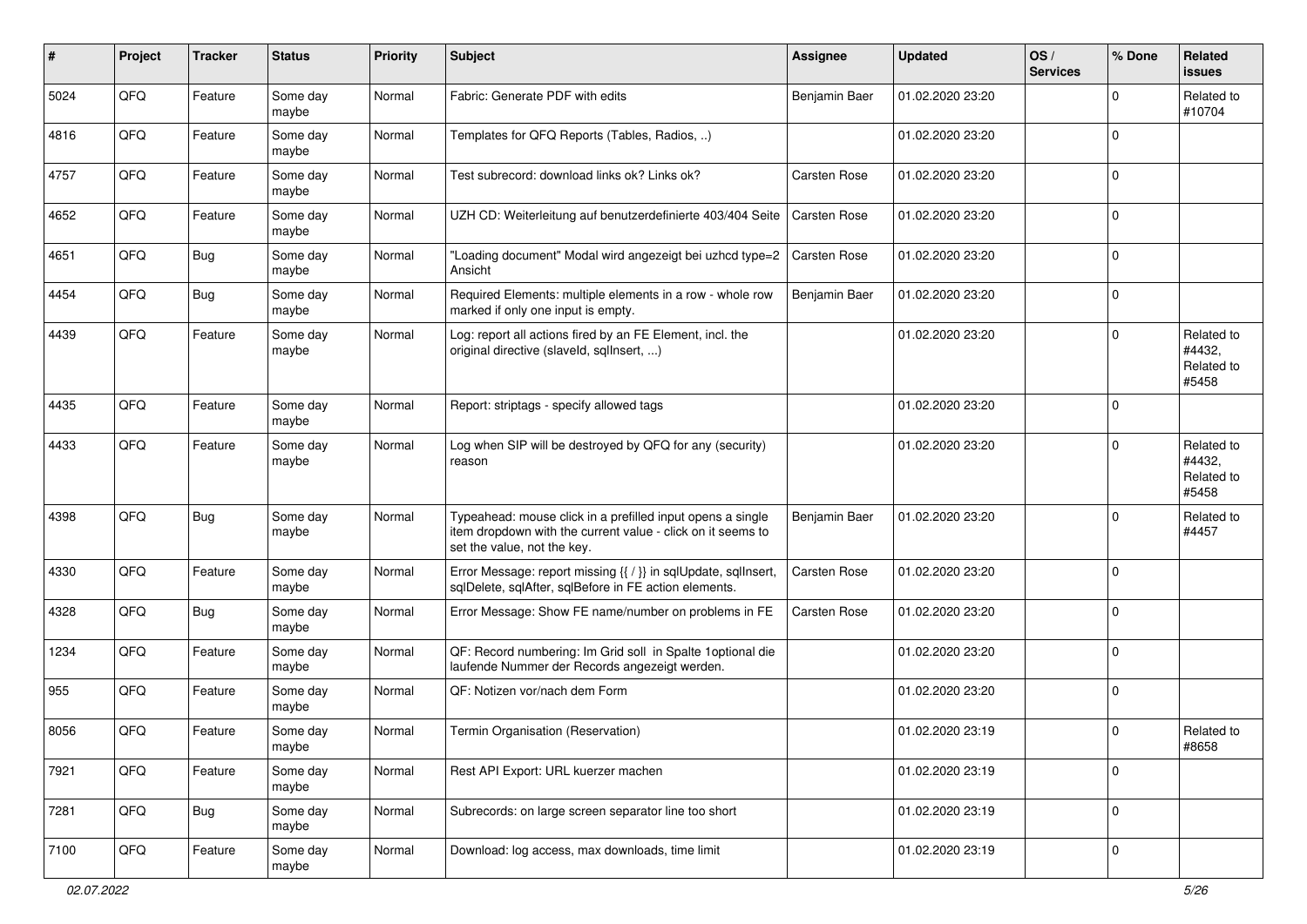| #    | Project | <b>Tracker</b> | <b>Status</b>     | Priority | <b>Subject</b>                                                                                                       | Assignee            | <b>Updated</b>   | OS/<br><b>Services</b> | % Done         | Related<br><b>issues</b> |
|------|---------|----------------|-------------------|----------|----------------------------------------------------------------------------------------------------------------------|---------------------|------------------|------------------------|----------------|--------------------------|
| 6704 | QFQ     | Feature        | Some day<br>maybe | Normal   | Upload Mode: Bilder in Notizen rechts sollen aktuellen<br>Upload repräsentieren.                                     |                     | 01.02.2020 23:19 |                        | $\mathbf 0$    | Related to<br>#3264      |
| 6084 | QFQ     | Feature        | Some day<br>maybe | Normal   | New escape type: 'D' - convert date                                                                                  |                     | 01.02.2020 23:19 |                        | $\overline{0}$ |                          |
| 5991 | QFQ     | <b>Bug</b>     | Some day<br>maybe | Normal   | URLs with 'I' or long parameter are problematic                                                                      | Carsten Rose        | 01.02.2020 23:19 |                        | 0              |                          |
| 5983 | QFQ     | Feature        | Some day<br>maybe | Normal   | Form Submit (save & update): normalize date/-time FE                                                                 | <b>Carsten Rose</b> | 01.02.2020 23:19 |                        | $\overline{0}$ |                          |
| 5923 | QFQ     | Feature        | Some day<br>maybe | Normal   | fillStoreSystemBySqlLate                                                                                             |                     | 01.02.2020 23:19 |                        | $\overline{0}$ |                          |
| 5895 | QFQ     | Feature        | Some dav<br>maybe | Normal   | Tutorial: List of all QFQ Features                                                                                   |                     | 01.02.2020 23:19 |                        | $\overline{0}$ |                          |
| 5893 | QFQ     | Feature        | Some day<br>maybe | Normal   | Edit on double-click                                                                                                 |                     | 01.02.2020 23:19 |                        | $\overline{0}$ | Related to<br>#5894      |
| 5877 | QFQ     | <b>Bug</b>     | Some day<br>maybe | Normal   | FE.type=note:bsColumn strange behaviour                                                                              |                     | 01.02.2020 23:19 |                        | $\overline{0}$ |                          |
| 5852 | QFQ     | Feature        | Some day<br>maybe | Normal   | Logging: mail.log / sql.log - im FE anzeigen und via AJAX<br>aktualisieren                                           | <b>Carsten Rose</b> | 01.02.2020 23:19 |                        | $\mathbf 0$    | Related to<br>#5885      |
| 5805 | QFQ     | Feature        | Some day<br>maybe | Normal   | TypeAHead SQL value instead of key stored                                                                            |                     | 01.02.2020 23:19 |                        | $\pmb{0}$      | Related to<br>#5444      |
| 5768 | QFQ     | <b>Bug</b>     | Some day<br>maybe | Normal   | {{pageLanguage:T}}' missing if QFQ is called via api                                                                 | Carsten Rose        | 01.02.2020 23:19 |                        | 0              |                          |
| 5706 | QFQ     | <b>Bug</b>     | Some day<br>maybe | Normal   | upload: fileDestination needs to be sanatized                                                                        | Carsten Rose        | 01.02.2020 23:19 |                        | $\overline{0}$ |                          |
| 5579 | QFQ     | Feature        | Some day<br>maybe | Normal   | Enhance Doc / Presentation: variable type 'link column type'                                                         | <b>Carsten Rose</b> | 01.02.2020 23:19 |                        | $\overline{0}$ |                          |
| 5557 | QFQ     | <b>Bug</b>     | Some day<br>maybe | Normal   | Form load: STORE_RECORD filled, but should be empty                                                                  | Carsten Rose        | 01.02.2020 23:19 |                        | $\overline{0}$ |                          |
| 5389 | QFQ     | Feature        | Some day<br>maybe | Normal   | QFQ Design: Multline label / note                                                                                    | Benjamin Baer       | 01.02.2020 23:19 |                        | $\overline{0}$ |                          |
| 5132 | QFQ     | Feature        | Some day<br>maybe | Normal   | Error Message sendmail missing attachment: more details                                                              | Carsten Rose        | 01.02.2020 23:19 |                        | 0              |                          |
| 5021 | QFQ     | <b>Bug</b>     | Some day<br>maybe | Normal   | FE.typ=extra - during save displays error 'datum2' already<br>filled in STORE SIP - the value is stored nevertheless | Carsten Rose        | 01.02.2020 23:19 |                        | $\mathbf 0$    | Related to<br>#3875      |
| 4872 | QFQ     | Feature        | Some day<br>maybe | Normal   | Fields of Typo3 page available in STORE_TYPO3                                                                        | Carsten Rose        | 01.02.2020 23:19 |                        | 0              |                          |
| 4869 | QFQ     | Feature        | Some day<br>maybe | Normal   | Dynamic Update (show, hide, readonly?, required?) for<br><b>Template Group Elements</b>                              | Carsten Rose        | 01.02.2020 23:19 |                        | $\mathbf 0$    | Related to<br>#4865      |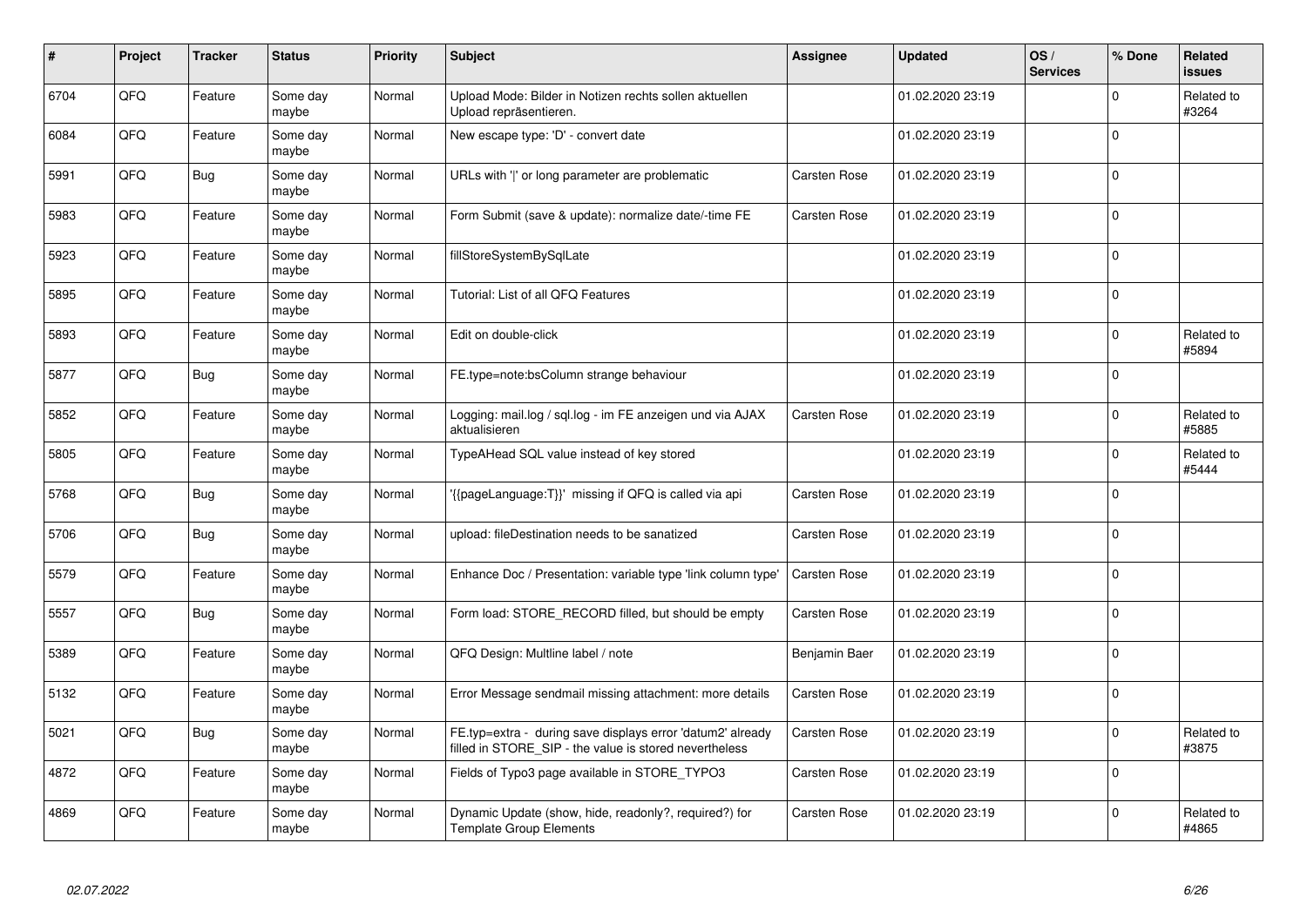| #    | Project | <b>Tracker</b> | <b>Status</b>     | Priority | <b>Subject</b>                                                                                                     | Assignee            | <b>Updated</b>   | OS/<br><b>Services</b> | % Done      | Related<br><b>issues</b> |
|------|---------|----------------|-------------------|----------|--------------------------------------------------------------------------------------------------------------------|---------------------|------------------|------------------------|-------------|--------------------------|
| 4606 | QFQ     | Feature        | Some day<br>maybe | Normal   | link: qualifier to render bootstrap button                                                                         | <b>Carsten Rose</b> | 01.02.2020 23:19 |                        | $\mathbf 0$ |                          |
| 4583 | QFQ     | <b>Bug</b>     | Some day<br>maybe | Normal   | Dynamic Update bei TypeAhead Feldern                                                                               | Carsten Rose        | 01.02.2020 23:19 |                        | $\pmb{0}$   |                          |
| 4528 | QFQ     | <b>Bug</b>     | Some day<br>maybe | Normal   | extraButtonLock mit SQLAhead Bug                                                                                   | <b>Carsten Rose</b> | 01.02.2020 23:19 |                        | $\mathbf 0$ |                          |
| 4092 | QFQ     | <b>Bug</b>     | Some day<br>maybe | Normal   | 1) Logging verbessern wann welches FE warum<br>ausgefuehrt wird, 2) Documentation: Best Practice Template<br>Group | Carsten Rose        | 01.02.2020 23:19 |                        | $\mathbf 0$ | Related to<br>#3504      |
| 9024 | QFQ     | <b>Bug</b>     | Some day<br>maybe | Normal   | QFQ Einarbeitung                                                                                                   |                     | 01.02.2020 15:56 |                        | $\Omega$    |                          |
| 2643 | QFQ     | <b>Bug</b>     | Some day<br>maybe | Normal   | Zend / PHP Webinars anschauen                                                                                      | <b>Carsten Rose</b> | 01.02.2020 15:56 |                        | $\mathbf 0$ |                          |
| 3267 | QFQ     | Feature        | Some day<br>maybe | Normal   | 2 Forms auf einer Seite: real + Read only                                                                          | Carsten Rose        | 11.12.2019 16:03 |                        | $\mathbf 0$ |                          |
| 3216 | QFQ     | Feature        | Some day<br>maybe | Normal   | dynamic update für checkbox label2                                                                                 | Carsten Rose        | 11.12.2019 16:03 |                        | $\mathbf 0$ | Related to<br>#2081      |
| 3130 | QFQ     | <b>Bug</b>     | Some day<br>maybe | Normal   | Debug Info's nicht korrekt nach 'New > Save'.                                                                      | Carsten Rose        | 11.12.2019 16:03 |                        | $\pmb{0}$   | Related to<br>#3253      |
| 2995 | QFQ     | Feature        | Some day<br>maybe | Normal   | Dropdown JQuery Plugin: 'chosen' - Moeglichkeit um Select<br>Listen mehr Funktion zu geben. Kein Bootstrap noetig. | <b>Carsten Rose</b> | 11.12.2019 16:03 |                        | $\mathbf 0$ |                          |
| 2950 | QFQ     | Feature        | Some day<br>maybe | Normal   | Inhalt QFQ Records als File                                                                                        |                     | 11.12.2019 16:03 |                        | $\mathbf 0$ |                          |
| 2084 | QFQ     | Feature        | Some day<br>maybe | Normal   | Mailto mit encryption: Subrecord                                                                                   | Carsten Rose        | 11.12.2019 16:03 |                        | $\mathbf 0$ | Related to<br>#2082      |
| 2063 | QFQ     | <b>Bug</b>     | Some day<br>maybe | Normal   | Pills auf 'inaktiv' setzen falls keine Element auf dem Pill<br>sichtbar sind.                                      | Benjamin Baer       | 11.12.2019 16:03 |                        | $\mathbf 0$ | Related to<br>#3752      |
| 1946 | QFQ     | Feature        | Some day<br>maybe | Normal   | Kontrolle ob der ReadOnly Modus bei den<br>Formularelementen korrekt implementiert ist                             | <b>Carsten Rose</b> | 11.12.2019 16:03 |                        | $\mathbf 0$ |                          |
| 1635 | QFQ     | Feature        | Some day<br>maybe | Normal   | QFQ Extension content record: weitere Optionen<br>einblenden.                                                      | Carsten Rose        | 11.12.2019 16:03 |                        | $\mathbf 0$ |                          |
| 1510 | QFQ     | Feature        | Some day<br>maybe | Normal   | jquery von google laden, falls das nicht geht lokal                                                                |                     | 11.12.2019 16:03 |                        | $\mathbf 0$ |                          |
| 1253 | QFQ     | Feature        | Some day<br>maybe | Normal   | QF: Colorpicker                                                                                                    |                     | 11.12.2019 16:03 |                        | $\mathbf 0$ |                          |
| 1251 | QFQ     | Feature        | Some day<br>maybe | Normal   | QF: Combo                                                                                                          |                     | 11.12.2019 16:03 |                        | $\mathbf 0$ |                          |
| 4293 | QFQ     | <b>Bug</b>     | Some day<br>maybe | Normal   | Download broken if token 'd:' is missing - but no error<br>message                                                 | Carsten Rose        | 11.12.2019 16:03 |                        | $\mathbf 0$ | Related to<br>#7514      |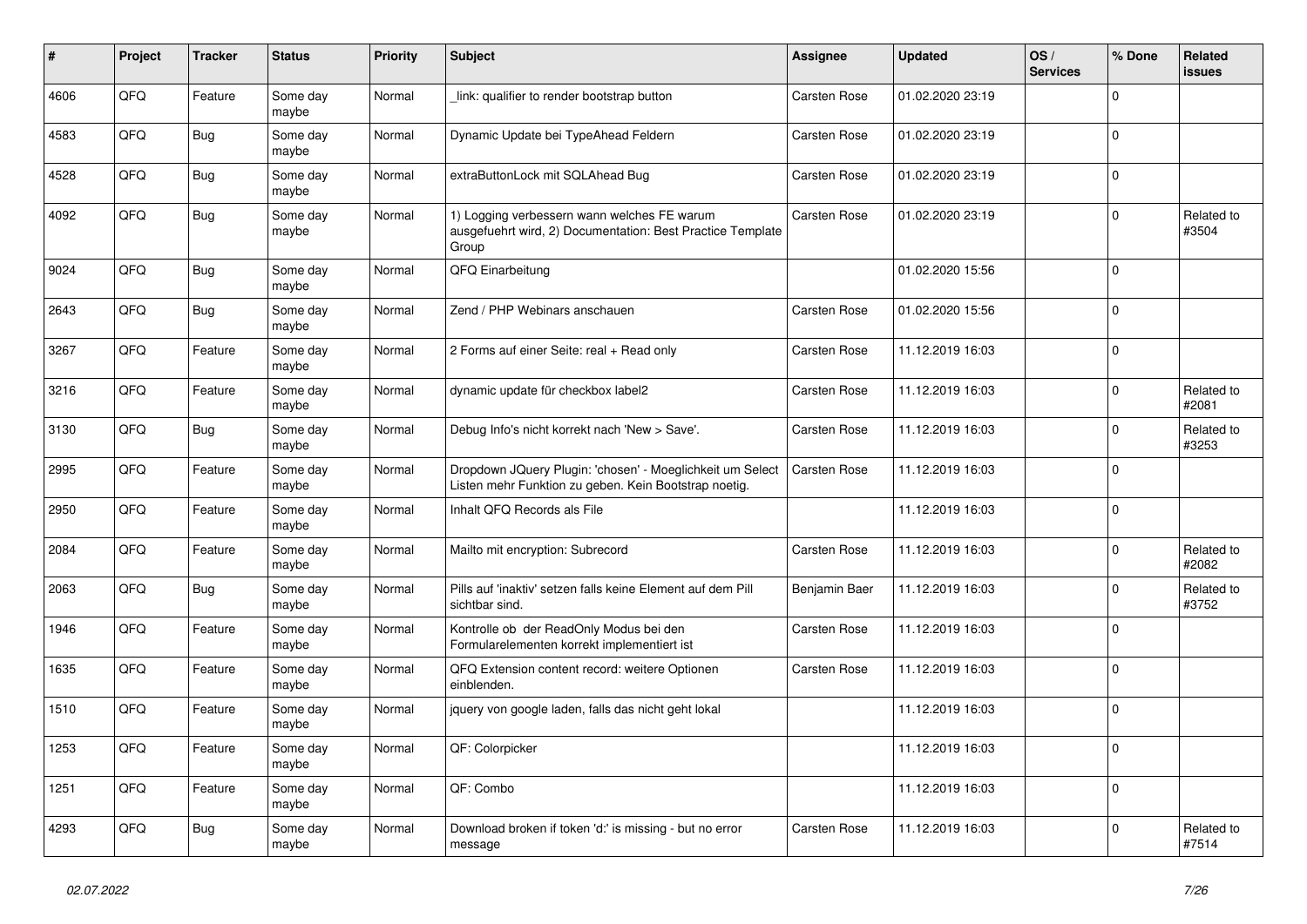| #    | Project | <b>Tracker</b> | <b>Status</b>     | <b>Priority</b> | <b>Subject</b>                                                                                                                                           | Assignee            | <b>Updated</b>   | OS/<br><b>Services</b> | % Done      | <b>Related</b><br>issues                    |
|------|---------|----------------|-------------------|-----------------|----------------------------------------------------------------------------------------------------------------------------------------------------------|---------------------|------------------|------------------------|-------------|---------------------------------------------|
| 4259 | QFQ     | Feature        | Some day<br>maybe | Normal          | Instant trigger a cron job                                                                                                                               | Carsten Rose        | 11.12.2019 16:03 |                        | $\Omega$    |                                             |
| 4197 | QFQ     | Feature        | Some day<br>maybe | Normal          | Unit Test fuer JSON Stream von QuickFormQuery.php ><br>doForm()                                                                                          | Carsten Rose        | 11.12.2019 16:03 |                        | $\mathbf 0$ |                                             |
| 4138 | QFQ     | <b>Bug</b>     | Some day<br>maybe | Normal          | style fehlt                                                                                                                                              |                     | 11.12.2019 16:03 |                        | $\mathbf 0$ |                                             |
| 4122 | QFQ     | <b>Bug</b>     | Some day<br>maybe | Normal          | file: Render Mode hat keinen Effekt                                                                                                                      |                     | 11.12.2019 16:03 |                        | $\mathbf 0$ |                                             |
| 4027 | QFQ     | Feature        | Some day<br>maybe | Normal          | Missing: orange 'check' / 'bullet'                                                                                                                       |                     | 11.12.2019 16:03 |                        | $\mathbf 0$ |                                             |
| 4026 | QFQ     | Feature        | Some day<br>maybe | Normal          | sqlLog.sql: log number of FE.id                                                                                                                          | Carsten Rose        | 11.12.2019 16:03 |                        | $\Omega$    | Related to<br>#5458                         |
| 4008 | QFQ     | Bug            | Some day<br>maybe | Normal          | FormElemen.type=sendmail: wrong 'TO' if 'real<br>name <rea@mail.to>' is used</rea@mail.to>                                                               | Carsten Rose        | 11.12.2019 16:03 |                        | $\Omega$    |                                             |
| 3991 | QFQ     | Feature        | Some day<br>maybe | Normal          | report: Columnname '_skipWrap' skips 'fbeg', 'fend'                                                                                                      | Carsten Rose        | 11.12.2019 16:03 |                        | $\mathbf 0$ |                                             |
| 3947 | QFQ     | Feature        | Some day<br>maybe | Normal          | Attack detectect: logout current user                                                                                                                    | Carsten Rose        | 11.12.2019 16:03 |                        | $\mathbf 0$ | Related to<br>#5458,<br>Related to<br>#6299 |
| 3942 | QFQ     | Feature        | Some day<br>maybe | Normal          | Action Elemente: neu generierte IDs via FE weitergeben                                                                                                   | Carsten Rose        | 11.12.2019 16:03 |                        | $\mathbf 0$ | Related to<br>#3941                         |
| 3941 | QFQ     | Feature        | Some day<br>maybe | Normal          | sqlAfter: es sollten mehrere moeglich sein                                                                                                               | Carsten Rose        | 11.12.2019 16:03 |                        | $\mathbf 0$ | Related to<br>#3942                         |
| 3905 | QFQ     | Feature        | Some day<br>maybe | Normal          | Documentation: Best Practice anhand eines Online<br>Bewerbungstools                                                                                      | Carsten Rose        | 11.12.2019 16:03 |                        | $\Omega$    |                                             |
| 3900 | QFQ     | Feature        | Some day<br>maybe | Normal          | Extend documentation of 'Copy / Paste'                                                                                                                   | Carsten Rose        | 11.12.2019 16:03 |                        | $\mathbf 0$ | Related to<br>#3899                         |
| 3895 | QFQ     | Bug            | Some day<br>maybe | Normal          | typeahead pedantic: on lehrkredit Idap webpass - if only one<br>person is in dropdown, such person can't be selected                                     | <b>Carsten Rose</b> | 11.12.2019 16:03 |                        | $\Omega$    |                                             |
| 3882 | QFQ     | <b>Bug</b>     | Some day<br>maybe | Normal          | templateGroup: disable 'add' if limit is reached - funktioniert<br>nicht wenn bereits records existierten                                                | Carsten Rose        | 11.12.2019 16:03 |                        | $\mathbf 0$ |                                             |
| 3879 | QFQ     | Feature        | Some day<br>maybe | Normal          | Form 'FormElement': Beim Feld 'name' rechts in der Notiz<br>einen Link einblenden - a) aktuelle Definition anzeigen, b)<br>Spalte in der Tabelle anlegen |                     | 11.12.2019 16:03 |                        | $\mathbf 0$ |                                             |
| 3878 | QFQ     | Feature        | Some day<br>maybe | Normal          | Form 'FormElement': Spalte 'name' typeAhead mit<br>Spaltennamen der Primarytable.                                                                        |                     | 11.12.2019 16:03 |                        | $\mathbf 0$ |                                             |
| 3877 | QFQ     | Feature        | Some day<br>maybe | Normal          | FormEditor: die Felder die aktuell nicht gebraucht werden<br>nur auf readonly/disabled setzen (nicht ausblenden > das<br>irritiert.                      | Carsten Rose        | 11.12.2019 16:03 |                        | $\mathbf 0$ |                                             |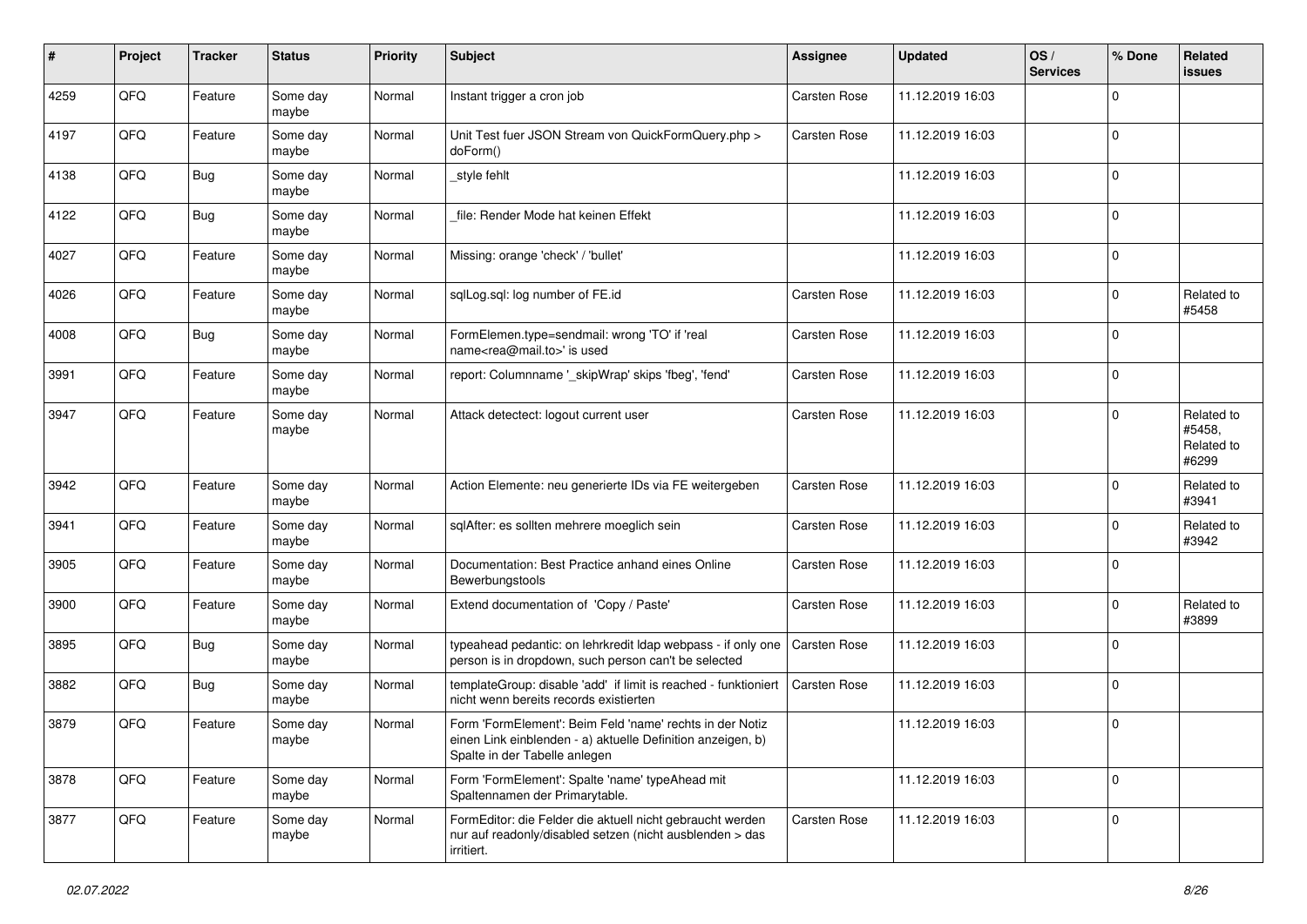| $\vert$ # | Project | <b>Tracker</b> | <b>Status</b>     | <b>Priority</b> | <b>Subject</b>                                                                                                                               | Assignee            | <b>Updated</b>   | OS/<br><b>Services</b> | % Done      | <b>Related</b><br><b>issues</b> |
|-----------|---------|----------------|-------------------|-----------------|----------------------------------------------------------------------------------------------------------------------------------------------|---------------------|------------------|------------------------|-------------|---------------------------------|
| 3811      | QFQ     | <b>Bug</b>     | Some day<br>maybe | Normal          | Dynamic Update: extraButtonInfo - Text aktualisieren                                                                                         | <b>Carsten Rose</b> | 11.12.2019 16:03 |                        | $\Omega$    | Related to<br>#11517            |
| 3750      | QFQ     | <b>Bug</b>     | Some day<br>maybe | Normal          | FE in a row: if one violates check, all are red                                                                                              | <b>Carsten Rose</b> | 11.12.2019 16:03 |                        | $\mathbf 0$ |                                 |
| 3708      | QFQ     | Feature        | Some day<br>maybe | Normal          | Form: input - 'specialchars', 'none'  gewisse tags<br>erlauben, andere verbieten                                                             | Carsten Rose        | 11.12.2019 16:02 |                        | $\Omega$    | Related to<br>#14320            |
| 3692      | QFQ     | Feature        | Some day<br>maybe | Normal          | QFQ Webseite                                                                                                                                 | Benjamin Baer       | 11.12.2019 16:02 |                        | $\mathbf 0$ | Related to<br>#5033             |
| 3682      | QFQ     | <b>Bug</b>     | Some day<br>maybe | Normal          | Dynamic update: Radio buttons                                                                                                                | <b>Carsten Rose</b> | 11.12.2019 16:02 |                        | $\mathbf 0$ |                                 |
| 3677      | QFQ     | Feature        | Some day<br>maybe | Normal          | wkhtmltopdf: FE User access prohibited, if client IP changes<br>\$TYPO3_CONF_VARS[FE][lockIP]                                                | Carsten Rose        | 11.12.2019 16:02 |                        | $\Omega$    |                                 |
| 3666      | QFQ     | Feature        | Some day<br>maybe | Normal          | a) Performance Messung: mysql_real_escape_string() im<br>Vergleich zu str_replace(), b) doppeltes Aufrufen von<br>mysql real escape string() | Carsten Rose        | 11.12.2019 16:02 |                        | $\Omega$    |                                 |
| 3646      | QFQ     | Feature        | Some day<br>maybe | Normal          | Moeglichkeit HTML Tags in Reports auszugeben (zu<br>enkodieren: htmlspecialchars)                                                            |                     | 11.12.2019 16:02 |                        | $\mathbf 0$ | Related to<br>#14320            |
| 3617      | QFQ     | Feature        | Some day<br>maybe | Normal          | Load javascripts at bottom                                                                                                                   |                     | 11.12.2019 16:02 |                        | $\mathbf 0$ |                                 |
| 3588      | QFQ     | <b>Bug</b>     | Some day<br>maybe | Normal          | templateGroup: versteckte Elemente werden weiterhin<br>gespeichert.                                                                          | Carsten Rose        | 11.12.2019 16:02 |                        | $\mathbf 0$ |                                 |
| 3567      | QFQ     | Feature        | Some day<br>maybe | Low             | 'Save', 'Close', 'New' als FormElement                                                                                                       |                     | 11.12.2019 16:02 |                        | $\mathbf 0$ |                                 |
| 3537      | QFQ     | Feature        | Some day<br>maybe | Low             | SHOW COLUMNS FROM tableName - Extend '{{'<br>definition                                                                                      | Carsten Rose        | 11.12.2019 16:02 |                        | $\Omega$    |                                 |
| 3495      | QFQ     | Feature        | Some day<br>maybe | Normal          | Predifined Parameter werden nicht in '+' (add new record)<br>SIP gerendert.                                                                  |                     | 11.12.2019 16:02 |                        | $\mathbf 0$ |                                 |
| 3458      | QFQ     | Feature        | Some day<br>maybe | Normal          | Display 'Edit Form Element'-Checkbox on form: should<br>depend on FE Group                                                                   | Carsten Rose        | 11.12.2019 16:02 |                        | $\mathbf 0$ | Related to<br>#3447             |
| 3457      | QFQ     | Feature        | Some day<br>maybe | Normal          | LDAP: concat multi values to one single entry                                                                                                | Carsten Rose        | 11.12.2019 16:02 |                        | $\mathbf 0$ |                                 |
| 3415      | QFQ     | Feature        | Some day<br>maybe | Normal          | FE Login Box Templatefile                                                                                                                    | Benjamin Baer       | 11.12.2019 16:02 |                        | $\mathbf 0$ |                                 |
| 3385      | QFQ     | Feature        | Some day<br>maybe | Normal          | templateGroup: insert/update/delete non primary records                                                                                      | Carsten Rose        | 11.12.2019 16:02 |                        | $\Omega$    |                                 |
| 3350      | QFQ     | Feature        | Some day<br>maybe | Normal          | FormEditor: Hilfetext hinter 'checktype'                                                                                                     | Carsten Rose        | 11.12.2019 16:02 |                        | $\Omega$    |                                 |
| 3349      | QFQ     | <b>Bug</b>     | Some day<br>maybe | Normal          | config.qfq.ini: a) vertraegt keine '=' im Value (z.B. Passwort),<br>b) Values sollten in ticks einschliessbar sein (spaces, )                | <b>Carsten Rose</b> | 11.12.2019 16:02 |                        | $\mathbf 0$ |                                 |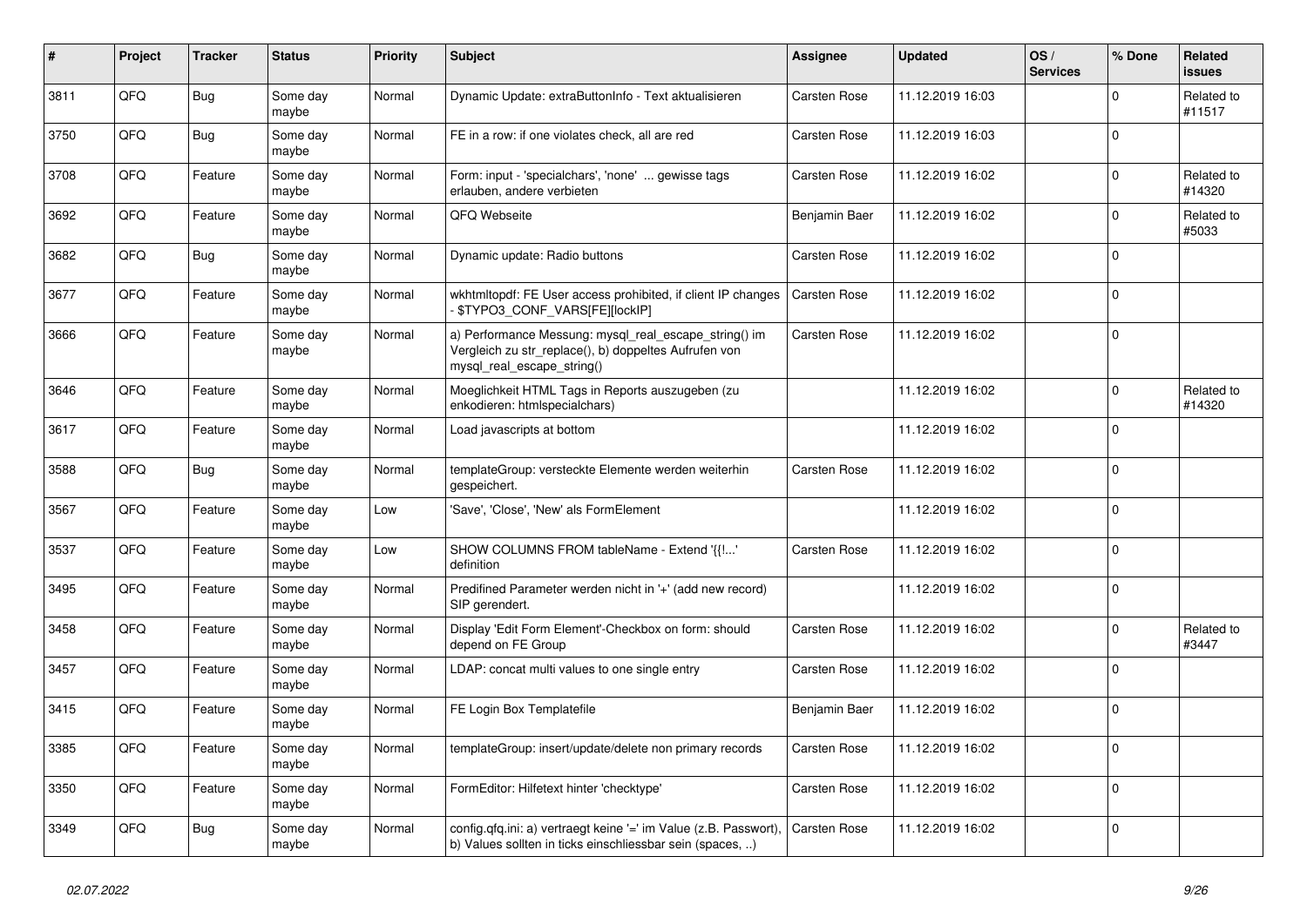| #    | Project | <b>Tracker</b> | <b>Status</b>     | <b>Priority</b> | Subject                                                                                                   | <b>Assignee</b> | <b>Updated</b>   | OS/<br><b>Services</b> | % Done      | Related<br><b>issues</b>                    |
|------|---------|----------------|-------------------|-----------------|-----------------------------------------------------------------------------------------------------------|-----------------|------------------|------------------------|-------------|---------------------------------------------|
| 3332 | QFQ     | Feature        | Some day<br>maybe | Normal          | Uploads: Thumbnails, Details zum hochgeladenen File                                                       | Carsten Rose    | 11.12.2019 16:02 |                        | $\Omega$    | Related to<br>#3264,<br>Related to<br>#5333 |
| 3331 | QFQ     | Feature        | Some day<br>maybe | Normal          | Default Tooltip fuer _page? Links: mit Form und Record ID                                                 | Carsten Rose    | 11.12.2019 16:02 |                        | $\mathbf 0$ |                                             |
| 3291 | QFQ     | Feature        | Some day<br>maybe | Normal          | AutoCron websiteToken                                                                                     | Carsten Rose    | 11.12.2019 16:02 |                        | $\mathbf 0$ | Related to<br>#4250                         |
| 3285 | QFQ     | Feature        | Some day<br>maybe | Normal          | Zeichenlimit pro Feld: textarea / editor                                                                  | Carsten Rose    | 11.12.2019 16:02 |                        | $\mathbf 0$ |                                             |
| 3273 | QFQ     | Feature        | Some day<br>maybe | Low             | Dirty Flag in Form                                                                                        | Carsten Rose    | 11.12.2019 16:02 |                        | $\mathbf 0$ |                                             |
| 5160 | QFQ     | Feature        | Some day<br>maybe | Normal          | QFQ collaborative / together.js, ShareJS, y-js, collaborative,                                            |                 | 11.12.2019 16:02 |                        | 0           |                                             |
| 5129 | QFQ     | Feature        | Some day<br>maybe | Normal          | Reports: SQL fuer x Achse und y Achse                                                                     |                 | 11.12.2019 16:02 |                        | $\mathbf 0$ |                                             |
| 4974 | QFQ     | Feature        | Some day<br>maybe | Normal          | Long polling - inform all listening clients of changes                                                    |                 | 11.12.2019 16:02 |                        | $\mathbf 0$ |                                             |
| 4956 | QFQ     | Feature        | Some day<br>maybe | Normal          | Sendmail: Benutzerdefinierte Headers                                                                      | Carsten Rose    | 11.12.2019 16:02 |                        | $\mathbf 0$ |                                             |
| 4839 | QFQ     | Feature        | Some day<br>maybe | Normal          | qfq-handle in <head> Abschnitt</head>                                                                     | Carsten Rose    | 11.12.2019 16:02 |                        | $\mathbf 0$ |                                             |
| 4444 | QFQ     | Feature        | Some day<br>maybe | Normal          | FE.type=upload: detect mime type                                                                          |                 | 11.12.2019 16:02 |                        | $\mathbf 0$ | Related to<br>#4303                         |
| 4442 | QFQ     | Feature        | Some day<br>maybe | Normal          | Special Column Name: _link - new symbol G (Glyph) to<br>choose any available symbol                       |                 | 11.12.2019 16:02 |                        | $\mathbf 0$ |                                             |
| 4441 | QFQ     | <b>Bug</b>     | Some day<br>maybe | Normal          | \$_SERVER Vars sollten nur aus dem Store genommen<br>werden - Code entsprechend anpassen.                 |                 | 11.12.2019 16:02 |                        | $\mathbf 0$ |                                             |
| 4440 | QFQ     | Feature        | Some day<br>maybe | Normal          | Manual.rst: explain how to. expand PHP Session to 4h                                                      |                 | 11.12.2019 16:02 |                        | $\mathbf 0$ |                                             |
| 4420 | QFQ     | Feature        | Some day<br>maybe | Normal          | Client: Local Storage - store the changes of a form, local in<br>the browser.                             | Benjamin Baer   | 11.12.2019 16:02 |                        | $\mathbf 0$ |                                             |
| 4349 | QFQ     | Feature        | Some day<br>maybe | Normal          | link download: downloaded external URL to<br>deliver/concatenate - check mimetipe and handle it correctly | Carsten Rose    | 11.12.2019 16:02 |                        | $\mathbf 0$ |                                             |
| 6715 | QFQ     | Feature        | Some day<br>maybe | Normal          | Code-Refactoring: dbArray vereinheitlichen                                                                | Carsten Rose    | 11.12.2019 16:02 |                        | $\mathbf 0$ |                                             |
| 6515 | QFQ     | Feature        | Some day<br>maybe | Normal          | Formular: Felder dynamisch ein/ausblenden                                                                 |                 | 11.12.2019 16:02 |                        | $\pmb{0}$   |                                             |
| 6299 | QFQ     | Feature        | Some day<br>maybe | Normal          | Attack detection: log table with invalid SIP access                                                       |                 | 11.12.2019 16:02 |                        | $\pmb{0}$   | Related to<br>#3947                         |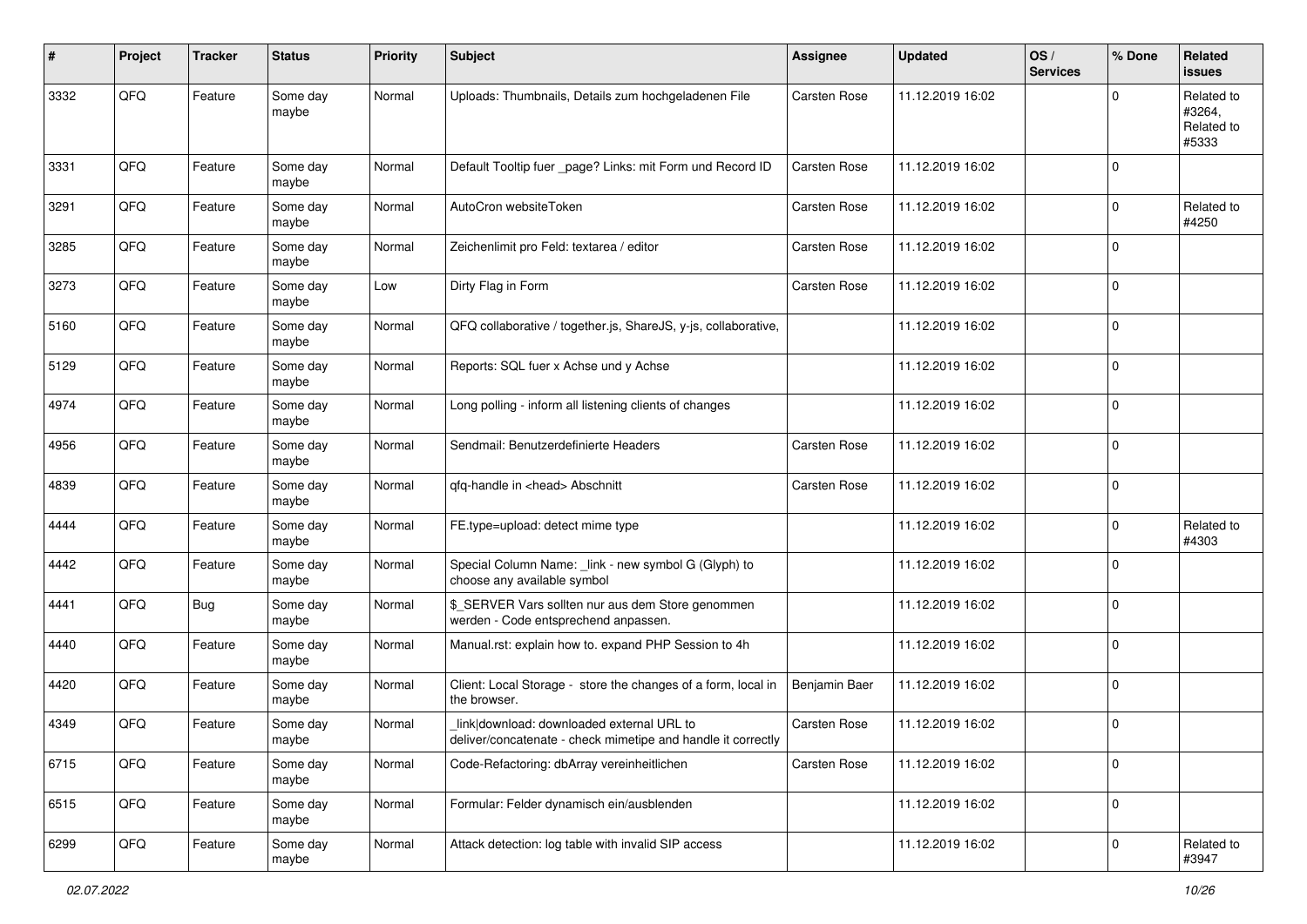| #    | Project | <b>Tracker</b> | <b>Status</b>     | <b>Priority</b> | <b>Subject</b>                                                                                 | <b>Assignee</b>     | <b>Updated</b>   | OS/<br><b>Services</b> | % Done                    | Related<br><b>issues</b> |
|------|---------|----------------|-------------------|-----------------|------------------------------------------------------------------------------------------------|---------------------|------------------|------------------------|---------------------------|--------------------------|
| 6288 | QFQ     | Feature        | Some day<br>maybe | Normal          | Best Practice: Erklaeren wie man ein Formular ganz in<br>'weiss' erstellen kann                |                     | 11.12.2019 16:02 |                        | 0                         |                          |
| 6083 | QFQ     | Feature        | Some day<br>maybe | Normal          | Dynamic Update: Value Check via SQL                                                            |                     | 11.12.2019 16:02 |                        | $\overline{0}$            |                          |
| 5783 | QFQ     | Feature        | Some day<br>maybe | Normal          | <b>BPMN View/Edit</b>                                                                          |                     | 11.12.2019 16:02 |                        | $\mathbf{0}^{\mathbf{1}}$ |                          |
| 7336 | QFQ     | Feature        | Some day<br>maybe | Normal          | PDF Upload: disallow PDFs with specific Meta information                                       | <b>Carsten Rose</b> | 11.12.2019 16:01 |                        | $\overline{0}$            |                          |
| 7108 | QFQ     | Feature        | Some day<br>maybe | Normal          | <b>QFQ Wrap Elements</b>                                                                       |                     | 11.12.2019 16:01 |                        | $\overline{0}$            |                          |
| 7107 | QFQ     | Feature        | Some dav<br>maybe | Normal          | Showcase Registration Tool: Anmeldung / Administration :<br>Liste Anmeldungen / Emaileinaldung | <b>Carsten Rose</b> | 11.12.2019 16:01 |                        | $\overline{0}$            |                          |
| 7106 | QFQ     | Feature        | Some day<br>maybe | Normal          | Beispiel Nummerierung von Rows in Report                                                       |                     | 11.12.2019 16:01 |                        | $\overline{0}$            |                          |
| 7105 | QFQ     | Feature        | Some day<br>maybe | Normal          | Beispiel wie man in einer zweiten Tabelle speichert.                                           |                     | 11.12.2019 16:01 |                        | $\overline{0}$            |                          |
| 7104 | QFQ     | Feature        | Some day<br>maybe | Normal          | Manual: hint about escaping if '\r' appears in mail body                                       |                     | 11.12.2019 16:01 |                        | 0                         |                          |
| 6992 | QFQ     | Feature        | Some day<br>maybe | Normal          | DB exception: Syntax Highlight                                                                 |                     | 11.12.2019 16:01 |                        | $\mathbf 0$               | Related to<br>#5450      |
| 9020 | QFQ     | <b>Bug</b>     | Some day<br>maybe | Normal          | radio mit buttonClass und dynamicUpdate lassen sich nicht<br>kombinieren                       |                     | 11.12.2019 16:01 |                        | 0                         |                          |
| 8894 | QFQ     | Feature        | Some day<br>maybe | Normal          | Documentation Tags Usable in QFQ Application                                                   | <b>Carsten Rose</b> | 11.12.2019 16:01 |                        | $\overline{0}$            |                          |
| 8892 | QFQ     | Feature        | Some day<br>maybe | Normal          | Display and Edit SQL Comments in Form Editor                                                   | <b>Carsten Rose</b> | 11.12.2019 16:01 |                        | $\overline{0}$            |                          |
| 8106 | QFQ     | <b>Bug</b>     | Some day<br>maybe | Normal          | Dynamic Update: Feld kann nicht auf empty zurückgesetzt<br>werden                              | Carsten Rose        | 11.12.2019 16:01 |                        | $\overline{0}$            |                          |
| 9704 | QFQ     | Feature        | Some day<br>maybe | Normal          | Thumbnails Generieren beim Splitten von PDF Files                                              | Carsten Rose        | 11.12.2019 16:01 |                        | $\overline{0}$            |                          |
| 9579 | QFQ     | Feature        | Some day<br>maybe | Normal          | Multiform with Process Row                                                                     | Carsten Rose        | 11.12.2019 16:01 |                        | 0                         |                          |
| 1623 | QFQ     | Feature        | Some day<br>maybe | Normal          | RealURL                                                                                        |                     | 11.12.2019 16:03 |                        | 30                        |                          |
| 8522 | QFQ     | Feature        | Some day<br>maybe | Normal          | build QFQ - npm warnings                                                                       | Benjamin Baer       | 01.02.2020 23:19 |                        | 50                        |                          |
| 3613 | QFQ     | <b>Bug</b>     | Some day<br>maybe | Normal          | note /note unchecked -> note div (col-md) wird weiterhin<br>gerendert                          | Elias Villiger      | 01.02.2020 23:19 |                        | 100                       |                          |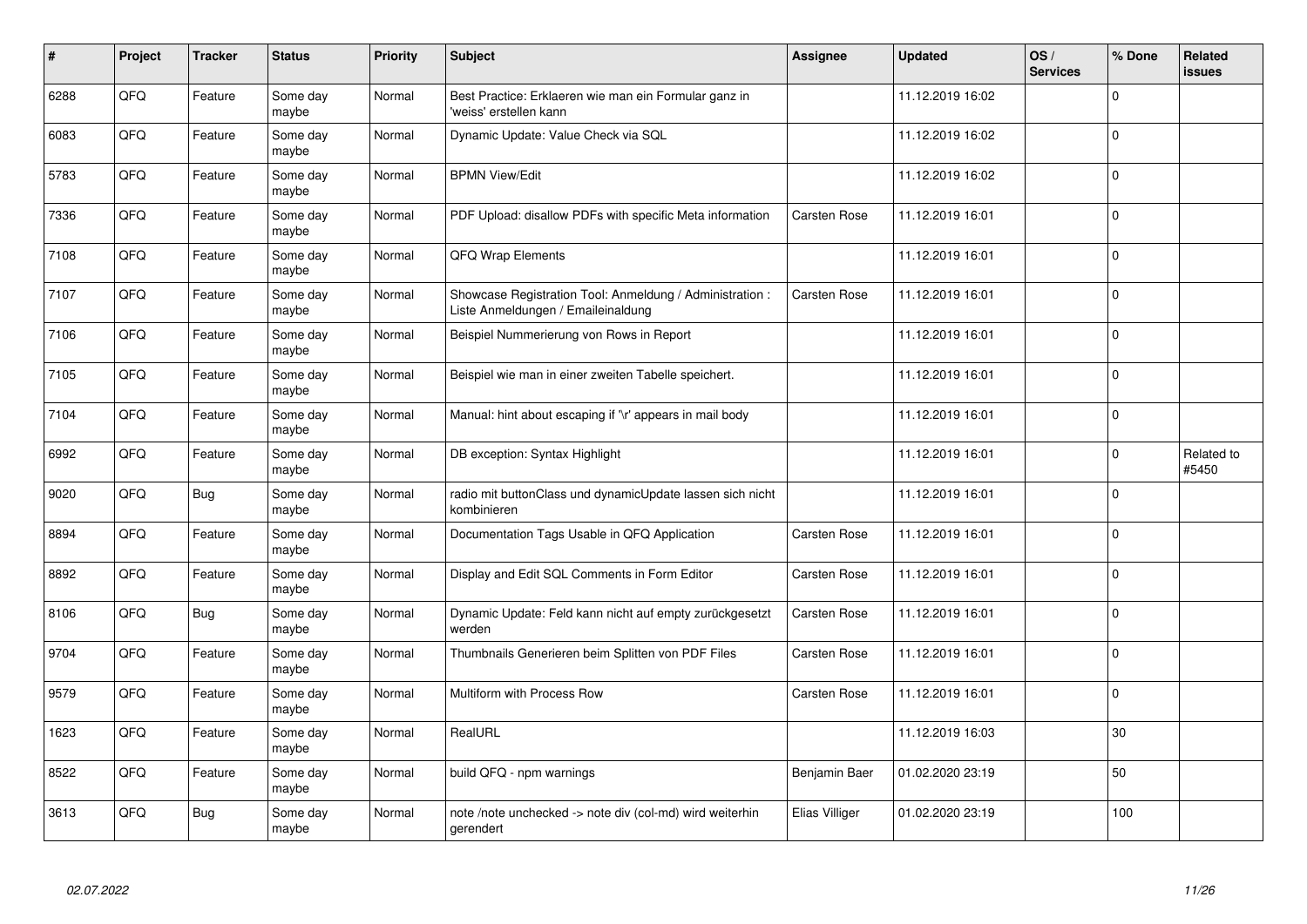| #     | Project | <b>Tracker</b> | <b>Status</b>              | Priority | <b>Subject</b>                                                                       | Assignee          | <b>Updated</b>   | OS/<br><b>Services</b> | % Done       | Related<br><b>issues</b>                                               |
|-------|---------|----------------|----------------------------|----------|--------------------------------------------------------------------------------------|-------------------|------------------|------------------------|--------------|------------------------------------------------------------------------|
| 3402  | QFQ     | Feature        | Some day<br>maybe          | Normal   | Syntax Highlighting via CodeMirror                                                   | Carsten Rose      | 11.12.2019 16:02 |                        | 100          | Related to<br>#3207                                                    |
| 9052  | QFQ     | Feature        | Feedback                   | High     | Report: CodeMirror with SQL Syntax Highlight in FE                                   | Enis Nuredini     | 08.06.2022 10:25 |                        | $\Omega$     |                                                                        |
| 11630 | QFQ     | <b>Bug</b>     | Feedback                   | High     | Bitte check ob CALL() in 20.11.0 noch so funktioniert wie in<br>20.4.1               | Enis Nuredini     | 28.05.2022 13:45 |                        | $\mathbf 0$  | Related to<br>#11325                                                   |
| 13767 | QFQ     | Bug            | Feedback                   | Normal   | date/time-picker: required shows up/down button orange                               | Enis Nuredini     | 16.05.2022 23:16 |                        | $\mathbf 0$  |                                                                        |
| 10782 | QFQ     | Feature        | Feedback                   | Normal   | Tiny MCE: Image Upload                                                               | Enis Nuredini     | 16.05.2022 23:16 |                        | $\mathbf{0}$ | Related to<br>#12452                                                   |
| 12546 | QFQ     | Bug            | Feedback                   | Normal   | Branch 'Development' - Unit Tests mit dirty workaround<br>angepasst                  | Carsten Rose      | 19.03.2022 17:48 |                        | $\mathbf 0$  |                                                                        |
| 5894  | QFQ     | Feature        | Feedback                   | Normal   | Typeahead in Report: show/hide rows dynamically                                      | Carsten Rose      | 18.02.2022 08:50 |                        | $\Omega$     | Related to<br>#5893.<br>Related to<br>#5885                            |
| 9548  | QFQ     | Feature        | Feedback                   | High     | FormElement: Pattern mismatch - optional report only on<br>focus lost                | Benjamin Baer     | 03.05.2021 21:14 |                        | $\Omega$     |                                                                        |
| 11347 | QFQ     | Bug            | Feedback                   | Normal   | If Bedingungen funktionieren nicht korrekt                                           | Christoph Fuchs   | 21.03.2021 20:37 |                        | $\mathbf 0$  |                                                                        |
| 10124 | QFQ     | Feature        | Feedback                   | Normal   | qfq AAI-Login                                                                        | Karin Niffeler    | 07.05.2020 09:36 |                        | $\Omega$     |                                                                        |
| 9898  | QFQ     | <b>Bug</b>     | Feedback                   | Normal   | Formular trotz Timeout gespeichert                                                   | Benjamin Baer     | 01.02.2020 15:56 |                        | $\mathbf 0$  |                                                                        |
| 9535  | QFQ     | <b>Bug</b>     | Feedback                   | Normal   | Report:  AS '_vertical' - column to wide - vertical >> rot45,<br>rot <sub>90</sub>   | Benjamin Baer     | 01.02.2020 15:56 |                        | $\mathbf 0$  |                                                                        |
| 8316  | QFQ     | Bug            | Feedback                   | Normal   | Documentation/Behaviour for Nested Queries and<br>Record-Store confusing             | Nicola Chiapolini | 20.11.2019 09:14 |                        | $\Omega$     |                                                                        |
| 12584 | QFQ     | Feature        | Feedback                   | Normal   | T3 v10 migration script: replace alias-patterns (v11)                                | Carsten Rose      | 28.05.2022 11:12 |                        | 100          |                                                                        |
| 13572 | QFQ     | Feature        | Feedback                   | Normal   | Form Load: misleading error message on trying to load non<br>existent primary record | Enis Nuredini     | 16.05.2022 23:16 |                        | 100          |                                                                        |
| 13566 | QFQ     | Feature        | Ready to sync<br>(develop) | Normal   | Delete config-example.qfq.php file                                                   | Carsten Rose      | 23.12.2021 09:25 |                        | $\mathbf 0$  |                                                                        |
| 12630 | QFQ     | Feature        | In Progress                | Normal   | Input: date[time]: min / max values                                                  | Enis Nuredini     | 20.06.2022 18:31 |                        | $\Omega$     | Related to<br>#10096.<br>Related to<br>#14302,<br>Related to<br>#14303 |
| 14323 | QFQ     | Bug            | In Progress                | Normal   | Report: render=both single - no impact                                               | Carsten Rose      | 19.06.2022 18:31 |                        | $\mathbf 0$  |                                                                        |
| 14175 | QFQ     | Bug            | In Progress                | Normal   | Opening a form with no QFQ Session cookie fails                                      | Carsten Rose      | 03.06.2022 10:40 |                        | $\mathbf 0$  |                                                                        |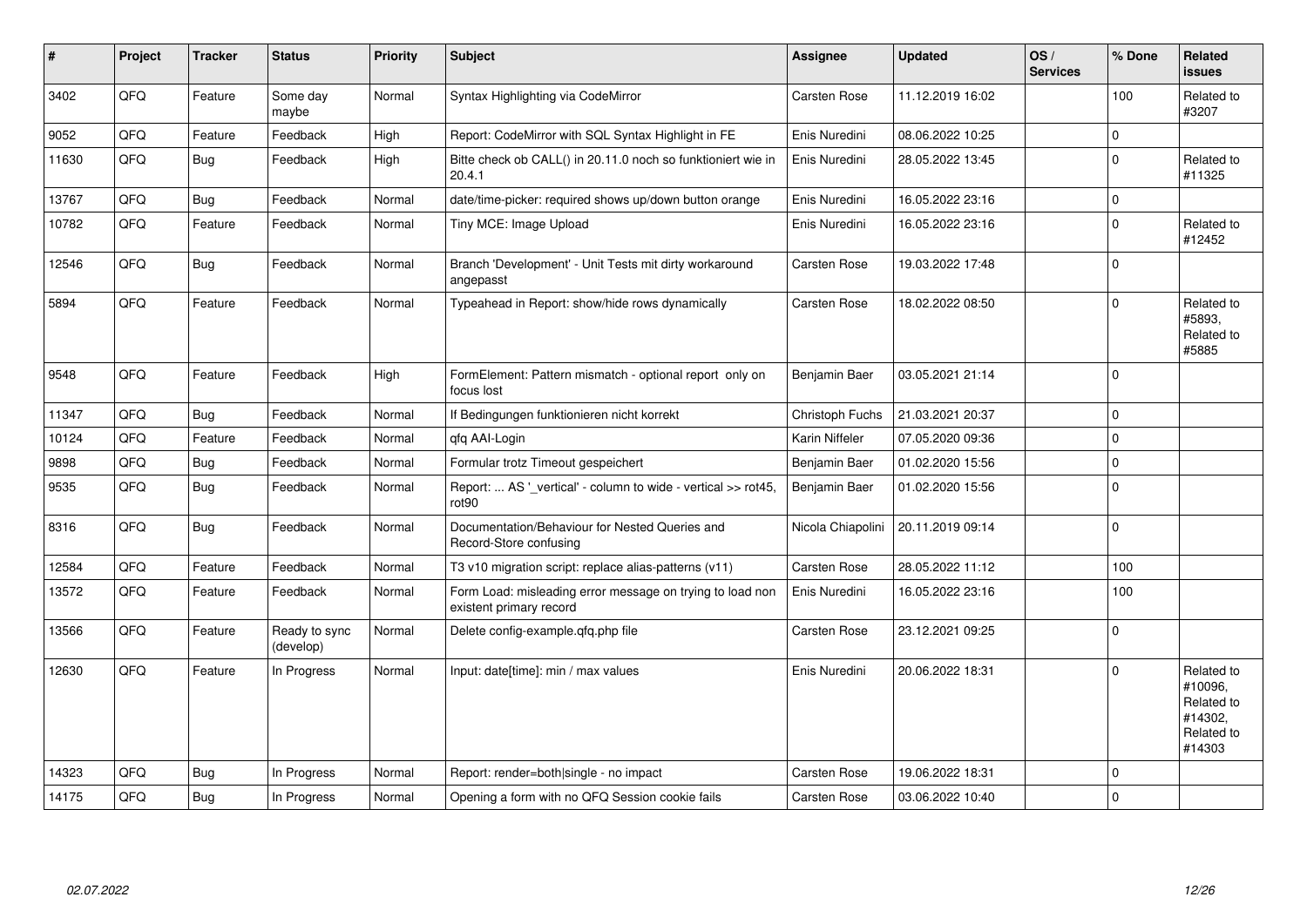| #     | Project | <b>Tracker</b> | <b>Status</b> | <b>Priority</b> | <b>Subject</b>                                   | Assignee       | <b>Updated</b>   | OS/<br><b>Services</b> | % Done      | Related<br>issues                                                                                                              |
|-------|---------|----------------|---------------|-----------------|--------------------------------------------------|----------------|------------------|------------------------|-------------|--------------------------------------------------------------------------------------------------------------------------------|
| 11517 | QFQ     | <b>Bug</b>     | In Progress   | Normal          | extraButtonInfo Broken for multiple FormElements | Carsten Rose   | 12.05.2022 13:12 |                        | $\Omega$    | Related to<br>#7890,<br>Related to<br>#3811, Has<br>duplicate<br>#10905, Has<br>duplicate<br>#10553, Has<br>duplicate<br>#6779 |
| 12508 | QFQ     | <b>Bug</b>     | In Progress   | High            | qfq Form: sendMail                               | Karin Niffeler | 19.03.2022 17:48 |                        | $\mathbf 0$ |                                                                                                                                |
| 11980 | QFQ     | Feature        | In Progress   | Normal          | protected verzeichnis MUSS geschützt werden      | Carsten Rose   | 07.09.2021 13:30 |                        | $\mathbf 0$ |                                                                                                                                |
| 10661 | QFQ     | <b>Bug</b>     | In Progress   | Normal          | Typo3 Warnungen                                  | Carsten Rose   | 07.09.2021 13:23 |                        | $\mathbf 0$ | Related to<br>#12440                                                                                                           |
| 12439 | QFQ     | Feature        | In Progress   | Normal          | TinyMCE Paste from Word & Character Count/Limit  | Carsten Rose   | 05.05.2021 22:15 |                        | $\mathbf 0$ |                                                                                                                                |
| 4194  | QFQ     | Feature        | In Progress   | Normal          | Bootstrap 4 ist jetzt offiziel                   |                | 03.05.2021 20:47 |                        | $\mathbf 0$ | Related to<br>#10114                                                                                                           |
| 5695  | QFQ     | Feature        | In Progress   | Normal          | Multiform                                        | Carsten Rose   | 02.01.2021 18:38 |                        | $\mathbf 0$ |                                                                                                                                |
| 11076 | QFQ     | Feature        | In Progress   | Normal          | SELECT  AS _websocket                            | Carsten Rose   | 30.08.2020 17:49 |                        | $\pmb{0}$   |                                                                                                                                |
| 10443 | QFQ     | Feature        | In Progress   | Normal          | Konzept_api / _live                              | Carsten Rose   | 07.05.2020 09:39 |                        | $\mathbf 0$ |                                                                                                                                |
| 6250  | QFQ     | Feature        | In Progress   | Normal          | Enhance layout: a) Subrecord, b) Subrecord-Title | Carsten Rose   | 01.02.2020 23:22 |                        | $\mathbf 0$ | Related to<br>#5391                                                                                                            |
| 10793 | QFQ     | Feature        | In Progress   | Normal          | <b>Update NPM Packages</b>                       | Carsten Rose   | 07.09.2021 13:25 |                        | $30\,$      |                                                                                                                                |
| 9517  | QFQ     | Feature        | In Progress   | High            | Input multiple tags with typeahead               | Carsten Rose   | 03.05.2021 21:14 |                        | 40          | Related to<br>#10150                                                                                                           |
| 12440 | QFQ     | Feature        | In Progress   | Normal          | Typo3 V10 upgrade (durchfuehren und testen)      | Carsten Rose   | 21.03.2022 09:53 |                        | 50          | Related to<br>#12357,<br>Related to<br>#12067,<br>Related to<br>#10661                                                         |
| 13330 | QFQ     | Feature        | In Progress   | Normal          | Multi Form: Upload                               | Carsten Rose   | 07.11.2021 12:40 |                        | 50          | Related to<br>#9706                                                                                                            |
| 9691  | QFQ     | <b>Bug</b>     | In Progress   | Normal          | Checkbox: dynamic update > readonly              | Carsten Rose   | 01.02.2020 23:22 |                        | 50          | Related to<br>#9834                                                                                                            |
| 9789  | QFQ     | <b>Bug</b>     | In Progress   | High            | Record Lock: release to early on 'leave page'    | Carsten Rose   | 10.01.2022 09:25 |                        | 100         | Related to<br>#10081,<br>Related to<br>#9173,<br>Related to<br>#8702                                                           |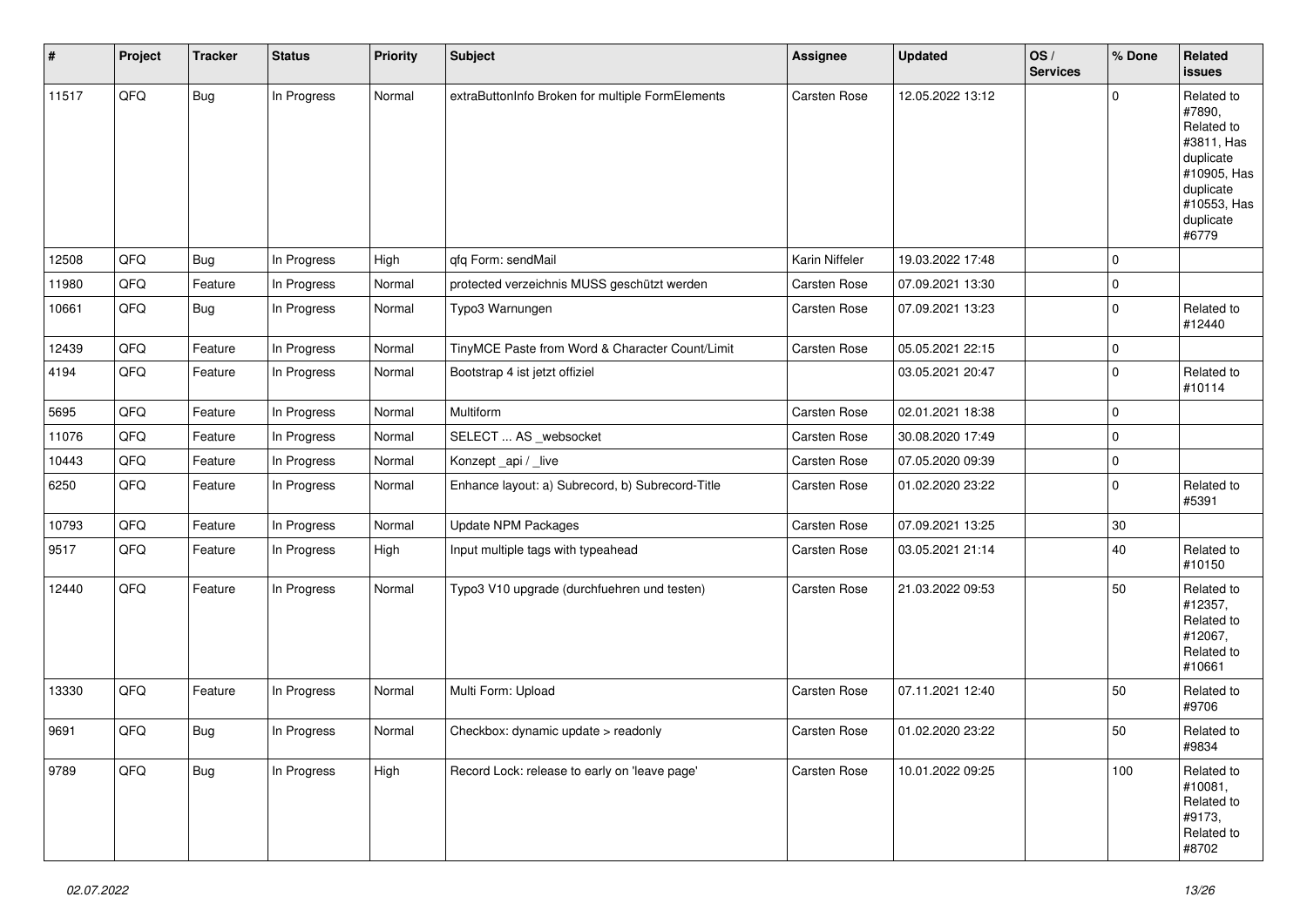| #     | Project        | <b>Tracker</b> | <b>Status</b> | Priority | Subject                                                                                 | Assignee      | <b>Updated</b>   | OS/<br><b>Services</b> | % Done      | Related<br><b>issues</b>                                                                                                                                              |
|-------|----------------|----------------|---------------|----------|-----------------------------------------------------------------------------------------|---------------|------------------|------------------------|-------------|-----------------------------------------------------------------------------------------------------------------------------------------------------------------------|
| 14320 | QFQ            | Feature        | ToDo          | Normal   | Allow specific HTML Tags and Attributes: general, TinyMCE                               | Enis Nuredini | 17.06.2022 10:44 |                        | $\mathbf 0$ | Related to<br>#12664,<br>Related to<br>#12039,<br>Related to<br>#11702,<br>Related to<br>#7239,<br>Related to<br>#3708,<br>Related to<br>#3646,<br>Related to<br>#880 |
| 12262 | QFQ            | Feature        | ToDo          | Normal   | Form buttons on top: more customable                                                    | Enis Nuredini | 17.06.2022 10:44 |                        | 0           | Related to<br>#13945, Has<br>duplicate<br>#4046, Has<br>duplicate<br>#10080                                                                                           |
| 14303 | QFQ            | Bug            | ToDo          | Normal   | datetime broken with picker                                                             | Enis Nuredini | 17.06.2022 09:02 |                        | $\mathbf 0$ | Related to<br>#12630                                                                                                                                                  |
| 13899 | QFQ            | <b>Bug</b>     | ToDo          | Normal   | Selenium: zum laufen bringen                                                            | Enis Nuredini | 25.03.2022 10:24 |                        | 0           |                                                                                                                                                                       |
| 7602  | QFQ            | Feature        | ToDo          | High     | Multi Select: with checkboxes                                                           | Benjamin Baer | 22.03.2022 09:07 |                        | $\mathbf 0$ |                                                                                                                                                                       |
| 12395 | QFQ            | Bug            | ToDo          | High     | QFQ Function: Result two times shown                                                    | Carsten Rose  | 18.02.2022 08:59 |                        | $\mathbf 0$ |                                                                                                                                                                       |
| 12463 | QFQ            | Bug            | ToDo          | High     | QFQ Function: 'function' and 'sql' on same level - output of<br>sql is shown two times. | Carsten Rose  | 15.12.2021 16:31 |                        | $\mathbf 0$ |                                                                                                                                                                       |
| 14371 | QFQ            | Feature        | Priorize      | Normal   | LDAP via REPORT                                                                         | Carsten Rose  | 19.06.2022 16:37 |                        | $\mathbf 0$ |                                                                                                                                                                       |
| 14290 | QFQ            | Feature        | Priorize      | Normal   | FormEditor: Show Table Definition                                                       | Carsten Rose  | 19.06.2022 16:37 |                        | $\mathbf 0$ |                                                                                                                                                                       |
| 14283 | QFQ            | Bug            | Priorize      | Normal   | HEIC / HEIF convert doesn't trigger                                                     | Carsten Rose  | 19.06.2022 16:37 |                        | 0           |                                                                                                                                                                       |
| 12452 | QFQ            | Feature        | Priorize      | Normal   | BaseURL: alsways with '/' at the end                                                    | Carsten Rose  | 19.06.2022 13:45 |                        | $\mathbf 0$ | Related to<br>#10782                                                                                                                                                  |
| 13943 | QFQ            | Bug            | Priorize      | Normal   | unable to find formgroup                                                                | Enis Nuredini | 28.05.2022 11:03 |                        | 0           |                                                                                                                                                                       |
| 13900 | QFQ            | Feature        | Priorize      | Normal   | Selenium: Check das Cookie/PDF funktioniert                                             | Enis Nuredini | 25.03.2022 12:45 |                        | 0           |                                                                                                                                                                       |
| 10569 | $\mathsf{QFQ}$ | Feature        | Priorize      | Normal   | link_blank more safe                                                                    | Enis Nuredini | 25.03.2022 12:44 |                        | 0           |                                                                                                                                                                       |
| 6140  | QFQ            | <b>Bug</b>     | Priorize      | Normal   | QFQ DnD Sort: Locked fields                                                             | Benjamin Baer | 21.03.2022 09:56 |                        | $\mathbf 0$ |                                                                                                                                                                       |
| 6801  | QFQ            | Feature        | Priorize      | Normal   | Fabric: Maximize / FullIscreen                                                          | Benjamin Baer | 21.03.2022 09:56 |                        | $\pmb{0}$   |                                                                                                                                                                       |
| 5562  | QFQ            | Feature        | Priorize      | Normal   | Drag'n'Drop fuer Uploads                                                                | Benjamin Baer | 21.03.2022 09:52 |                        | 0           | Related to<br>#9706                                                                                                                                                   |
| 6224  | $\mathsf{QFQ}$ | Feature        | Priorize      | Normal   | Dynamic update: fade in/out fields                                                      | Benjamin Baer | 21.03.2022 09:50 |                        | $\mathbf 0$ |                                                                                                                                                                       |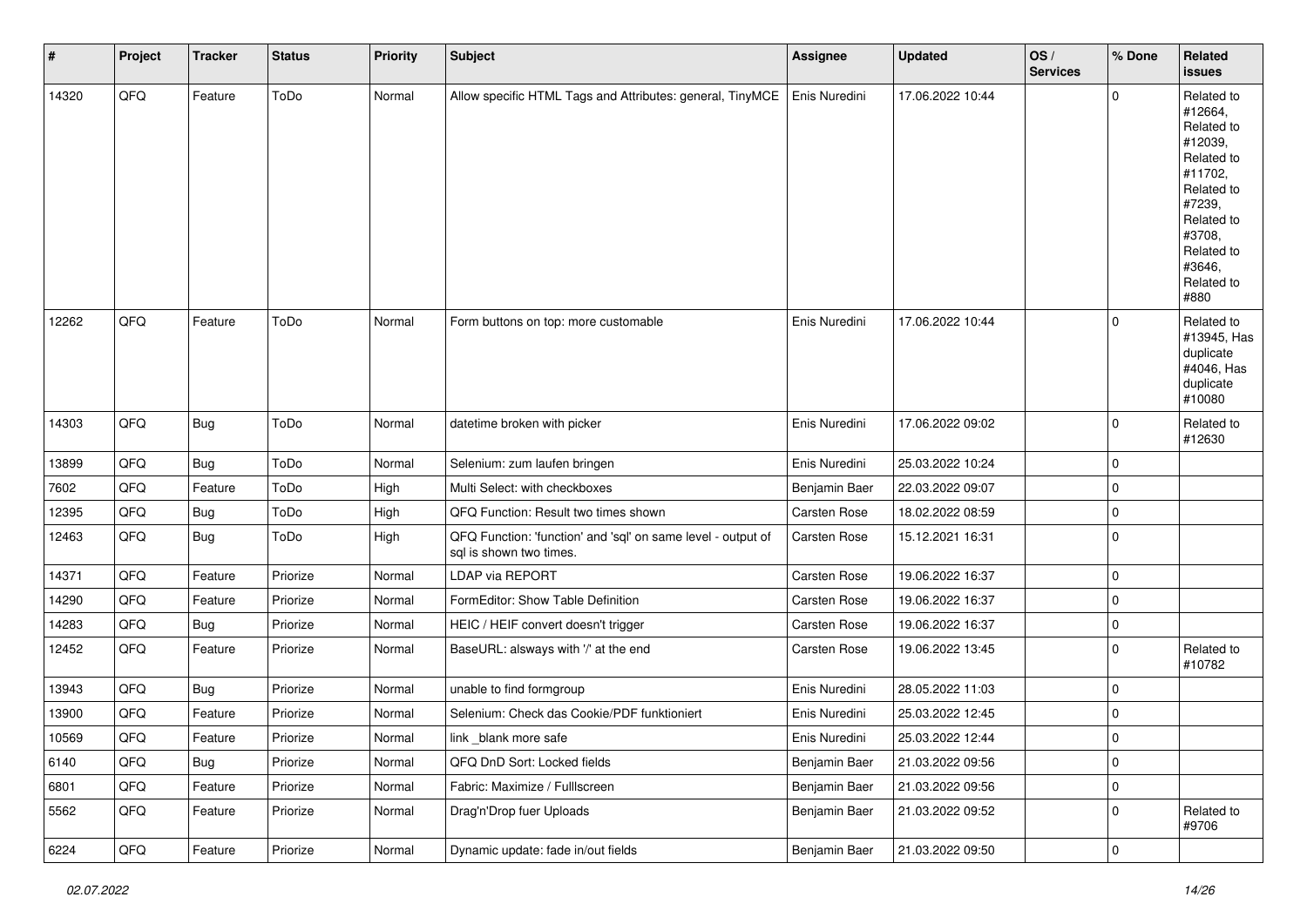| $\vert$ # | Project | <b>Tracker</b> | <b>Status</b> | Priority | <b>Subject</b>                                                                                           | <b>Assignee</b> | <b>Updated</b>   | OS/<br><b>Services</b> | % Done      | Related<br>issues                                                       |
|-----------|---------|----------------|---------------|----------|----------------------------------------------------------------------------------------------------------|-----------------|------------------|------------------------|-------------|-------------------------------------------------------------------------|
| 5366      | QFQ     | Feature        | Priorize      | Normal   | Saving with keyboard shortcuts                                                                           | Benjamin Baer   | 21.03.2022 09:47 |                        | 0           |                                                                         |
| 6870      | QFQ     | Feature        | Priorize      | Normal   | Click on '_link' triggers an API call                                                                    | Benjamin Baer   | 03.01.2022 08:25 |                        | 0           |                                                                         |
| 6566      | QFQ     | <b>Bug</b>     | Priorize      | Normal   | Link Function 'delete': provided parameter missing on page<br>reload                                     | Benjamin Baer   | 03.01.2022 08:08 |                        | $\mathbf 0$ |                                                                         |
| 4457      | QFQ     | <b>Bug</b>     | Priorize      | Normal   | typeahead: pressing return to select an item, saves the form<br>and closes the form.                     | Benjamin Baer   | 03.01.2022 08:01 |                        | 0           | Related to<br>#4398                                                     |
| 7965      | QFQ     | Feature        | Priorize      | Normal   | Input type 'text' with visual format - currency                                                          | Benjamin Baer   | 03.01.2022 07:45 |                        | 0           |                                                                         |
| 9135      | QFQ     | Feature        | Priorize      | Normal   | Progress Bar generic / replace old hourglass download<br>popup                                           | Benjamin Baer   | 03.01.2022 07:43 |                        | $\mathbf 0$ |                                                                         |
| 6116      | QFQ     | <b>Bug</b>     | Priorize      | High     | value of checkbox not saved                                                                              | Carsten Rose    | 07.12.2021 17:19 |                        | 0           |                                                                         |
| 9834      | QFQ     | <b>Bug</b>     | Priorize      | Normal   | Input elements with tag 'disabled' are missing on<br>form-submit: server option 'processReadOnly' broken | Carsten Rose    | 07.12.2021 16:43 |                        | 0           | Related to<br>#9691,<br>Related to<br>#5305, Has<br>duplicate<br>#12331 |
| 8082      | QFQ     | Feature        | Priorize      | High     | Contact form without saving record                                                                       | Carsten Rose    | 07.12.2021 15:20 |                        | $\Omega$    | Related to<br>#8587,<br><b>Blocks</b><br>#11850                         |
| 12325     | QFQ     | <b>Bug</b>     | Priorize      | Normal   | MultiDB form.dblndex not working for report syntax                                                       | Carsten Rose    | 07.09.2021 13:37 |                        | $\Omega$    | Related to<br>#12145,<br>Related to<br>#12314                           |
| 8204      | QFQ     | Feature        | Priorize      | High     | Position 'required mark'                                                                                 | Carsten Rose    | 16.06.2021 13:44 |                        | $\mathbf 0$ |                                                                         |
| 9121      | QFQ     | Bug            | Priorize      | High     | sip links have r and __dbIndexData set                                                                   | Carsten Rose    | 12.06.2021 10:41 |                        | $\mathbf 0$ |                                                                         |
| 9346      | QFQ     | Feature        | Priorize      | Normal   | beforeSave: check if an upload is given                                                                  | Carsten Rose    | 11.06.2021 21:18 |                        | 0           |                                                                         |
| 10012     | QFQ     | Feature        | Priorize      | Normal   | redirectAllMailTo: {{beEmail:T}}                                                                         | Carsten Rose    | 08.05.2021 09:54 |                        | $\mathbf 0$ | Related to<br>#12412,<br>Related to<br>#12413,<br>Related to<br>#10011  |
| 10011     | QFQ     | Feature        | Priorize      | Normal   | Offer new STORE TYPO3 Variable 'beUser', 'beEmail'                                                       | Carsten Rose    | 08.05.2021 09:51 |                        | $\Omega$    | Related to<br>#10012,<br>Related to<br>#12511                           |
| 9668      | QFQ     | Feature        | Priorize      | Normal   | Form.mode: rename 'hidden' to 'hide'                                                                     | Carsten Rose    | 05.05.2021 22:14 |                        | $\mathbf 0$ | Related to<br>#6437                                                     |
| 8044      | QFQ     | Feature        | Priorize      | Normal   | Transaction: a) Form, b) Report                                                                          | Carsten Rose    | 05.05.2021 22:14 |                        | $\mathbf 0$ | Related to<br>#8043                                                     |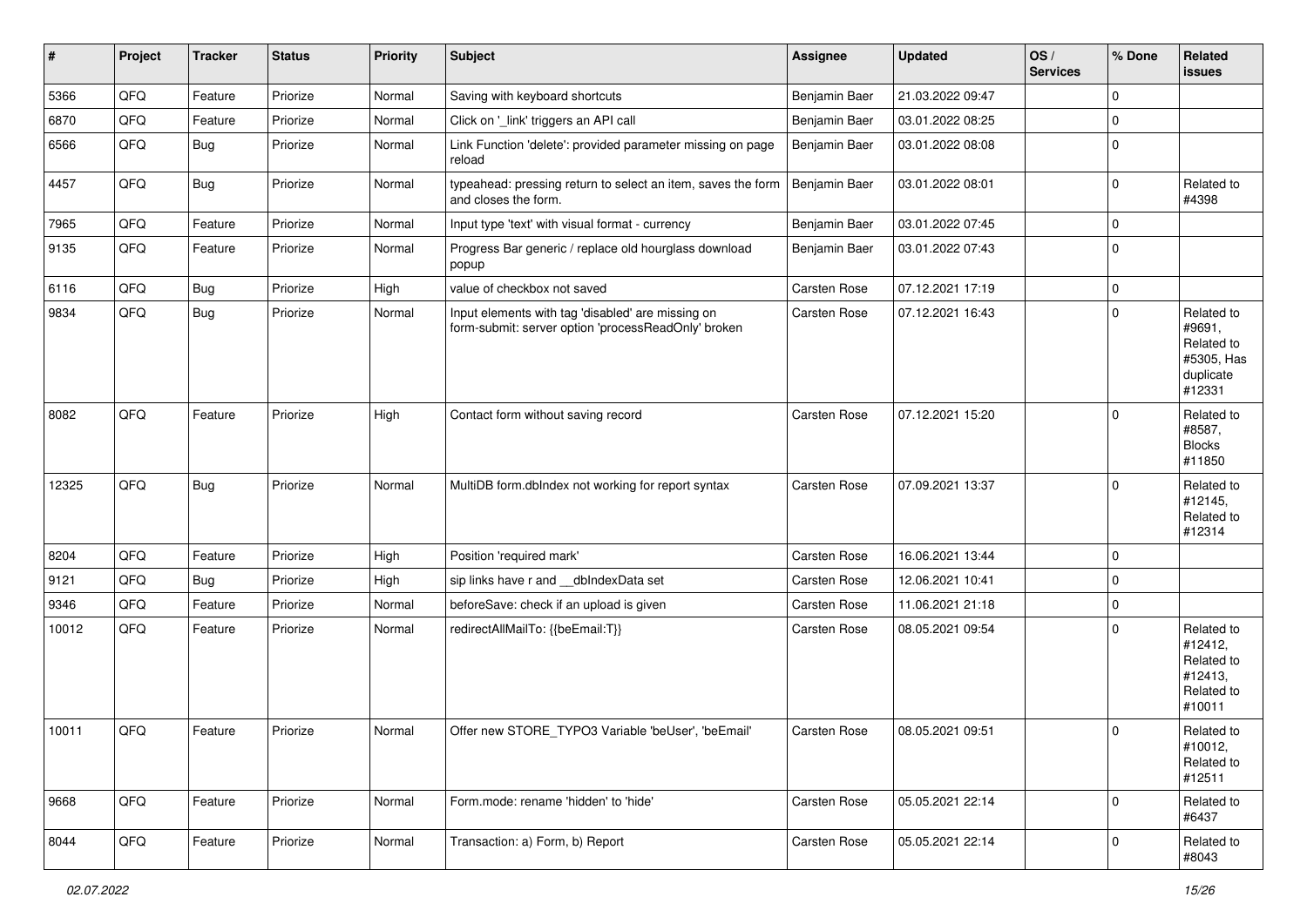| #     | Project | <b>Tracker</b> | <b>Status</b> | <b>Priority</b> | <b>Subject</b>                                                                                    | Assignee            | <b>Updated</b>   | OS/<br><b>Services</b> | % Done         | <b>Related</b><br><b>issues</b> |
|-------|---------|----------------|---------------|-----------------|---------------------------------------------------------------------------------------------------|---------------------|------------------|------------------------|----------------|---------------------------------|
| 3867  | QFQ     | Feature        | Priorize      | Normal          | Readonly Formular: Template Groups add/delete<br>ausbeldnen                                       | Carsten Rose        | 05.05.2021 22:12 |                        | $\mathbf 0$    |                                 |
| 8963  | QFQ     | Feature        | Priorize      | Normal          | Setting values in a store: flexible way                                                           | Carsten Rose        | 05.05.2021 22:10 |                        | $\mathbf 0$    | Related to<br>#8975             |
| 9394  | QFQ     | Feature        | Priorize      | Normal          | REST: allow for non numerical ids in get requests                                                 | <b>Carsten Rose</b> | 05.05.2021 22:10 |                        | 0              |                                 |
| 11320 | QFQ     | Feature        | Priorize      | Normal          | Typo3 Version 10 support                                                                          | Carsten Rose        | 05.05.2021 22:09 |                        | $\overline{0}$ |                                 |
| 12503 | QFQ     | Feature        | Priorize      | Normal          | Detect dangerous UPDATE statement with missing WHERE                                              | <b>Carsten Rose</b> | 05.05.2021 22:09 |                        | $\overline{0}$ |                                 |
| 12504 | QFQ     | Feature        | Priorize      | Normal          | sql.log: report fe.id                                                                             | Carsten Rose        | 05.05.2021 22:09 |                        | $\overline{0}$ |                                 |
| 9534  | QFQ     | Bug            | Priorize      | Urgent          | FE.type=upload: 'Unknown Mode: ID"                                                                | <b>Carsten Rose</b> | 03.05.2021 21:14 |                        | $\mathbf 0$    | Related to<br>#9532             |
| 9173  | QFQ     | Bug            | Priorize      | Urgent          | Stale Record Lock: Firefox                                                                        | Carsten Rose        | 03.05.2021 21:14 |                        | 0              | Related to<br>#9789             |
| 9958  | QFQ     | Bug            | Priorize      | Normal          | Broken subrecord query: no error message                                                          | Carsten Rose        | 05.02.2021 15:15 |                        | 0              |                                 |
| 10005 | QFQ     | Feature        | Priorize      | Normal          | Report / special column name:  AS calendar                                                        | Carsten Rose        | 03.06.2020 17:28 |                        | $\overline{0}$ |                                 |
| 10003 | QFQ     | Feature        | Priorize      | Normal          | fieldset: stronger visualize group                                                                | Benjamin Baer       | 12.02.2020 08:13 |                        | $\overline{0}$ |                                 |
| 10015 | QFQ     | Feature        | Priorize      | Normal          | Monospace in Textarea                                                                             | Carsten Rose        | 03.02.2020 13:40 |                        | 0              |                                 |
| 7730  | QFQ     | Feature        | Priorize      | Normal          | SELECT Box: title in between                                                                      | Benjamin Baer       | 01.02.2020 23:22 |                        | 0              |                                 |
| 9968  | QFQ     | Feature        | Priorize      | Normal          | Tooltip in Links for Developer                                                                    | Carsten Rose        | 01.02.2020 23:17 |                        | 0              |                                 |
| 8277  | QFQ     | Feature        | Priorize      | Normal          | fe.parameter.default=                                                                             | <b>Carsten Rose</b> | 01.02.2020 23:17 |                        | 0              | Related to<br>#8113             |
| 9928  | QFQ     | Feature        | Priorize      | Normal          | SpecialColumnName: a) Deprecated: ' AS " +tag "', b)<br>New: ' AS "_ <tag1><tag2>"'</tag2></tag1> | <b>Carsten Rose</b> | 01.02.2020 23:17 |                        | $\overline{0}$ | Related to<br>#9929             |
| 9975  | QFQ     | <b>Bug</b>     | Priorize      | Normal          | Dropdown Menu: 'r:3' broken                                                                       | Carsten Rose        | 01.02.2020 10:13 |                        | $\overline{0}$ |                                 |
| 9947  | QFQ     | <b>Bug</b>     | Priorize      | Normal          | Unwanted error message if missing 'typeAheadSqlPrefetch'                                          | Carsten Rose        | 01.02.2020 10:13 |                        | $\overline{0}$ |                                 |
| 9900  | QFQ     | Feature        | Priorize      | Normal          | Generic API Call: tt-content record >> JSON                                                       | <b>Carsten Rose</b> | 01.02.2020 10:13 |                        | 0              |                                 |
| 9862  | QFQ     | <b>Bug</b>     | Priorize      | Normal          | Failed writing to sql mail qfq.log should throw an exception                                      | <b>Carsten Rose</b> | 01.02.2020 10:13 |                        | $\overline{0}$ |                                 |
| 8585  | QFQ     | Feature        | Priorize      | Normal          | Enhance Error message for 'unknown form'                                                          | Carsten Rose        | 01.02.2020 10:13 |                        | 0              |                                 |
| 8584  | QFQ     | Feature        | Priorize      | Normal          | FE 'Action' - never assign to Container (except Template)<br>Group)                               | Carsten Rose        | 01.02.2020 10:13 |                        | $\Omega$       |                                 |
| 8037  | QFQ     | <b>Bug</b>     | Priorize      | Normal          | FE.type=upload (advanced mode): {{slaveId:V}} missing<br>during dynamic update                    | <b>Carsten Rose</b> | 01.02.2020 10:13 |                        | $\overline{0}$ |                                 |
| 8034  | QFQ     | Feature        | Priorize      | Normal          | FormElement 'data': 22.22.2222 should not be accepted                                             | Carsten Rose        | 01.02.2020 10:13 |                        | 0              |                                 |
| 7656  | QFQ     | Bug            | Priorize      | Normal          | FE with required, 'pattern' and 'extraButtonLock': always<br>complain about missing value         | Carsten Rose        | 01.02.2020 10:13 |                        | $\overline{0}$ |                                 |
| 7630  | QFQ     | Feature        | Priorize      | Normal          | detailed error message for simple upload                                                          | Carsten Rose        | 01.02.2020 10:13 |                        | 0              |                                 |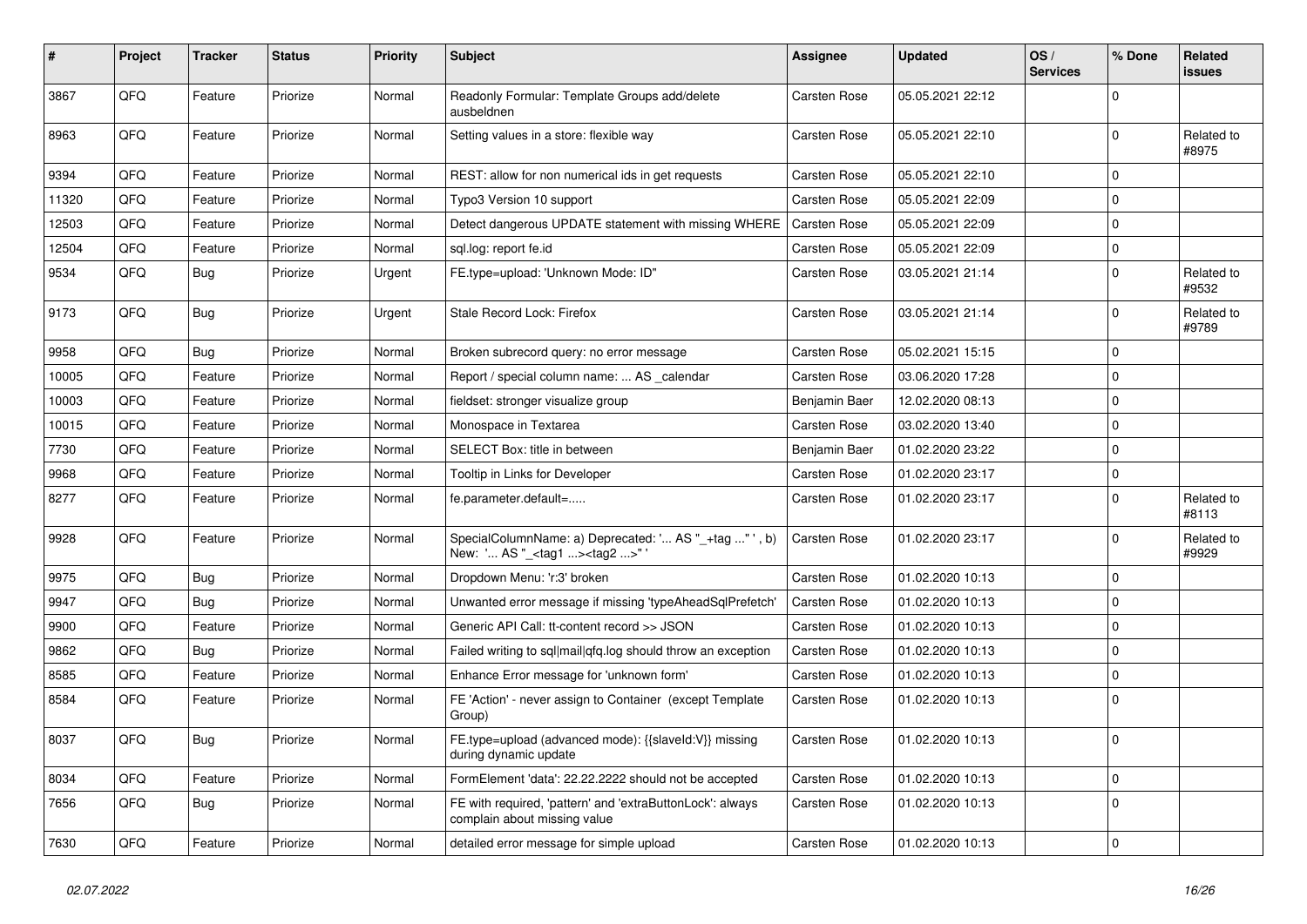| #     | Project | <b>Tracker</b> | <b>Status</b> | <b>Priority</b> | Subject                                                                                                | <b>Assignee</b>     | <b>Updated</b>   | OS/<br><b>Services</b> | % Done      | Related<br><b>issues</b>                                              |
|-------|---------|----------------|---------------|-----------------|--------------------------------------------------------------------------------------------------------|---------------------|------------------|------------------------|-------------|-----------------------------------------------------------------------|
| 7616  | QFQ     | <b>Bug</b>     | Priorize      | Normal          | Selectlist with Enum & Dynamic Update                                                                  | Carsten Rose        | 01.02.2020 10:13 |                        | $\mathbf 0$ |                                                                       |
| 7522  | QFQ     | Feature        | Priorize      | Normal          | Inserting default index.html to folder (Avoid Apache<br>Indexing)                                      | Carsten Rose        | 01.02.2020 10:13 |                        | $\mathbf 0$ |                                                                       |
| 7290  | QFQ     | Feature        | Priorize      | Normal          | FormEditor: title as textarea if LEN(title)>60                                                         | Carsten Rose        | 01.02.2020 10:13 |                        | $\mathbf 0$ | Blocked by<br>#7682                                                   |
| 7217  | QFQ     | Feature        | Priorize      | Normal          | Download: notice User if `_sip=?` is missing                                                           | Carsten Rose        | 01.02.2020 10:13 |                        | $\mathbf 0$ |                                                                       |
| 6998  | QFQ     | Feature        | Priorize      | Normal          | Form: with debug=on show column information as tooltip of<br>column label                              | <b>Carsten Rose</b> | 01.02.2020 10:13 |                        | $\mathbf 0$ |                                                                       |
| 6574  | QFQ     | Bug            | Priorize      | Normal          | qfq.log: Fehlermeldung wurde angezeigt, aber nicht geloggt                                             | Carsten Rose        | 01.02.2020 10:13 |                        | $\mathbf 0$ |                                                                       |
| 5942  | QFQ     | Feature        | Priorize      | Normal          | 'L' and 'type': append to links, generate via '_link' by using<br>'u.' .                               | Carsten Rose        | 01.02.2020 10:13 |                        | 0           |                                                                       |
| 3782  | QFQ     | <b>Bug</b>     | Priorize      | Normal          | Bei fehlerhafter Eingabe (z.B. Datum) sollte das erwartete<br>Format angezeigt werden                  | Carsten Rose        | 01.02.2020 10:13 |                        | $\mathbf 0$ |                                                                       |
| 2665  | QFQ     | <b>Bug</b>     | Priorize      | Normal          | Dynamic Update funktioniert nicht, wenn beim<br>entsprechenden FormElement eine size angegeben ist.    | Benjamin Baer       | 03.01.2022 08:12 |                        | 30          |                                                                       |
| 14455 | QFQ     | Support        | <b>New</b>    | Normal          | TinyMCE: Activate save button after upload picture over<br>drag&drop                                   | Enis Nuredini       | 01.07.2022 08:37 |                        | $\mathbf 0$ |                                                                       |
| 3864  | QFQ     | Feature        | <b>New</b>    | Normal          | Encrypt / decrypt field                                                                                | Enis Nuredini       | 30.06.2022 16:29 |                        | $\mathbf 0$ |                                                                       |
| 4018  | QFQ     | Feature        | <b>New</b>    | Normal          | typeahead: long query parameter / answer triggers 'Attack<br>detected' and purges current SIP storage. | Carsten Rose        | 29.06.2022 22:46 |                        | $\mathbf 0$ | Related to<br>#9077                                                   |
| 9221  | QFQ     | Feature        | <b>New</b>    | Normal          | typeAhead: Zeichenlimite ausschalten                                                                   | Carsten Rose        | 29.06.2022 22:36 |                        | 0           |                                                                       |
| 9077  | QFQ     | <b>Bug</b>     | <b>New</b>    | Normal          | typeAheadSql: report broken SQL                                                                        | <b>Carsten Rose</b> | 29.06.2022 22:35 |                        | $\mathbf 0$ | Related to<br>#4018                                                   |
| 14395 | QFQ     | Support        | <b>New</b>    | Normal          | FormEditor: Virtual table columns                                                                      | Enis Nuredini       | 21.06.2022 16:09 |                        | $\mathbf 0$ |                                                                       |
| 14376 | QFQ     | Feature        | New           | Normal          | QFQ Bootstrap: if missing, create stored procedures                                                    | Enis Nuredini       | 19.06.2022 16:37 |                        | 0           |                                                                       |
| 14377 | QFQ     | <b>Bug</b>     | <b>New</b>    | Normal          | Documentation > General Tips: white page after migration                                               | Enis Nuredini       | 19.06.2022 16:37 |                        | $\mathbf 0$ |                                                                       |
| 14322 | QFQ     | Bug            | New           | Normal          | Form Load: by default no scroll (save & close should be<br>visible)                                    | Enis Nuredini       | 15.06.2022 14:12 |                        | $\mathbf 0$ | Related to<br>#14321,<br>Related to<br>#6232                          |
| 14305 | QFQ     | Bug            | New           | Normal          | Inline Report editing does not create history entries                                                  | Carsten Rose        | 10.06.2022 11:55 |                        | $\Omega$    |                                                                       |
| 14304 | QFQ     | Bug            | New           | Normal          | table sorter view safer does not work                                                                  | Carsten Rose        | 10.06.2022 11:49 |                        | 0           |                                                                       |
| 12490 | QFQ     | Feature        | New           | Normal          | Loading Plugins in QFQ - see what tinymce does. (lazy<br>loading)                                      | Benjamin Baer       | 08.06.2022 10:37 |                        | $\Omega$    | Related to<br>#12611,<br>Related to<br>#10013,<br>Related to<br>#7732 |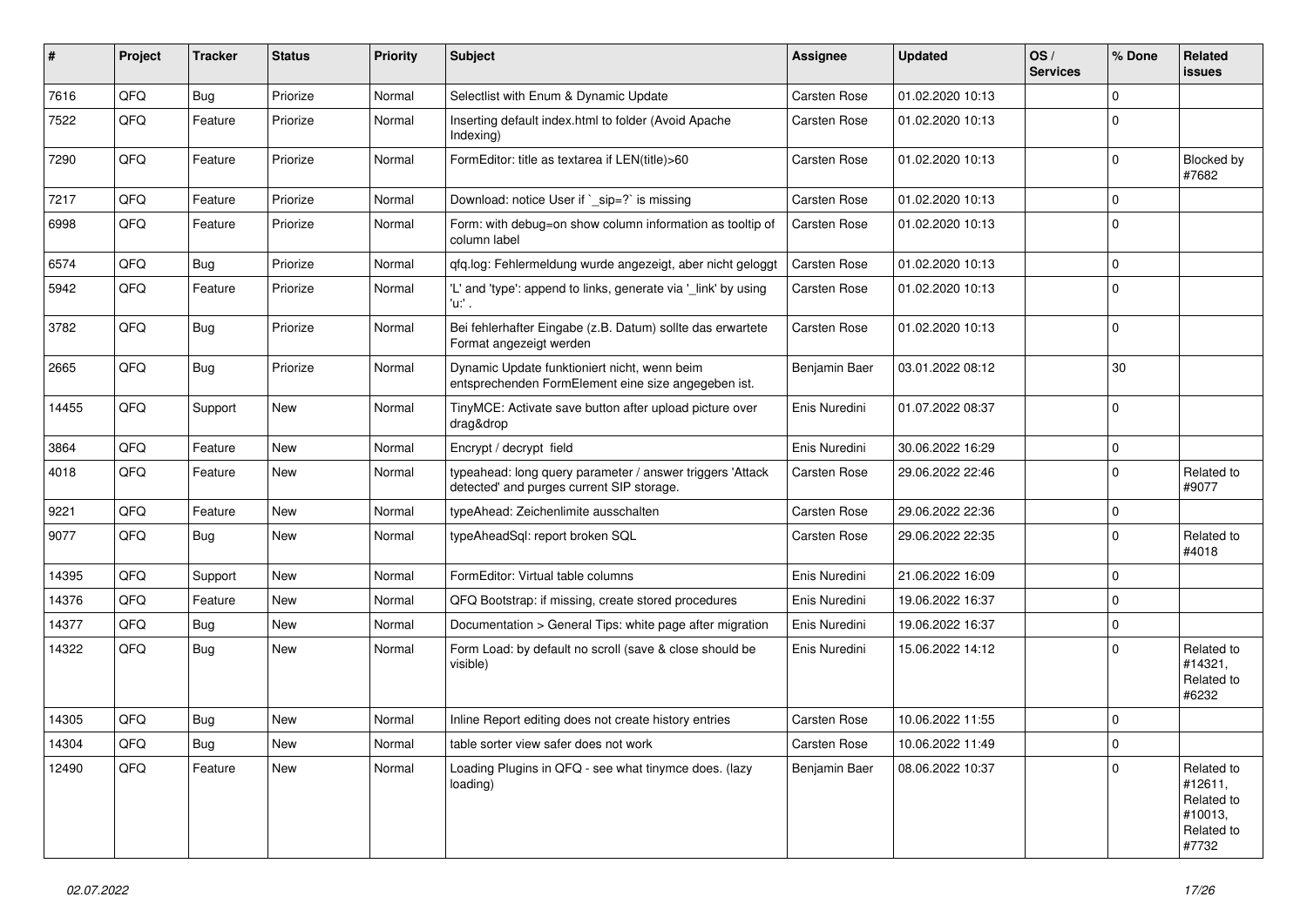| #     | Project | <b>Tracker</b> | <b>Status</b> | <b>Priority</b> | <b>Subject</b>                                                                        | Assignee               | <b>Updated</b>   | OS/<br><b>Services</b> | % Done      | Related<br>issues                                                      |
|-------|---------|----------------|---------------|-----------------|---------------------------------------------------------------------------------------|------------------------|------------------|------------------------|-------------|------------------------------------------------------------------------|
| 13716 | QFQ     | <b>Bug</b>     | <b>New</b>    | High            | Firefox ask to store username/password                                                | Enis Nuredini          | 30.05.2022 09:31 |                        | $\Omega$    | Related to<br>#13827                                                   |
| 12066 | QFQ     | Bug            | <b>New</b>    | High            | enterAsSubmit: Forward wird nicht ausgeführt                                          | Enis Nuredini          | 29.05.2022 09:23 |                        | $\Omega$    |                                                                        |
| 12989 | QFQ     | Bug            | New           | Normal          | empty string does not trigger dynamic update                                          | Enis Nuredini          | 28.05.2022 11:09 |                        | $\mathbf 0$ |                                                                        |
| 14185 | QFQ     | Feature        | New           | Normal          | External/Autocron.php - better suitable directory                                     | Support: System        | 28.05.2022 11:03 |                        | $\mathbf 0$ |                                                                        |
| 14090 | QFQ     | Feature        | <b>New</b>    | Normal          | Nützliche _script funktionen                                                          | Carsten Rose           | 28.05.2022 11:03 |                        | $\mathbf 0$ |                                                                        |
| 13609 | QFQ     | Feature        | New           | Normal          | QFQ Introduction: Seite aufloesen                                                     | Philipp<br>Gröbelbauer | 28.05.2022 11:02 |                        | $\mathbf 0$ |                                                                        |
| 14233 | QFQ     | <b>Bug</b>     | New           | Normal          | AS _link: question - HTML is not rendered                                             | Carsten Rose           | 28.05.2022 11:02 |                        | $\mathbf 0$ |                                                                        |
| 14227 | QFQ     | Feature        | New           | Normal          | Selenium Konkurrenz: cypress.io                                                       | Enis Nuredini          | 28.05.2022 11:02 |                        | $\mathbf 0$ |                                                                        |
| 14187 | QFQ     | Feature        | New           | High            | qfq.log: show current URL                                                             | Carsten Rose           | 28.05.2022 11:02 |                        | $\mathbf 0$ | Related to<br>#13933,<br>Related to<br>#12532,<br>Related to<br>#11893 |
| 14077 | QFQ     | Bug            | <b>New</b>    | Normal          | As _link: Attribute 'class' missing by r:1 and r:3 - but should<br>set                | <b>Carsten Rose</b>    | 28.05.2022 11:02 |                        | $\Omega$    | Related to<br>#5342,<br>Related to<br>#4343                            |
| 14028 | QFQ     | Feature        | New           | Normal          | Required notification: visual nicer                                                   | Enis Nuredini          | 28.05.2022 11:01 |                        | $\mathbf 0$ |                                                                        |
| 13945 | QFQ     | Feature        | New           | Normal          | As _link: content before/after link                                                   | Enis Nuredini          | 28.05.2022 11:01 |                        | $\Omega$    | Related to<br>#12262                                                   |
| 13689 | QFQ     | Bug            | New           | Normal          | Enter auf Eingabefeld mit ungültigem Wert führt zu blurry<br>Seite                    | Enis Nuredini          | 28.05.2022 10:53 |                        | $\Omega$    | Related to<br>#14245, Has<br>duplicate<br>#11891                       |
| 14245 | QFQ     | <b>Bug</b>     | <b>New</b>    | Normal          | Form Save Btn bleibt disabled wenn Datumsfeld über<br>Datepicker geändert             | Enis Nuredini          | 27.05.2022 13:45 |                        | $\mathbf 0$ | Related to<br>#13689                                                   |
| 10979 | QFQ     | Feature        | New           | Normal          | Ajax Calls an API - dataReport                                                        | Carsten Rose           | 11.05.2022 12:15 |                        | $\mathbf 0$ |                                                                        |
| 14091 | QFQ     | <b>Bug</b>     | New           | Normal          | inconsistent template path for twig                                                   | Carsten Rose           | 19.04.2022 18:36 |                        | $\mathbf 0$ |                                                                        |
| 13451 | QFQ     | Bug            | New           | Normal          | Character Counter / Max Character: Problem in Safari                                  | Carsten Rose           | 15.04.2022 17:18 |                        | 0           |                                                                        |
| 8891  | QFQ     | Bug            | New           | High            | formSubmitLog: do not log passwords                                                   | Enis Nuredini          | 25.03.2022 09:06 |                        | 0           |                                                                        |
| 10463 | QFQ     | Feature        | New           | Normal          | Report _link: expliztes setzen von HTML Tags (Bedarf fuer<br>'data-selenium' & 'id')  | Enis Nuredini          | 23.03.2022 09:23 |                        | $\mathbf 0$ | Related to<br>#7648                                                    |
| 11892 | QFQ     | Feature        | New           | Normal          | tablesorter: columns with links are hard to order - new<br>qualifier 'Y: <ord>'</ord> | Enis Nuredini          | 23.03.2022 09:22 |                        | $\mathbf 0$ |                                                                        |
| 12714 | QFQ     | <b>Bug</b>     | New           | Normal          | Conversion of GIF to PDF broken when GIF contains Alpha.                              | Carsten Rose           | 19.03.2022 17:49 |                        | $\pmb{0}$   |                                                                        |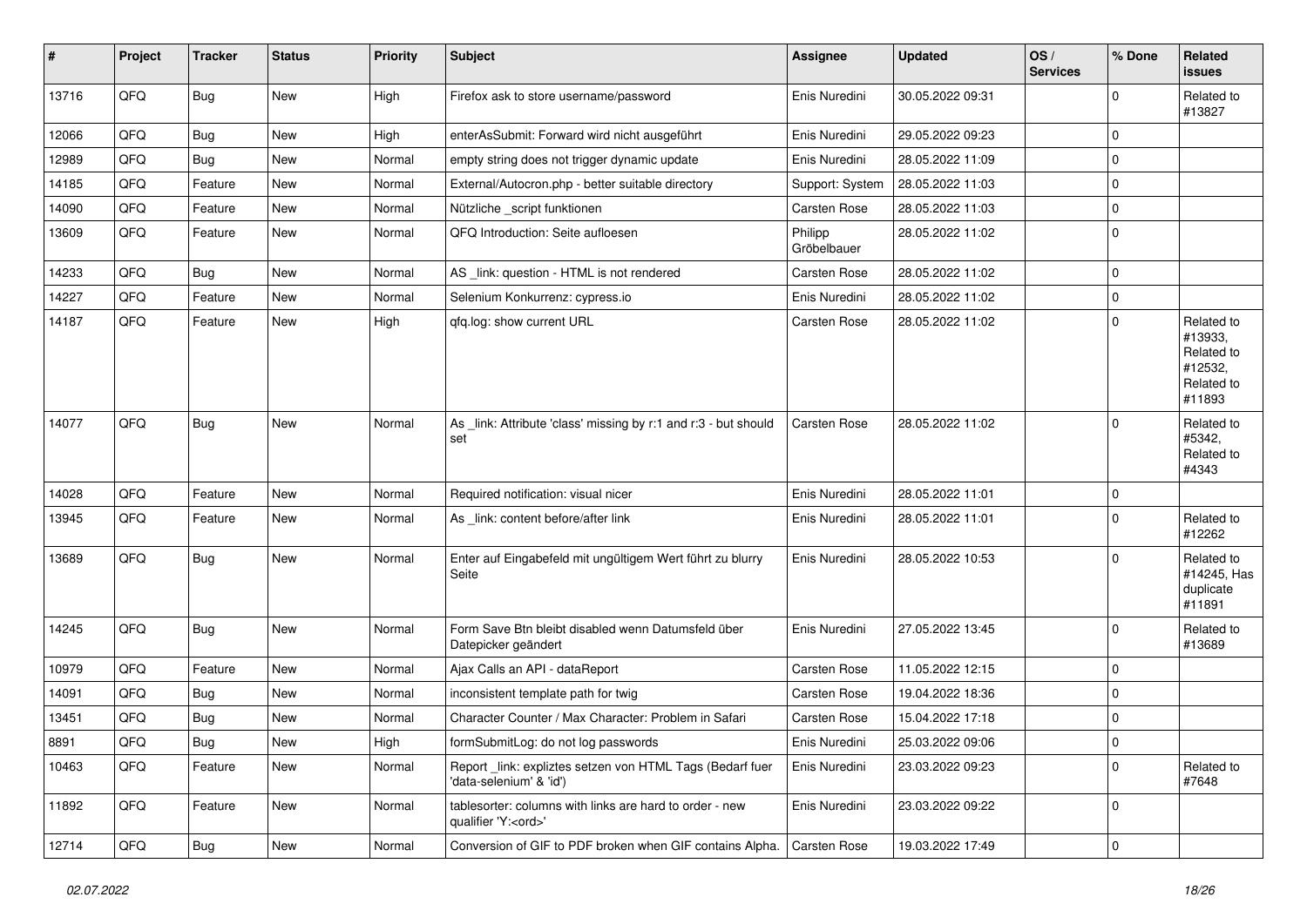| #     | Project | Tracker    | <b>Status</b> | <b>Priority</b> | <b>Subject</b>                                                                                                                                      | <b>Assignee</b>     | <b>Updated</b>   | OS/<br><b>Services</b> | % Done              | Related<br><b>issues</b> |
|-------|---------|------------|---------------|-----------------|-----------------------------------------------------------------------------------------------------------------------------------------------------|---------------------|------------------|------------------------|---------------------|--------------------------|
| 12556 | QFQ     | Feature    | <b>New</b>    | Normal          | Pills Title: colored = static or dynamic on allrequiredgiven                                                                                        | Benjamin Baer       | 19.03.2022 17:49 |                        | $\mathbf 0$         |                          |
| 12512 | QFQ     | <b>Bug</b> | New           | Normal          | Some MySQL Installation can't use 'stored procedures'                                                                                               | <b>Carsten Rose</b> | 19.03.2022 17:48 |                        | $\mathbf 0$         |                          |
| 12520 | QFQ     | <b>Bug</b> | New           | Normal          | Switch FE User: still active even FE User session expired                                                                                           | <b>Carsten Rose</b> | 19.03.2022 17:48 |                        | $\mathbf 0$         |                          |
| 12581 | QFQ     | <b>Bug</b> | New           | Normal          | Form.forward=close: Record 'new' in new browser tab ><br>save (& close) >> Form is not reloaded with new created<br>record id and stays in mode=new | Carsten Rose        | 19.03.2022 17:48 |                        | $\mathbf 0$         |                          |
| 12603 | QFQ     | Feature    | <b>New</b>    | Normal          | Dropdown (Select), Radio, checkbox:<br>itemListAlways={{!SELECT key, value}}                                                                        | <b>Carsten Rose</b> | 19.03.2022 17:47 |                        | $\mathbf 0$         |                          |
| 12664 | QFQ     | Feature    | New           | Normal          | TinyMCE: report/remove malicous HTML/JS Code                                                                                                        | <b>Carsten Rose</b> | 19.03.2022 17:47 |                        | $\mathbf 0$         | Related to<br>#14320     |
| 12716 | QFQ     | <b>Bug</b> | <b>New</b>    | Normal          | template group: Pattern only applied to first instance                                                                                              | <b>Carsten Rose</b> | 19.03.2022 17:47 |                        | $\mathbf 0$         |                          |
| 13331 | QFQ     | <b>Bug</b> | New           | Normal          | Multi Form: Clear Icon misplaced                                                                                                                    | <b>Carsten Rose</b> | 19.03.2022 17:47 |                        | $\mathbf 0$         |                          |
| 13332 | QFQ     | <b>Bug</b> | New           | Normal          | Multi Form: Required Felder werden visuell nicht markiert.                                                                                          | <b>Carsten Rose</b> | 19.03.2022 17:47 |                        | $\mathbf 0$         |                          |
| 13460 | QFQ     | <b>Bug</b> | New           | Normal          | Doc: Password set/reset  password should not processed<br>with 'html encode'                                                                        | <b>Carsten Rose</b> | 19.03.2022 17:46 |                        | $\mathbf 0$         |                          |
| 13467 | QFQ     | Feature    | New           | Normal          | ChangeLog Generator                                                                                                                                 | <b>Carsten Rose</b> | 19.03.2022 17:46 |                        | $\mathbf 0$         | Related to<br>#11460     |
| 13528 | QFQ     | Bug        | New           | Normal          | qfq.io > releases: es wird kein neues Release angelegt                                                                                              | Benjamin Baer       | 19.03.2022 17:46 |                        | $\mathbf 0$         |                          |
| 13592 | QFQ     | Bug        | New           | Normal          | QFQ Build Queue: das vergeben von Tags klappt nicht. Es<br>werden keine Releases gebaut.                                                            | <b>Carsten Rose</b> | 19.03.2022 17:45 |                        | $\mathbf 0$         |                          |
| 13647 | QFQ     | Bug        | New           | Normal          | Autofocus funktioniert nicht auf Chrome                                                                                                             | Benjamin Baer       | 19.03.2022 17:44 |                        | $\mathbf 0$         |                          |
| 13700 | QFQ     | Feature    | New           | Normal          | Redesign qfq.io Seite                                                                                                                               | <b>Carsten Rose</b> | 19.03.2022 17:43 |                        | $\mathbf 0$         |                          |
| 13757 | QFQ     | Feature    | New           | High            | QR / Bar-Code Plugin                                                                                                                                | Enis Nuredini       | 19.03.2022 17:43 |                        | $\mathbf 0$         |                          |
| 13841 | QFQ     | Feature    | New           | Normal          | Create PDF via iText - evaluate                                                                                                                     | <b>Carsten Rose</b> | 19.03.2022 17:42 |                        | $\mathbf 0$         |                          |
| 13843 | QFQ     | Feature    | New           | Normal          | Create JWT via QFQ                                                                                                                                  | <b>Carsten Rose</b> | 19.03.2022 17:42 |                        | $\mathbf 0$         |                          |
| 4413  | QFQ     | Feature    | New           | Normal          | fieldset: show/hidden, modeSql, dynamicUpdate                                                                                                       | <b>Carsten Rose</b> | 09.02.2022 15:19 |                        | $\mathbf 0$         |                          |
| 13706 | QFQ     | <b>Bug</b> | <b>New</b>    | Normal          | Wrong CheckType in FieldElement LastStatus of Form Cron                                                                                             | <b>Carsten Rose</b> | 21.01.2022 18:20 |                        | $\mathbf 0$         |                          |
| 13659 | QFQ     | <b>Bug</b> | New           | Normal          | wrong sanitize class applied to R-store                                                                                                             | Carsten Rose        | 15.01.2022 14:23 |                        | $\mathbf 0$         |                          |
| 12476 | QFQ     | Feature    | New           | Normal          | clearMe: a) should trigger 'dirty', b) sticky on textarea resize                                                                                    | Benjamin Baer       | 04.01.2022 08:40 |                        | $\mathbf 0$         | Related to<br>#9528      |
| 12327 | QFQ     | Bug        | New           | Normal          | Copy to clipboard: Glyphicon can not be changed                                                                                                     | Carsten Rose        | 27.12.2021 17:59 |                        | $\mathsf{O}\xspace$ |                          |
| 12544 | QFQ     | Feature    | New           | High            | a) ' AS _link' new also as ' AS _format', b) sortierung via<br>'display: none;', c) '_format' benoeitgt nicht zwingend<br>u/U/p/m/z/d               | <b>Carsten Rose</b> | 14.12.2021 16:03 |                        | $\mathbf 0$         |                          |
| 12702 | QFQ     | <b>Bug</b> | New           | High            | templateGroup: broken in multiDb Setup                                                                                                              | Carsten Rose        | 14.12.2021 16:02 |                        | $\mathbf 0$         |                          |
| 12545 | QFG     | Bug        | New           | Urgent          | sql.log not created / updated                                                                                                                       | Carsten Rose        | 14.12.2021 16:02 |                        | $\mathsf{O}\xspace$ |                          |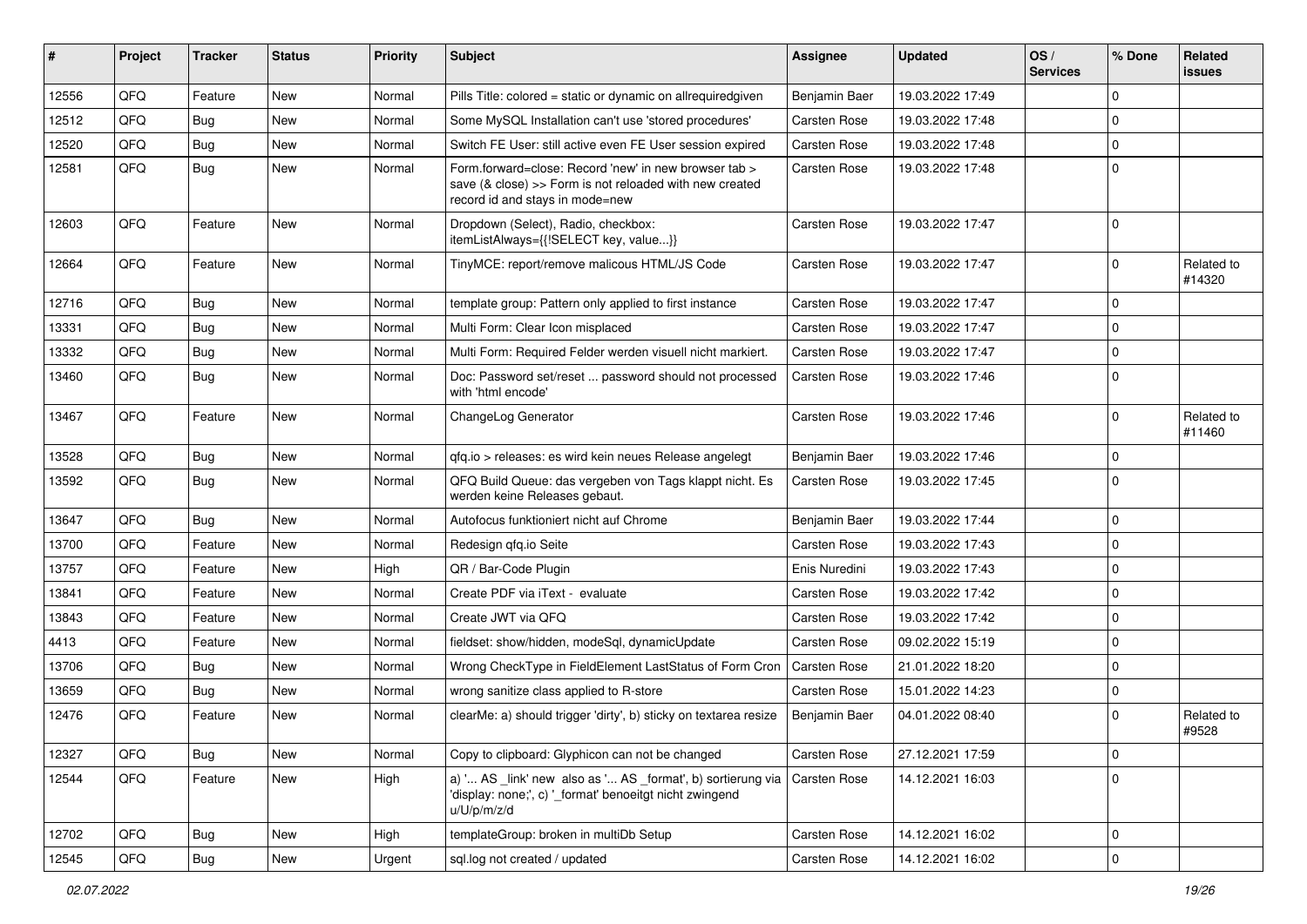| $\pmb{\sharp}$ | Project | <b>Tracker</b> | <b>Status</b> | <b>Priority</b> | <b>Subject</b>                                                           | Assignee            | <b>Updated</b>   | OS/<br><b>Services</b> | % Done      | Related<br><b>issues</b>                      |
|----------------|---------|----------------|---------------|-----------------|--------------------------------------------------------------------------|---------------------|------------------|------------------------|-------------|-----------------------------------------------|
| 12974          | QFQ     | <b>Bug</b>     | <b>New</b>    | High            | Sanitize Queries in Action-Elements                                      | <b>Carsten Rose</b> | 07.12.2021 17:19 |                        | $\mathbf 0$ |                                               |
| 12670          | QFQ     | <b>Bug</b>     | <b>New</b>    | High            | Dropdown-Menu classes können nicht mehr angegeben<br>werden              | Carsten Rose        | 07.12.2021 17:19 |                        | $\mathbf 0$ |                                               |
| 12532          | QFQ     | Feature        | <b>New</b>    | High            | SIP-Parameter bei Seitenaufruf in Browser-Console<br>anzeigen            | <b>Carsten Rose</b> | 07.12.2021 17:19 |                        | $\mathbf 0$ | Related to<br>#11893,<br>Related to<br>#14187 |
| 12513          | QFQ     | <b>Bug</b>     | <b>New</b>    | High            | Implement server side check of maxlength                                 | Carsten Rose        | 07.12.2021 17:19 |                        | $\pmb{0}$   |                                               |
| 12186          | QFQ     | Feature        | New           | High            | TinyMCE Config für Objekte                                               | <b>Carsten Rose</b> | 07.12.2021 17:19 |                        | $\mathbf 0$ | <b>Blocks</b><br>#12632                       |
| 10114          | QFQ     | Feature        | <b>New</b>    | High            | Symbol (Link): 'G:' (Glyphicon) replaced by 'i:' (icon)                  |                     | 07.12.2021 17:19 |                        | $\mathbf 0$ | Related to<br>#3797,<br>Related to<br>#4194   |
| 11702          | QFQ     | Feature        | New           | Normal          | HTML Special Char makes no sense for 'allbut' if '&' is<br>forbidden     | Carsten Rose        | 07.12.2021 16:35 |                        | $\mathbf 0$ | Related to<br>#5112,<br>Related to<br>#14320  |
| 13354          | QFQ     | Feature        | <b>New</b>    | Normal          | Using Websocket in QFQ                                                   | <b>Carsten Rose</b> | 10.11.2021 15:47 |                        | $\mathbf 0$ |                                               |
| 9013           | QFQ     | <b>Bug</b>     | <b>New</b>    | Normal          | Error in Twig template not handled                                       | Carsten Rose        | 20.10.2021 13:43 |                        | $\pmb{0}$   |                                               |
| 5305           | QFQ     | <b>Bug</b>     | <b>New</b>    | Normal          | Upload FormElement: nicht disabled by readonly Form                      | Carsten Rose        | 16.06.2021 13:43 |                        | $\Omega$    | Related to<br>#9347,<br>Related to<br>#9834   |
| 12679          | QFQ     | Feature        | New           | Normal          | tablesorter: custom column width                                         | Carsten Rose        | 16.06.2021 11:10 |                        | $\mathbf 0$ |                                               |
| 9347           | QFQ     | <b>Bug</b>     | New           | High            | FE.type=upload with dynamic show/hidden: required not<br>detected        | <b>Carsten Rose</b> | 12.06.2021 10:40 |                        | $\Omega$    | Related to<br>#5305.<br>Related to<br>#12398  |
| 11460          | QFQ     | Feature        | <b>New</b>    | Normal          | Easier creation of changelog: gitchangelog                               | <b>Carsten Rose</b> | 12.06.2021 10:20 |                        | $\mathbf 0$ | Related to<br>#13467                          |
| 6261           | QFQ     | Feature        | New           | Normal          | Persistent SIP                                                           | <b>Carsten Rose</b> | 12.06.2021 09:07 |                        | $\mathbf 0$ | Related to<br>#10819                          |
| 6723           | QFQ     | Feature        | <b>New</b>    | Normal          | Report QFQ Installation and Version                                      | Carsten Rose        | 12.06.2021 09:07 |                        | $\mathbf 0$ |                                               |
| 9348           | QFQ     | Feature        | New           | Normal          | defaultThumbnailSize: pre render thumbnails                              | Carsten Rose        | 12.06.2021 09:05 |                        | $\mathbf 0$ |                                               |
| 7890           | QFQ     | <b>Bug</b>     | New           | Normal          | FormElement 'required': extraButtonInfo not aligned                      | Carsten Rose        | 11.06.2021 21:17 |                        | $\pmb{0}$   | Related to<br>#11517                          |
| 9531           | QFQ     | Bug            | <b>New</b>    | High            | FE File: Dynamic Update / modeSgl / required detected<br>even it not set | Carsten Rose        | 11.06.2021 20:32 |                        | $\Omega$    | Related to<br>#12398                          |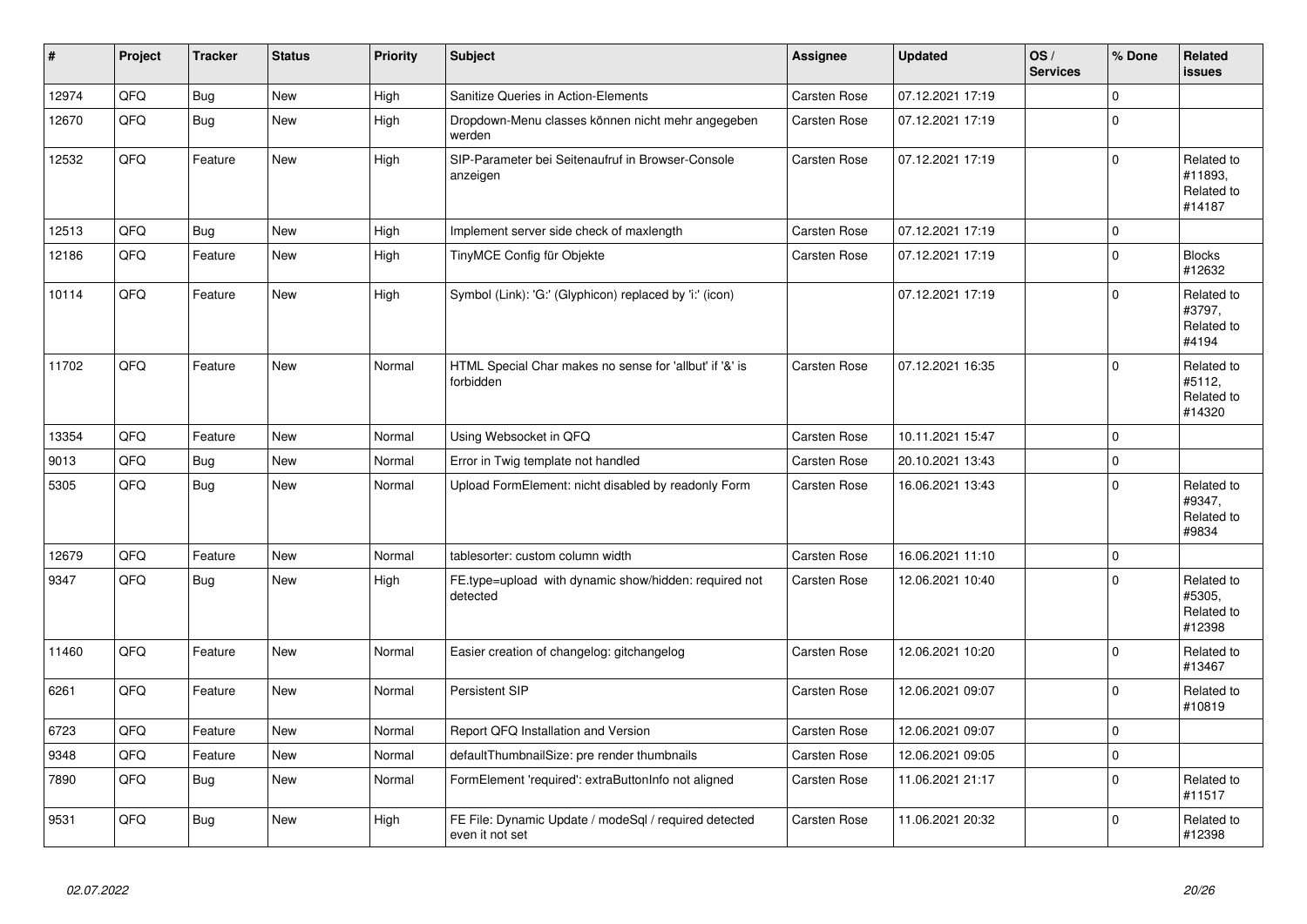| #     | Project | <b>Tracker</b> | <b>Status</b> | <b>Priority</b> | <b>Subject</b>                                                                                                 | Assignee            | <b>Updated</b>   | OS/<br><b>Services</b> | % Done      | Related<br><b>issues</b>                      |
|-------|---------|----------------|---------------|-----------------|----------------------------------------------------------------------------------------------------------------|---------------------|------------------|------------------------|-------------|-----------------------------------------------|
| 11893 | QFQ     | Feature        | <b>New</b>    | High            | Broken SIP: a) only report one time, b) only report in main<br>column                                          | <b>Carsten Rose</b> | 12.05.2021 12:13 |                        | $\Omega$    | Related to<br>#12532,<br>Related to<br>#14187 |
| 12412 | QFQ     | Feature        | <b>New</b>    | Normal          | Action/Escape qualifier 'e' (empty), '0': if given, an empty<br>string (or '0') will be treated as 'not found' | <b>Carsten Rose</b> | 08.05.2021 09:40 |                        | $\Omega$    | Related to<br>#12413.<br>Related to<br>#10012 |
| 12465 | QFQ     | Feature        | New           | Normal          | QFQ Function: use in FE to fill StoreRecord                                                                    | Carsten Rose        | 05.05.2021 21:58 |                        | $\Omega$    |                                               |
| 8962  | QFQ     | Feature        | <b>New</b>    | High            | allow for form fields with identical names                                                                     | Carsten Rose        | 03.05.2021 21:14 |                        | $\mathbf 0$ |                                               |
| 8668  | QFQ     | <b>Bug</b>     | New           | High            | Pill disabled: dyamic mode 'hidden' not respected - FE is still<br>required                                    | <b>Carsten Rose</b> | 03.05.2021 21:14 |                        | $\mathbf 0$ |                                               |
| 8431  | QFQ     | <b>Bug</b>     | New           | High            | autocron.php with wrong path                                                                                   | <b>Carsten Rose</b> | 03.05.2021 21:14 |                        | $\pmb{0}$   |                                               |
| 8083  | QFQ     | <b>Bug</b>     | <b>New</b>    | High            | FormEditor: primary table list does not respect<br>'indexDb={{indexData:Y}}'                                   | Carsten Rose        | 03.05.2021 21:14 |                        | $\Omega$    | Has<br>duplicate<br>#6678                     |
| 7899  | QFQ     | <b>Bug</b>     | New           | High            | Fe.type=password / retype / required: always complain<br>about missing value                                   | <b>Carsten Rose</b> | 03.05.2021 21:14 |                        | $\Omega$    |                                               |
| 7850  | QFQ     | Feature        | <b>New</b>    | High            | Upload records: non 'pathFileName' column                                                                      | Carsten Rose        | 03.05.2021 21:14 |                        | $\Omega$    |                                               |
| 7650  | QFQ     | <b>Bug</b>     | <b>New</b>    | High            | Optional do not show 'required' sign on FormElement                                                            | Carsten Rose        | 03.05.2021 21:14 |                        | $\pmb{0}$   |                                               |
| 5715  | QFQ     | Feature        | New           | High            | PDF Caching                                                                                                    | Carsten Rose        | 03.05.2021 21:14 |                        | $\Omega$    | Related to<br>#5851,<br>Related to<br>#6357   |
| 5459  | QFQ     | Bug            | <b>New</b>    | High            | Multi DB: spread system tables between 'QFQ' and<br>'Data'-DB                                                  | <b>Carsten Rose</b> | 03.05.2021 21:14 |                        | $\mathbf 0$ | Related to<br>#4720                           |
| 5221  | QFQ     | <b>Bug</b>     | <b>New</b>    | High            | Download Dialog: Bleibt stehen in FF wenn Datei<br>automatisch gespeichert wird.                               | Carsten Rose        | 03.05.2021 21:14 |                        | $\mathbf 0$ |                                               |
| 3727  | QFQ     | Feature        | <b>New</b>    | High            | Security: Session Hijacking erschweren                                                                         | Carsten Rose        | 03.05.2021 21:14 |                        | $\Omega$    |                                               |
| 12468 | QFQ     | <b>Bug</b>     | <b>New</b>    | Urgent          | Form: update Form.title after save                                                                             | Carsten Rose        | 03.05.2021 21:12 |                        | $\mathbf 0$ |                                               |
| 11850 | QFQ     | Feature        | <b>New</b>    | Urgent          | Wizard Form: basierend auf einer Tabelle eine Form<br>anlegen.                                                 |                     | 03.05.2021 21:12 |                        | $\Omega$    | <b>Blocked by</b><br>#8082                    |
| 11237 | QFQ     | <b>Bug</b>     | <b>New</b>    | High            | Radiobutton / parameter.buttonClass= btn-default - kein dirty   Benjamin Baer<br>Trigger                       |                     | 03.05.2021 21:12 |                        | $\mathbf 0$ | Related to<br>#10766                          |
| 11057 | QFQ     | <b>Bug</b>     | <b>New</b>    | High            | Checkboxes ohne span.checkmark im Report werden<br>ausgeblendet                                                | Benjamin Baer       | 03.05.2021 21:12 |                        | $\Omega$    | Related to<br>#11039                          |
| 10766 | QFQ     | Bug            | New           | High            | Radiobutton / parameter.buttonClass=btn-default: dynamic<br>update                                             |                     | 03.05.2021 21:12 |                        | $\mathbf 0$ | Related to<br>#11237                          |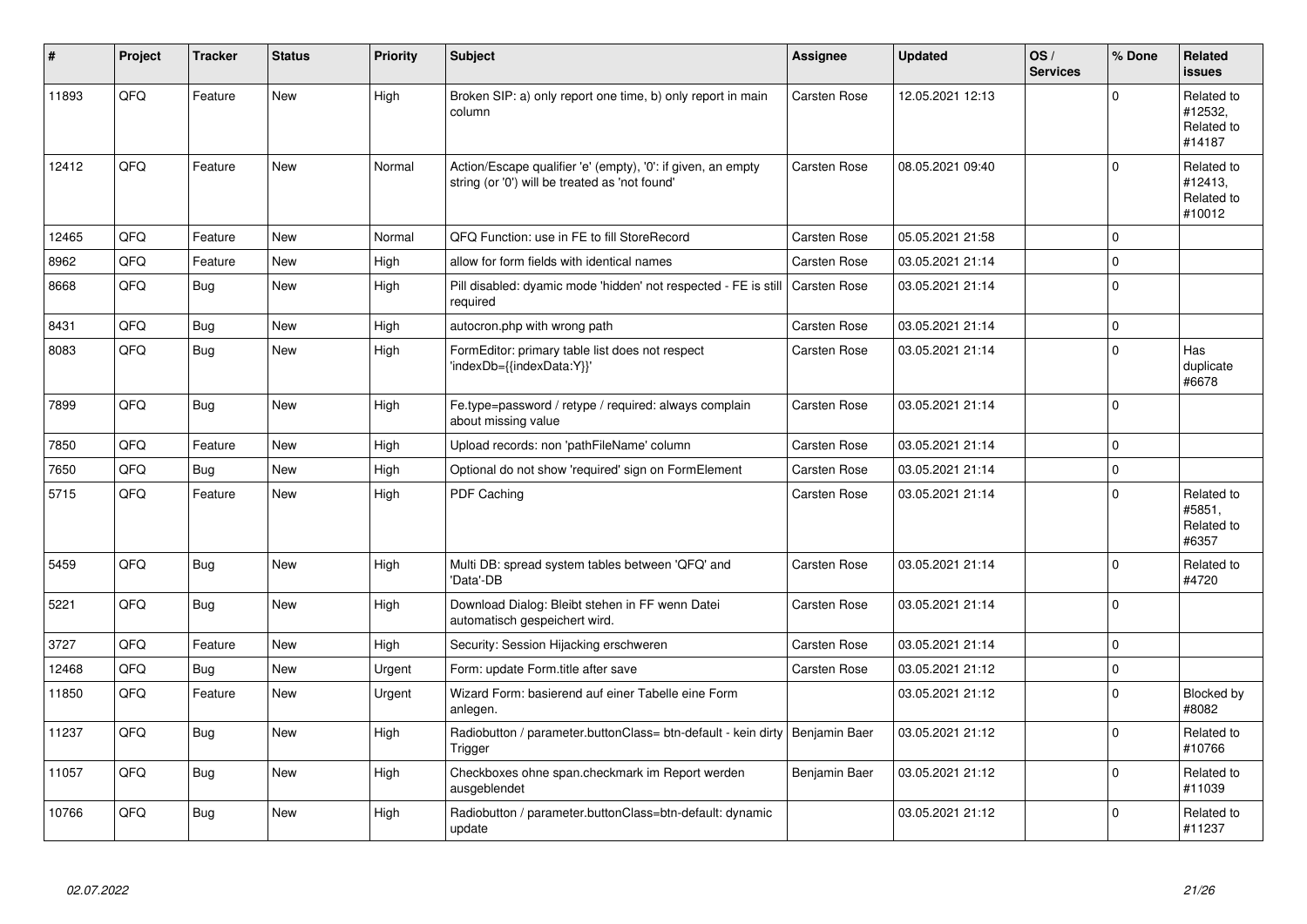| #     | Project | <b>Tracker</b> | <b>Status</b> | <b>Priority</b> | Subject                                                                                                    | Assignee                                               | <b>Updated</b>   | OS/<br><b>Services</b> | % Done      | Related<br><b>issues</b>                      |                      |
|-------|---------|----------------|---------------|-----------------|------------------------------------------------------------------------------------------------------------|--------------------------------------------------------|------------------|------------------------|-------------|-----------------------------------------------|----------------------|
| 10640 | QFQ     | Bug            | <b>New</b>    | High            | TypeAhead Tag: FE editierbar trotz readOnly                                                                | Carsten Rose                                           | 03.05.2021 21:12 |                        | $\Omega$    | Related to<br>#7795                           |                      |
| 10508 | QFQ     | <b>Bug</b>     | <b>New</b>    | High            | Multi Form broken on Multi DB Instance                                                                     | Carsten Rose                                           | 03.05.2021 21:12 |                        | $\mathbf 0$ |                                               |                      |
| 10506 | QFQ     | Bug            | <b>New</b>    | High            | Template Group broken on MultiDB instance                                                                  | <b>Carsten Rose</b>                                    | 03.05.2021 21:12 |                        | $\Omega$    | Related to<br>#10505                          |                      |
| 10081 | QFQ     | Bug            | New           | High            | Stale record lock after 'forbidden' character                                                              | Carsten Rose                                           | 03.05.2021 21:12 |                        | $\Omega$    | Related to<br>#10082,<br>Related to<br>#9789  |                      |
| 10345 | QFQ     | Feature        | New           | Normal          | Templates - Patterns QFQ Style                                                                             |                                                        | 03.05.2021 21:01 |                        | $\mathbf 0$ | Related to<br>#10713                          |                      |
| 12119 | QFQ     | Feature        | New           | Normal          | AS paged: error message missing if there ist no 'r'<br>argument.                                           | Carsten Rose                                           | 03.05.2021 20:51 |                        | $\mathbf 0$ |                                               |                      |
| 12163 | QFQ     | Feature        | <b>New</b>    | Normal          | Checkbox: table wrap                                                                                       | Carsten Rose                                           | 03.05.2021 20:51 |                        | $\mathbf 0$ |                                               |                      |
| 11668 | QFQ     | Bug            | <b>New</b>    | Normal          | Play function.sql - problem with mysql                                                                     | Carsten Rose                                           | 03.05.2021 20:48 |                        | $\mathbf 0$ |                                               |                      |
| 11667 | QFQ     | <b>Bug</b>     | <b>New</b>    | Normal          | MySQL mariadb-server-10.3: Incorrect datetime value                                                        | Carsten Rose                                           | 03.05.2021 20:48 |                        | $\mathbf 0$ |                                               |                      |
| 11955 | QFQ     | Feature        | New           | Normal          | subrecord: new title option to set <th> attributes - e.g. to<br/>customize tablesorter options.</th>       | attributes - e.g. to<br>customize tablesorter options. | Carsten Rose     | 03.05.2021 20:47       |             | $\mathbf 0$                                   | Related to<br>#11775 |
| 11747 | QFQ     | Feature        | New           | Normal          | Maintenance Page with Redirect                                                                             | Carsten Rose                                           | 03.05.2021 20:47 |                        | $\Omega$    | Related to<br>#11741                          |                      |
| 12480 | QFQ     | Feature        | New           | Normal          | If QFQ upgrade is running, block further request                                                           | Carsten Rose                                           | 03.05.2021 20:45 |                        | $\mathbf 0$ |                                               |                      |
| 12477 | QFQ     | Feature        | New           | Normal          | Support for refactoring: Form, FormElement, diverse<br>Tabellen/Spalten, tt-content Records                | Carsten Rose                                           | 03.05.2021 20:45 |                        | $\Omega$    |                                               |                      |
| 12474 | QFQ     | Feature        | New           | Normal          | Check BaseConfigURL if it is given and the the last char is '/                                             | <b>Carsten Rose</b>                                    | 03.05.2021 20:45 |                        | $\mathbf 0$ |                                               |                      |
| 12413 | QFQ     | Feature        | New           | Normal          | STORE_TYPO3: enhance for {{be_users.email:T}},<br>{{fe_users.email:T}}                                     | Carsten Rose                                           | 03.05.2021 20:45 |                        | $\mathbf 0$ | Related to<br>#12412,<br>Related to<br>#10012 |                      |
| 12400 | QFQ     | Feature        | <b>New</b>    | Normal          | Tutorial ist in QFQ Doku, Wird in der Suche gefunden, es<br>gibt aber kein Menupunkt - Inhalt ueberpruefen | Carsten Rose                                           | 03.05.2021 20:45 |                        | $\Omega$    |                                               |                      |
| 12269 | QFQ     | Feature        | <b>New</b>    | Normal          | 2FA - Login                                                                                                | Carsten Rose                                           | 03.05.2021 20:45 |                        | $\mathbf 0$ |                                               |                      |
| 12162 | QFQ     | Feature        | New           | Normal          | FE.type=sendmail: personalized mailing (several mails) via<br>template                                     | Carsten Rose                                           | 03.05.2021 20:45 |                        | 0           |                                               |                      |
| 12156 | QFQ     | Feature        | New           | Normal          | Form: Optional disable 'leave page'                                                                        |                                                        | 03.05.2021 20:45 |                        | $\mathbf 0$ |                                               |                      |
| 12109 | QFQ     | Feature        | New           | Normal          | Donwload Link: Plain, SIP, Persistent Link, Peristent SIP -<br>new notation                                | Carsten Rose                                           | 03.05.2021 20:45 |                        | $\mathbf 0$ | Related to<br>#12085                          |                      |
| 12135 | QFQ     | Feature        | New           | Normal          | Subrecord: Notiz                                                                                           |                                                        | 24.04.2021 16:58 |                        | $\mathbf 0$ |                                               |                      |
| 12330 | QFQ     | Feature        | New           | Normal          | Copy to input field / text area / TinyMCE                                                                  | Carsten Rose                                           | 07.04.2021 09:01 |                        | $\pmb{0}$   |                                               |                      |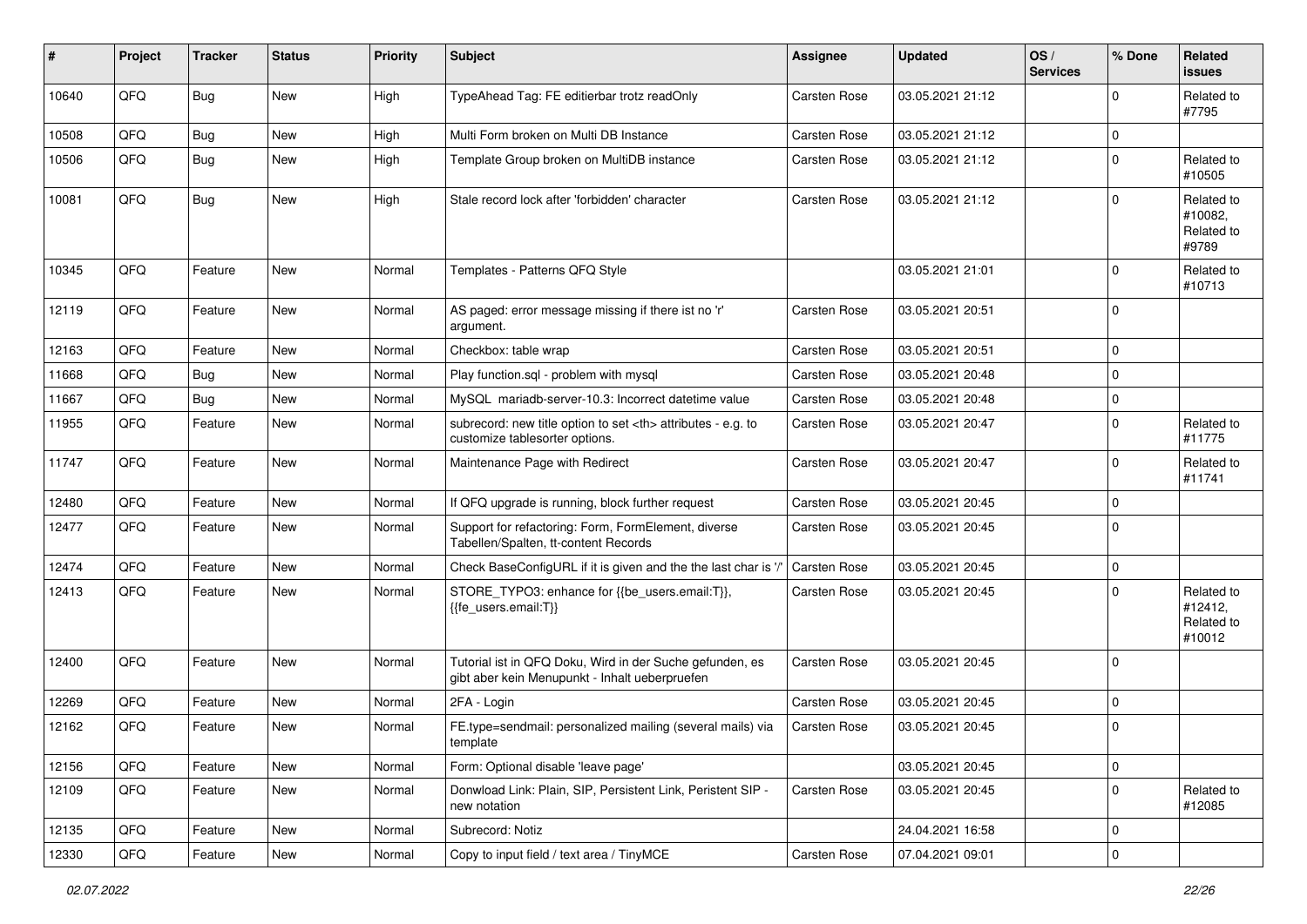| ∦     | Project | <b>Tracker</b> | <b>Status</b> | <b>Priority</b> | <b>Subject</b>                                                                                       | Assignee            | <b>Updated</b>   | OS/<br><b>Services</b> | % Done      | <b>Related</b><br><b>issues</b> |
|-------|---------|----------------|---------------|-----------------|------------------------------------------------------------------------------------------------------|---------------------|------------------|------------------------|-------------|---------------------------------|
| 10080 | QFQ     | Feature        | New           | Normal          | Popup on 'save' / 'close': configure dialog (answer<br>yes/no/cancle/)                               | Carsten Rose        | 28.03.2021 20:52 |                        | $\Omega$    | Is duplicate<br>of #12262       |
| 12187 | QFQ     | <b>Bug</b>     | New           | Normal          | Trigger FormAsFile() via Report: probably problem with multi   Carsten Rose<br>DB setup              |                     | 20.03.2021 21:20 |                        | $\mathbf 0$ |                                 |
| 10714 | QFQ     | Feature        | New           | Normal          | multi Table Form                                                                                     | Carsten Rose        | 16.03.2021 18:44 |                        | $\mathbf 0$ |                                 |
| 8217  | QFQ     | Feature        | New           | Normal          | if-elseif-else construct                                                                             | Carsten Rose        | 16.03.2021 18:41 |                        | $\mathbf 0$ | Related to<br>#10716            |
| 11516 | QFQ     | Feature        | New           | Normal          | Multi Page Form (Previous/Next Buttons)                                                              | Carsten Rose        | 16.03.2021 17:52 |                        | $\mathbf 0$ |                                 |
| 12146 | QFQ     | Feature        | <b>New</b>    | Normal          | Autocron Job: Anzeigen wann der naechste Job ausgefuehrt<br>wird, resp das er nicht ausgefuehrt wird | <b>Carsten Rose</b> | 15.03.2021 15:23 |                        | $\mathbf 0$ |                                 |
| 12133 | QFQ     | <b>Bug</b>     | <b>New</b>    | Normal          | NPM, phpSpreadSheet aktualisieren                                                                    | Carsten Rose        | 15.03.2021 09:04 |                        | $\mathbf 0$ |                                 |
| 8187  | QFQ     | Feature        | New           | Normal          | Subrecord: enable/hide new button - make new/edit/delete<br>customizeable.                           | Carsten Rose        | 06.03.2021 18:44 |                        | $\mathbf 0$ | Related to<br>#11326            |
| 12045 | QFQ     | <b>Bug</b>     | <b>New</b>    | Normal          | templateGroup afterSave FE: Aufruf ohne<br>sglHonorFormElements funktioniert nicht                   | Carsten Rose        | 18.02.2021 16:33 |                        | $\mathbf 0$ |                                 |
| 12040 | QFQ     | Bug            | New           | Normal          | FE Mode 'hidden' für zwei FEs auf einer Zeile                                                        | Carsten Rose        | 18.02.2021 10:13 |                        | $\mathbf 0$ |                                 |
| 12039 | QFQ     | Feature        | <b>New</b>    | Normal          | Missing htmlSpecialChar() in pre processing on form submit                                           |                     | 18.02.2021 00:09 |                        | $\mathbf 0$ | Related to<br>#14320            |
| 12024 | QFQ     | Feature        | <b>New</b>    | Normal          | Excel Export: text columns by default decode<br>htmlspeciachar()                                     | Carsten Rose        | 17.02.2021 23:55 |                        | $\mathbf 0$ | Related to<br>#12022            |
| 12038 | QFQ     | Feature        | <b>New</b>    | Normal          | a) STORE_VAR: filenameOnlyStripUniq, b) SP:<br>QSTRIPUNIQ()                                          |                     | 17.02.2021 23:55 |                        | $\mathbf 0$ |                                 |
| 12023 | QFQ     | Feature        | New           | Normal          | MySQL Stored Precdure: QDECODESPECIALCHAR()                                                          | Carsten Rose        | 16.02.2021 11:16 |                        | $\mathbf 0$ | Related to<br>#12022            |
| 11775 | QFQ     | Feature        | <b>New</b>    | Normal          | Subrecord Tooltip pro Feld                                                                           | Carsten Rose        | 18.12.2020 15:22 |                        | $\mathbf 0$ | Related to<br>#11955            |
| 11752 | QFQ     | <b>Bug</b>     | <b>New</b>    | Normal          | checkbox renders multiple input elements with same name                                              | Carsten Rose        | 17.12.2020 14:58 |                        | $\mathbf 0$ | Related to<br>#11750            |
| 11716 | QFQ     | Feature        | <b>New</b>    | Normal          | Form an beliebiger Stelle im Report anzeigen                                                         |                     | 09.12.2020 09:47 |                        | $\mathbf 0$ |                                 |
| 11715 | QFQ     | Bug            | <b>New</b>    | Normal          | acceptZeroAsRequired and requiredOffButMark do not<br>coincide                                       |                     | 08.12.2020 12:13 |                        | $\Omega$    |                                 |
| 11695 | QFQ     | Bug            | <b>New</b>    | Normal          | MultiForm required FE Error                                                                          | Carsten Rose        | 04.12.2020 13:34 |                        | 0           |                                 |
| 11534 | QFQ     | Feature        | New           | Normal          | Report: Action on selected rows - Table batchprocessing<br>feature                                   |                     | 18.11.2020 08:15 |                        | $\mathbf 0$ |                                 |
| 11535 | QFQ     | Feature        | New           | Normal          | Ability to create SQL columns in frontend QFQ forms                                                  |                     | 17.11.2020 12:11 |                        | $\mathbf 0$ |                                 |
| 11523 | QFQ     | Feature        | New           | Normal          | Mit dynamic Update erkennen, ob Upload gemacht wurde                                                 | Carsten Rose        | 13.11.2020 15:07 |                        | $\mathbf 0$ | Related to<br>#9533             |
| 11522 | QFQ     | Bug            | New           | Normal          | Aus/Einblenden von Reitern                                                                           |                     | 13.11.2020 14:58 |                        | 0           |                                 |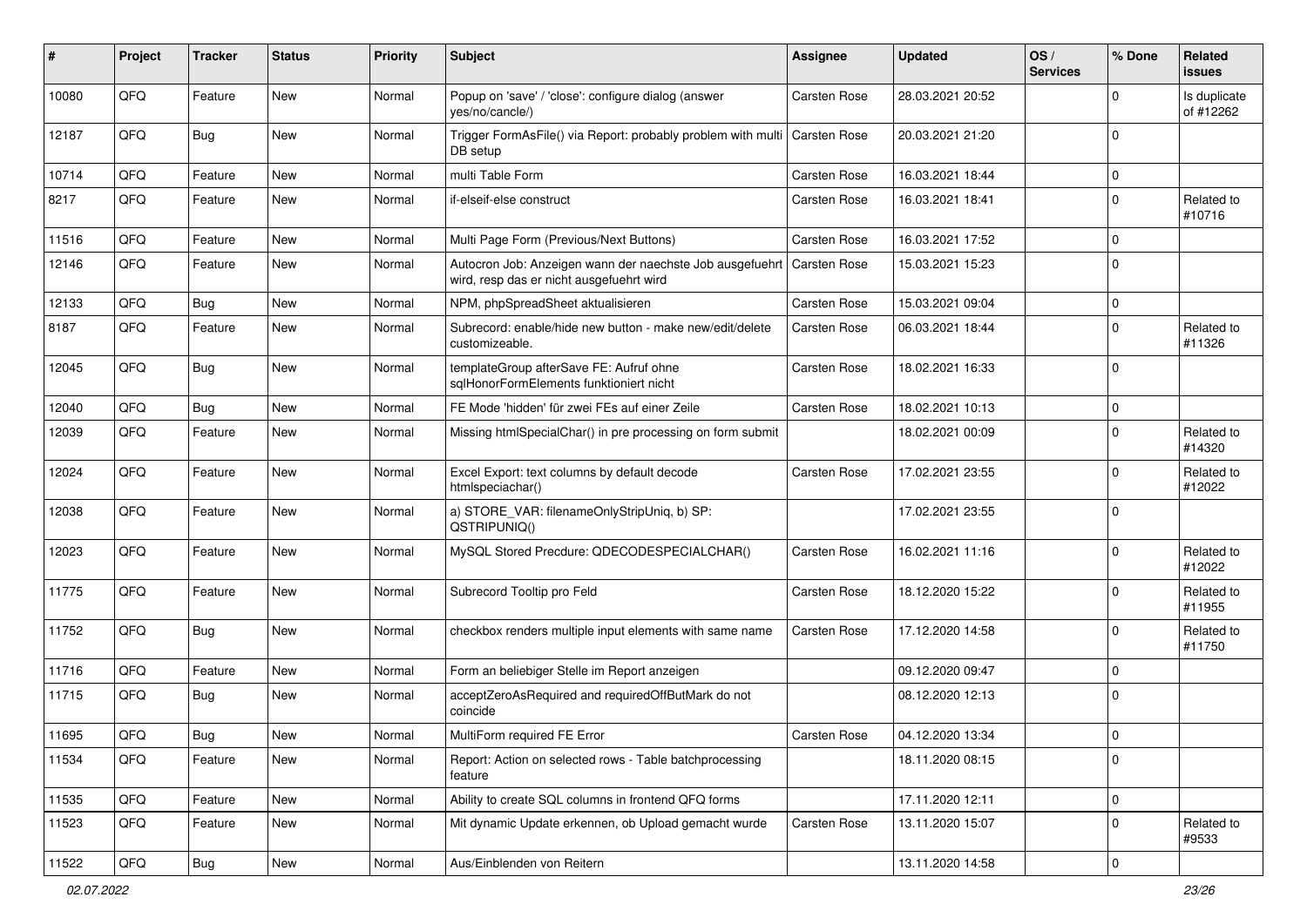| #     | Project | <b>Tracker</b> | <b>Status</b> | <b>Priority</b> | Subject                                                                                            | Assignee            | <b>Updated</b>   | OS/<br><b>Services</b> | % Done      | Related<br>issues                                                    |
|-------|---------|----------------|---------------|-----------------|----------------------------------------------------------------------------------------------------|---------------------|------------------|------------------------|-------------|----------------------------------------------------------------------|
| 10937 | QFQ     | Bug            | New           | Normal          | Fehler mit abhängigen Select- Feldern beim Positionieren                                           | Carsten Rose        | 12.11.2020 23:45 |                        | $\mathbf 0$ |                                                                      |
| 10759 | QFQ     | Bug            | New           | Normal          | emptyMeansNull - Feld falsch aktualisiert                                                          |                     | 12.11.2020 23:45 |                        | 0           |                                                                      |
| 10704 | QFQ     | <b>Bug</b>     | New           | Normal          | wkhtml problem rendering fullCalendar.js / fabric.js >><br>successor: puppeteer                    | Carsten Rose        | 12.11.2020 23:45 |                        | 0           | Related to<br>#5024,<br>Related to<br>#4650,<br>Related to<br>#10715 |
| 10588 | QFQ     | <b>Bug</b>     | <b>New</b>    | Normal          | typeahed Tag: Doku anpassen                                                                        | Carsten Rose        | 12.11.2020 23:45 |                        | $\mathbf 0$ |                                                                      |
| 11504 | QFQ     | Feature        | <b>New</b>    | Normal          | Dynamic Update: Button text update for 'Save',' Close' &<br>'Delete'                               | <b>Carsten Rose</b> | 12.11.2020 23:44 |                        | 0           |                                                                      |
| 11239 | QFQ     | Bug            | New           | Normal          | Radiobutton (plain): horizontales Rendern abhängig vom<br>Datentyp in der Datenbank                | Carsten Rose        | 30.09.2020 18:37 |                        | $\mathbf 0$ |                                                                      |
| 11195 | QFQ     | Bug            | New           | Low             | Dynamic Update: Note not updated if new text is empty<br>(v20.4)                                   |                     | 25.09.2020 11:14 |                        | $\mathbf 0$ |                                                                      |
| 11080 | QFQ     | Feature        | New           | Normal          | Send MQTT messages                                                                                 | <b>Carsten Rose</b> | 29.08.2020 19:49 |                        | $\mathbf 0$ |                                                                      |
| 10996 | QFQ     | Feature        | New           | Normal          | Download video via sip: no seek                                                                    | Carsten Rose        | 12.08.2020 14:18 |                        | 0           |                                                                      |
| 10976 | QFQ     | Feature        | New           | Normal          | Excel Export Verbesserungen                                                                        | Carsten Rose        | 06.08.2020 10:56 |                        | $\Omega$    |                                                                      |
| 10890 | QFQ     | <b>Bug</b>     | <b>New</b>    | Normal          | AutoCron hangs                                                                                     |                     | 20.07.2020 13:56 |                        | $\mathbf 0$ |                                                                      |
| 10874 | QFQ     | Feature        | <b>New</b>    | Normal          | Erstellen eines Foreign Keys in der Tabelle "FormElement"                                          |                     | 13.07.2020 10:11 |                        | 0           |                                                                      |
| 10819 | QFQ     | Feature        | New           | Normal          | Persistent SIP - second try                                                                        | Carsten Rose        | 29.06.2020 23:02 |                        | 0           | Related to<br>#6261                                                  |
| 10763 | QFQ     | Feature        | New           | Normal          | form accessed and submitted despite logout?                                                        |                     | 16.06.2020 11:43 |                        | 0           |                                                                      |
| 3432  | QFQ     | Feature        | New           | Normal          | subrecord: dynamicUpdate                                                                           | <b>Carsten Rose</b> | 11.06.2020 21:10 |                        | $\mathbf 0$ | Related to<br>#5691                                                  |
| 10658 | QFQ     | Bug            | <b>New</b>    | Normal          | processReadOnly broken                                                                             | Carsten Rose        | 27.05.2020 17:55 |                        | $\mathbf 0$ |                                                                      |
| 5345  | QFQ     | Feature        | New           | Normal          | Report: UPDATE / INSERT / DELETE statements should<br>trigger subqueries, depending on the result. | Carsten Rose        | 27.05.2020 16:11 |                        | 0           |                                                                      |
| 10593 | QFQ     | Feature        | New           | Normal          | label2: text behind input element                                                                  | Carsten Rose        | 16.05.2020 10:57 |                        | 0           |                                                                      |
| 5559  | QFQ     | <b>Bug</b>     | <b>New</b>    | Normal          | FE.type = Upload: 'accept' might contain variables                                                 | Carsten Rose        | 11.05.2020 21:23 |                        | $\mathbf 0$ |                                                                      |
| 10384 | QFQ     | Feature        | New           | Normal          | Parameter Exchange QFQ Instances                                                                   |                     | 07.05.2020 09:38 |                        | 0           |                                                                      |
| 10322 | QFQ     | <b>Bug</b>     | New           | Normal          | FormElement / Radio: missing column 'enum' >> FE not<br>reported                                   | Carsten Rose        | 07.05.2020 09:37 |                        | $\mathbf 0$ |                                                                      |
| 10119 | QFQ     | Feature        | New           | Normal          | Dropdown (selectlist) & TypeAhead: format and catagorize<br>list                                   | Carsten Rose        | 07.05.2020 09:36 |                        | $\mathbf 0$ |                                                                      |
| 10082 | QFQ     | <b>Bug</b>     | New           | Normal          | FE.type=SELECT - 'sanatize' Class                                                                  | Carsten Rose        | 07.05.2020 09:36 |                        | $\mathbf 0$ | Related to<br>#10081                                                 |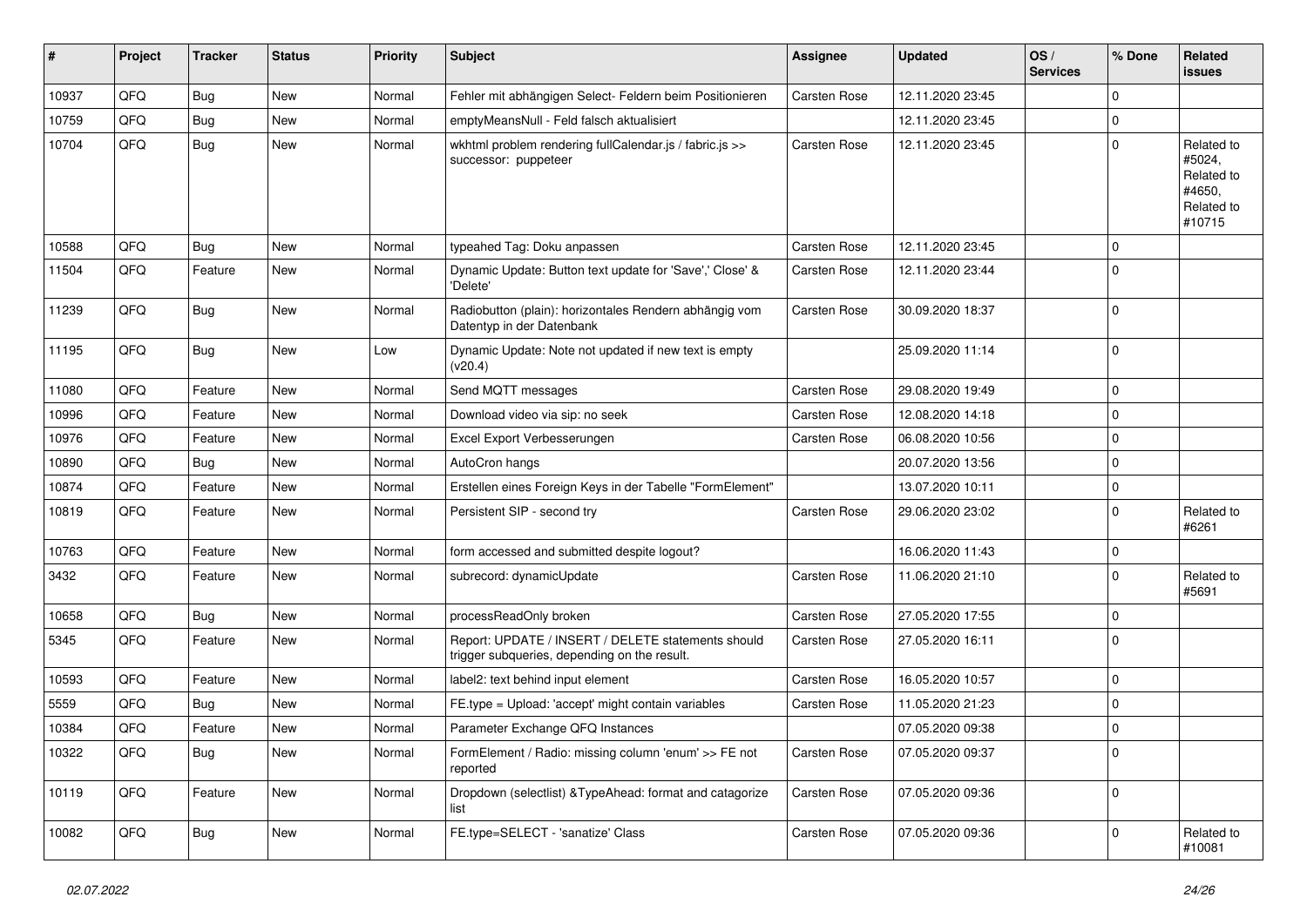| #     | Project | <b>Tracker</b> | <b>Status</b> | <b>Priority</b> | <b>Subject</b>                                                                                         | Assignee            | <b>Updated</b>   | OS/<br><b>Services</b> | % Done      | Related<br><b>issues</b>                                             |
|-------|---------|----------------|---------------|-----------------|--------------------------------------------------------------------------------------------------------|---------------------|------------------|------------------------|-------------|----------------------------------------------------------------------|
| 4050  | QFQ     | Feature        | <b>New</b>    | Normal          | sql.log: 1) FormElement ID which causes a specific action,<br>2) Result in the same row.               | Carsten Rose        | 15.04.2020 11:35 |                        | $\Omega$    | Related to<br>#5458                                                  |
| 10324 | QFQ     | Bug            | New           | Normal          | Excel Export mit Template funktioniert nur, wenn Template<br>vor uid kommt                             |                     | 30.03.2020 11:20 |                        | $\Omega$    | Related to<br>#10257                                                 |
| 9811  | QFQ     | Feature        | <b>New</b>    | Normal          | Report: tag every n'th row                                                                             | <b>Carsten Rose</b> | 01.02.2020 23:22 |                        | $\mathbf 0$ |                                                                      |
| 9783  | QFQ     | Bug            | <b>New</b>    | Normal          | Email with special characters                                                                          | Carsten Rose        | 01.02.2020 23:22 |                        | $\mathbf 0$ |                                                                      |
| 9781  | QFQ     | Feature        | New           | Normal          | Button: CSS class to make buttons smaller                                                              | Carsten Rose        | 01.02.2020 23:22 |                        | $\mathbf 0$ |                                                                      |
| 9707  | QFQ     | Feature        | New           | Normal          | SIP security: encode pageld and check pageld on decode                                                 | Carsten Rose        | 01.02.2020 23:22 |                        | $\mathbf 0$ |                                                                      |
| 9706  | QFQ     | Feature        | <b>New</b>    | Normal          | Multi File Upload (hidden template group)                                                              | Carsten Rose        | 01.02.2020 23:22 |                        | $\Omega$    | Related to<br>#7521,<br>Related to<br>#5562,<br>Related to<br>#13330 |
| 9537  | QFQ     | Feature        | <b>New</b>    | Normal          | FormEditor: Edit fieldset in FrontEnd                                                                  | <b>Carsten Rose</b> | 01.02.2020 23:22 |                        | $\Omega$    |                                                                      |
| 9533  | QFQ     | Bug            | <b>New</b>    | Normal          | FE.type=upload: Check in 'beforeSave' if upload is given                                               | Carsten Rose        | 01.02.2020 23:22 |                        | $\mathbf 0$ | Related to<br>#11523                                                 |
| 9352  | QFQ     | Feature        | <b>New</b>    | Normal          | FE 'Native' fire slaveld, sqlAfter, sqlIns                                                             | Carsten Rose        | 01.02.2020 23:22 |                        | $\mathbf 0$ |                                                                      |
| 9317  | QFQ     | Bug            | <b>New</b>    | Normal          | FE.type=note: with dynamic show/hidden an empty label<br>causes trouble                                | <b>Carsten Rose</b> | 01.02.2020 23:22 |                        | $\Omega$    |                                                                      |
| 9208  | QFQ     | Feature        | <b>New</b>    | Normal          | Manage 'recent' records                                                                                | Carsten Rose        | 01.02.2020 23:22 |                        | 0           |                                                                      |
| 9177  | QFQ     | <b>Bug</b>     | <b>New</b>    | Normal          | Bug? QFQ tries to save an action FE, which has real<br>existing column name                            | Carsten Rose        | 01.02.2020 23:22 |                        | $\Omega$    |                                                                      |
| 9136  | QFQ     | Feature        | New           | Normal          | Create ZIP files with dynamic PDFs                                                                     | Carsten Rose        | 01.02.2020 23:22 |                        | $\pmb{0}$   |                                                                      |
| 9129  | QFQ     | Feature        | New           | Normal          | sqlValidate: Message as notification, not as error                                                     | Carsten Rose        | 01.02.2020 23:22 |                        | $\mathbf 0$ | Related to<br>#9128                                                  |
| 9128  | QFQ     | Feature        | <b>New</b>    | Normal          | Error Message: not replaced variables- a) replace back to<br>'{{', b) underline                        | Carsten Rose        | 01.02.2020 23:22 |                        | $\Omega$    | Related to<br>#9129                                                  |
| 9127  | QFQ     | Bug            | New           | Normal          | Error Message: change 'roll over' color - text not readable                                            | Carsten Rose        | 01.02.2020 23:22 |                        | 0           |                                                                      |
| 8975  | QFQ     | Feature        | New           | Normal          | Report Notation: 2.0                                                                                   | Carsten Rose        | 01.02.2020 23:22 |                        | $\Omega$    | Related to<br>#8963                                                  |
| 8806  | QFQ     | Feature        | New           | Normal          | SQL Function nl2br                                                                                     | Carsten Rose        | 01.02.2020 23:22 |                        | $\mathbf 0$ |                                                                      |
| 8719  | QFQ     | Feature        | New           | Normal          | extraButtonLock: add support for 0/1                                                                   | Carsten Rose        | 01.02.2020 23:22 |                        | $\mathbf 0$ |                                                                      |
| 8336  | QFQ     | Feature        | New           | Normal          | Form > modified > Close New: a) Optional disable popup, b)<br>custom text, c) mode on save: close stay | Carsten Rose        | 01.02.2020 23:22 |                        | $\mathbf 0$ | Related to<br>#8335                                                  |
| 8089  | QFQ     | Feature        | New           | Normal          | Copy/Paste for FormElements                                                                            | Carsten Rose        | 01.02.2020 23:22 |                        | $\mathbf 0$ |                                                                      |
| 8049  | QFQ     | <b>Bug</b>     | New           | Normal          | FE.type=note, column 'value': text moves some pixel to top<br>after save                               | Carsten Rose        | 01.02.2020 23:22 |                        | 0           |                                                                      |